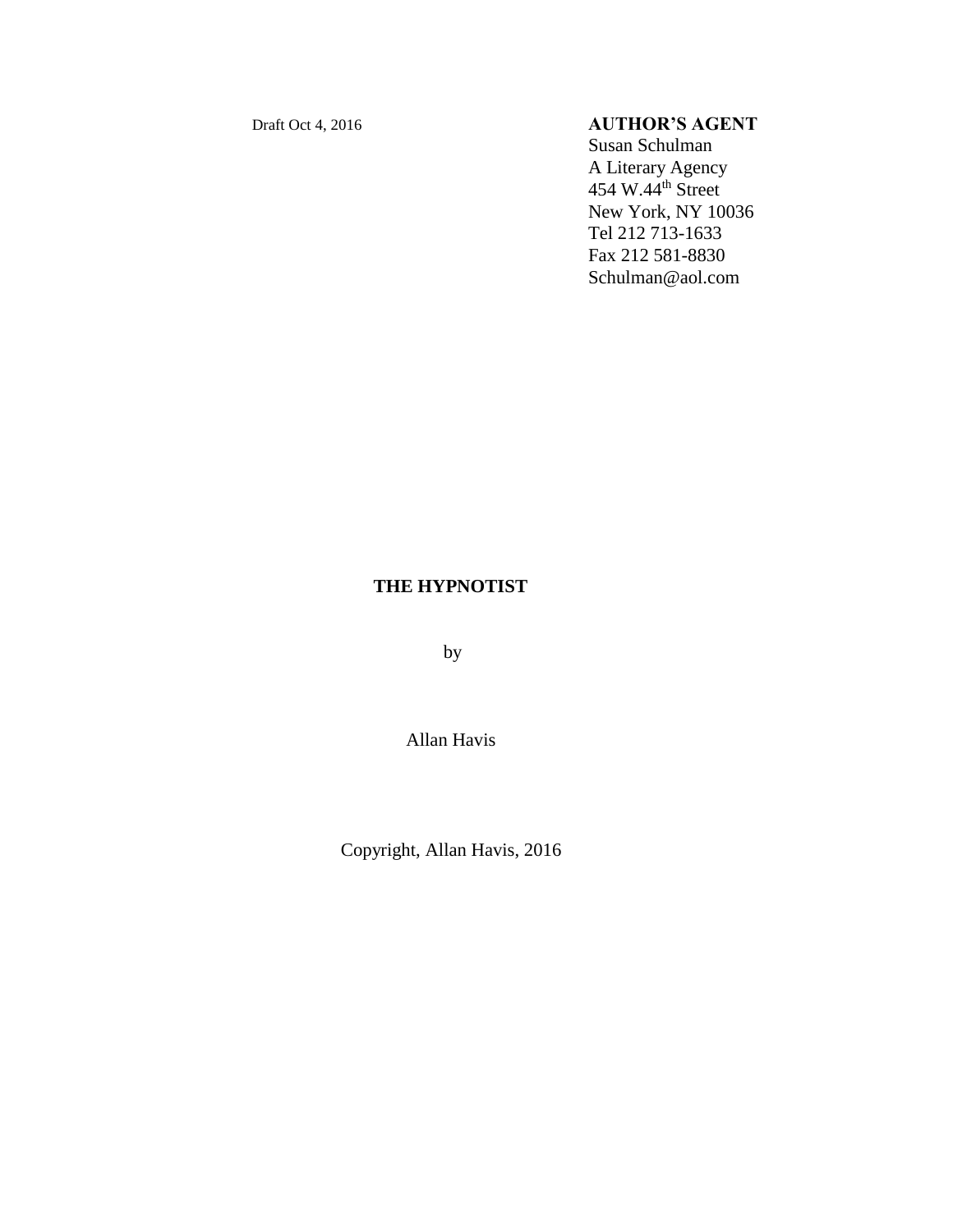# **CHARACTERS**

| <b>Mimi Hadley</b> neurotic, 45 years old, Wexler's newest patient, sunglasses |
|--------------------------------------------------------------------------------|
| <b>Richard Hoisington</b> 60 years old, agent for the National Security Agency |
| <b>Brucle Dykstra</b> late 50s, extroverted, narcissistic, glasses & moustache |
|                                                                                |
| Sally New Yorker, attractive 40s, scarf around her brown hair                  |
| <b>Madeline Cohen </b> attractive redhead, 40 years old, Wexler's patient      |
|                                                                                |

# **PRODUCTION NOTE - DOUBLING CASTING ASSIGNMENTS**

# **A play for five actors**

The same actor with a modicum of differentials should play both Hoisington & Dykstra. The same actor with a modicum of differentials should play both Mimi Hadley & Roxie The same actor with a modicum of differentials should play both Sally & Madeline Cohen

# **SETTING**

A professional office in Baltimore, showing a waiting room and a connecting room for hypnotherapy. The décor is spare, tasteful and lighting frequently subdued.

# **The time is the present year mid spring**

### **SCENE ONE**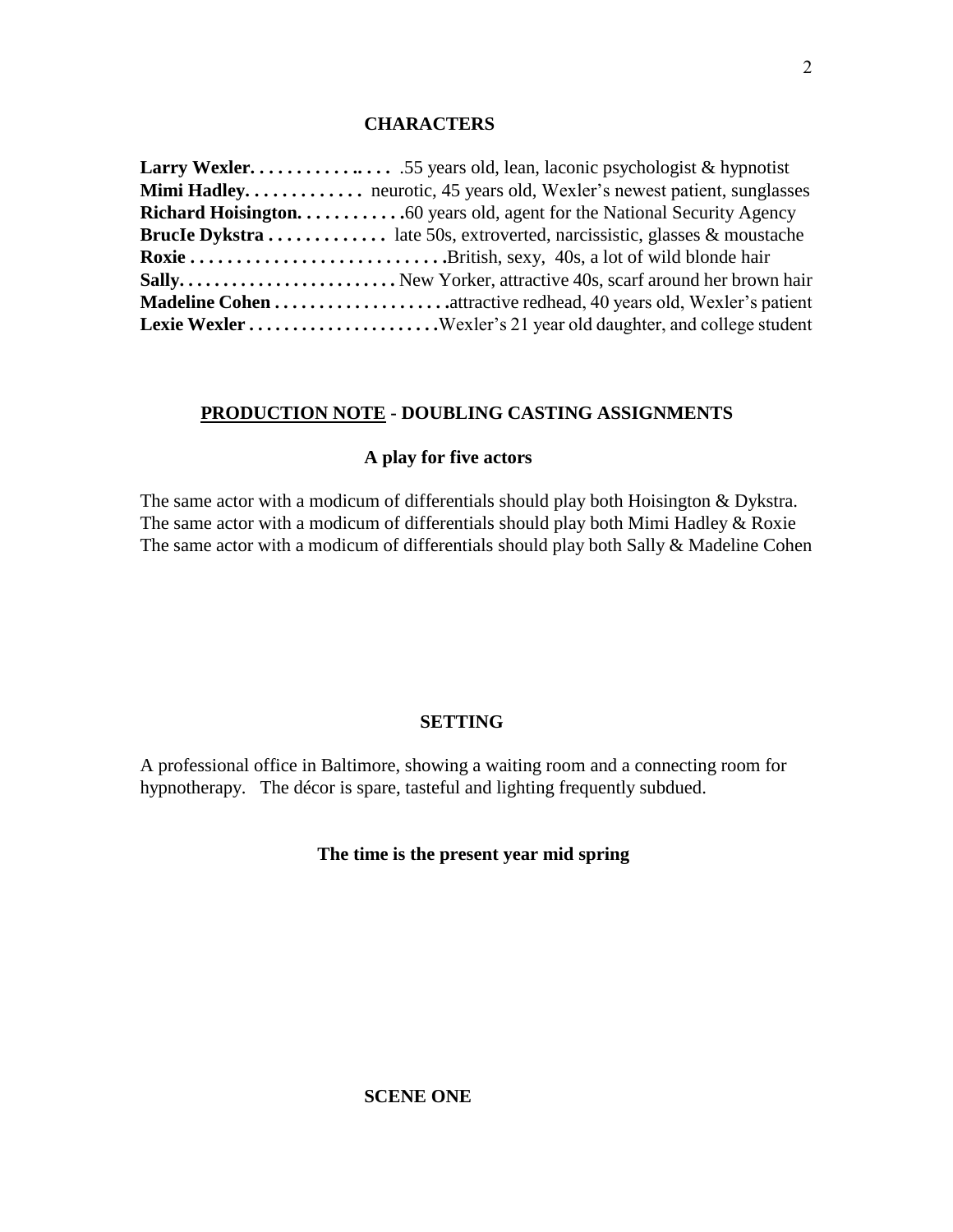**(The hypnotist office in Baltimore with leather furniture, wood table sporting flowers in a vase, watercolor landscapes on the wall, perhaps an aquarium off to the side.)**

# WEXLER

Good afternoon. May I take your coat? Looks like a lot of rain today. (He does) Did you use the garage?

# **HADLEY**

Yes.

#### WEXLER

Remind me to validate your ticket before we end the session.

#### **HADLEY**

What if I forget?

### WEXLER

Then I'll remind you.

### **HADLEY**

There is a heavyset man hanging outside your office entrance.

# WEXLER

Oh, really?

#### HADLEY

Extremely heavy. Like a sumo wrestler in moth bitten, cardigan sweater.

# WEXLER

I'll walk out with you at the end of our session.

#### **HADLEY**

Thank you. I'd appreciate an escort to my car.

### WEXLER

Certainly. Either my receptionist or I will go with you.

# (Pause)

We are scheduled for an hour according to Jasmine. And I thank you for filling out a very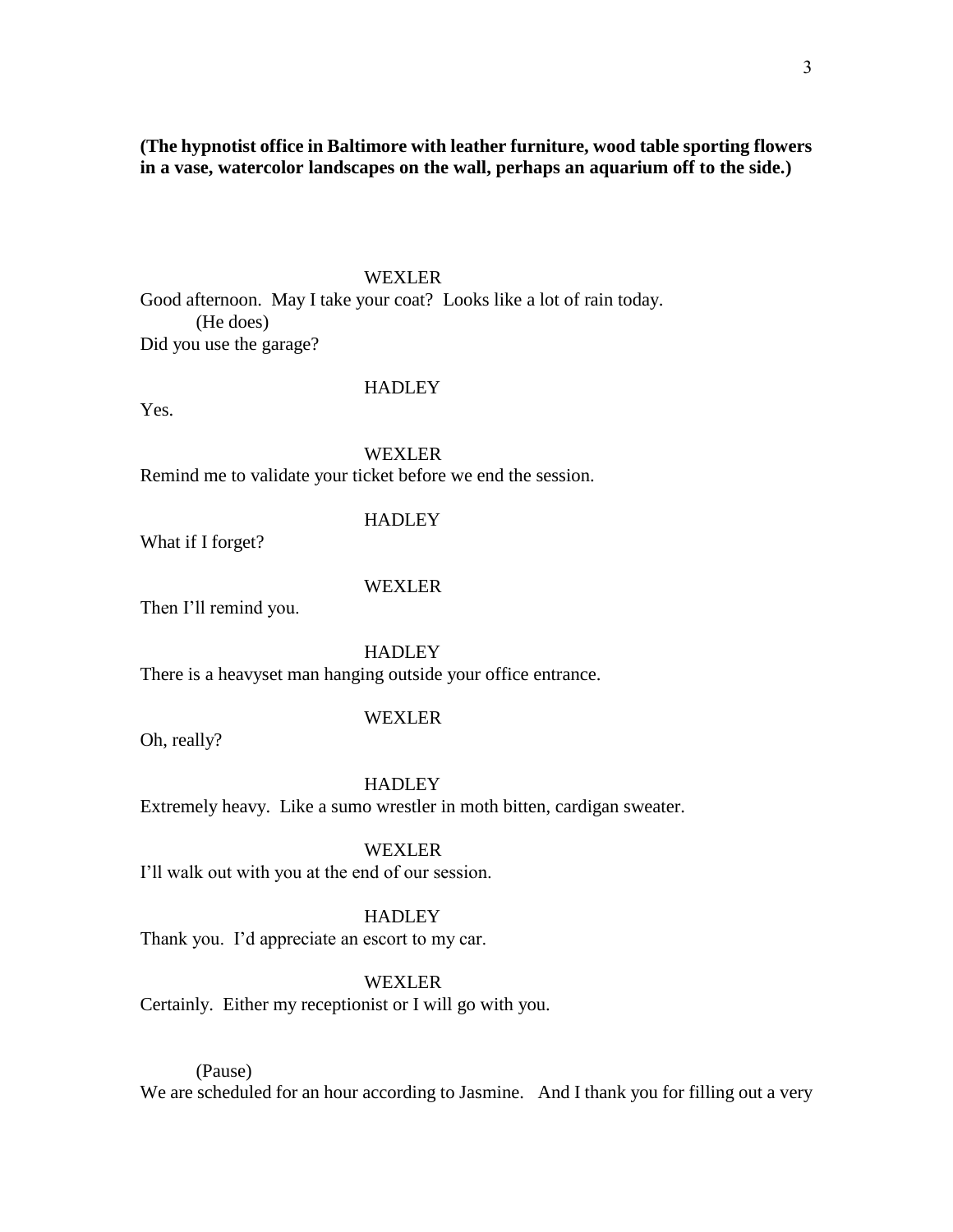#### **HADLEY**

She doesn't look like a Jasmine.

WEXLER

I gave her that nickname. Her legal name is Ruth. Do you prefer Ruth?

### **HADLEY**

Too biblical.

(Awkward silence)

An hour?

WEXLER

Yes. Up to an hour. Depending on today's success.

**HADLEY** 

That is too much, Doctor. We need space to find intimate time.

**WEXLER** 

That's a lovely way to phrase a complex thought.

# **HADLEY**

Are you flirting with me?

#### WEXLER

Not at all.

#### **HADLEY**

You're blushing.

### WEXLER

No, it's just that the A/C isn't working today. (Trying to double back on his train of thought) I would have said we need time . . . to find intimate space. (Her cell phone rings and she looks to see the caller's ID) I'm just playing with words. (Pause. She gives him a stern look)

#### **HADLEY**

I have to take the call. Do you mind leaving the room? (Wexler frowns quietly as Hadley puts the phone back into her purse) I'm not rude, Doctor. My sister's rude. I'm just direct.

#### WEXLER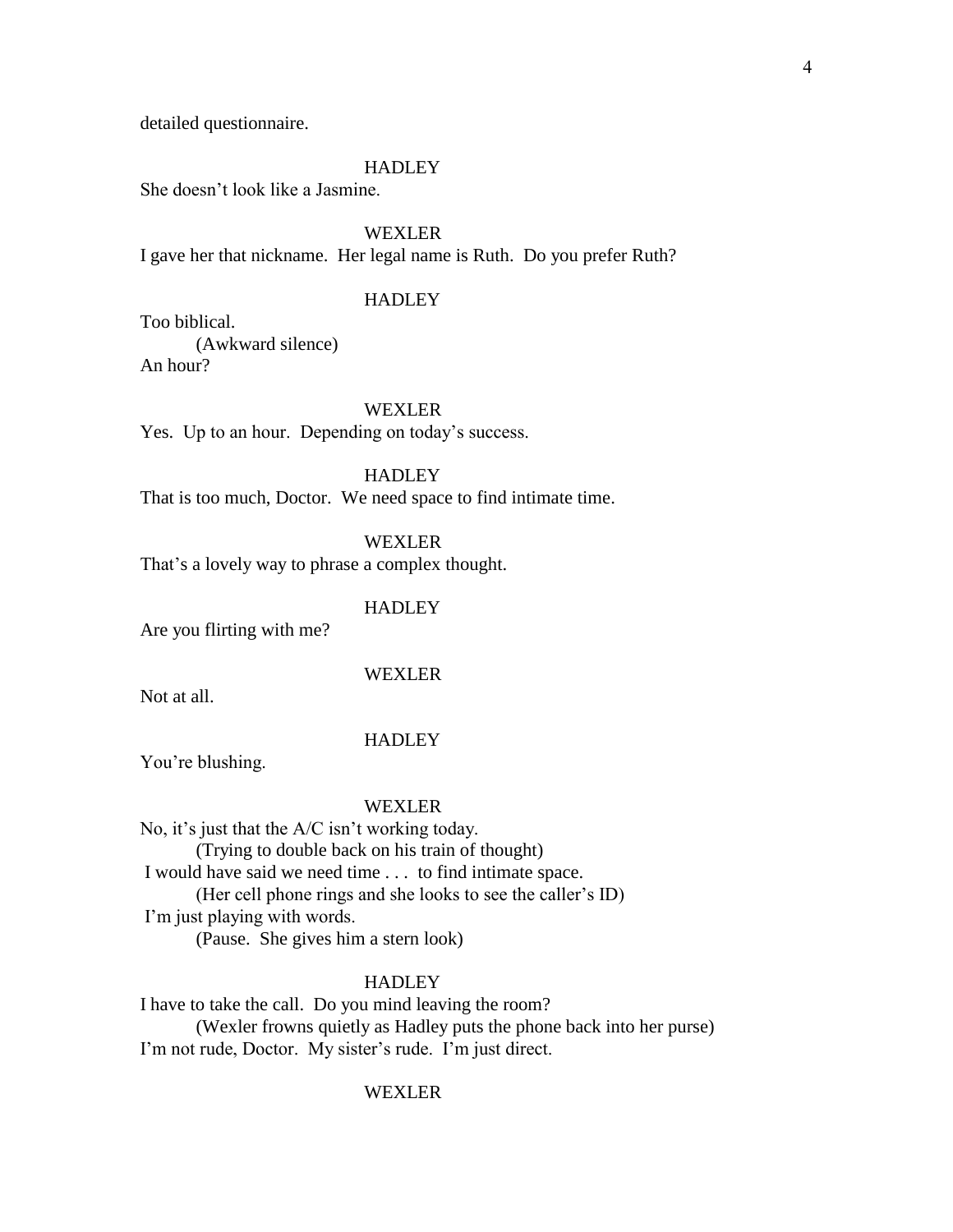I admire direct people.

# **HADLEY**

No you don't. I don't think you admire many people. Or do you? (Pause) Do you prefer Michelle Obama to Laura Bush? Or Laura Bush to Hillary Clinton? Do you like First Ladies or delinquent ladies?

#### WEXLER

That's amusing.

HADLEY

Of the three ladies, which one had the most dismal sexual life in the White House?

# WEXLER

I really don't know.

# **HADLEY**

You mean you don't care?

### WEXLER

I don't care.

# HADLEY

Sexual pleasure is supposed to increase with age – for women who lie about their age.

# WEXLER

Good to know, Mrs. Hadley. Are you nervous? Uncomfortable?

**HADLEY** 

I was. Not now. Are you uncomfortable?

WEXLER

I'm uncomfortable when people wear sunglasses indoors.

# **HADLEY**

Dear Jesus, I didn't know they were still on. (Takes sunglasses off)

#### WEXLER

You've had therapy before.

HADLEY

I think that's very private information.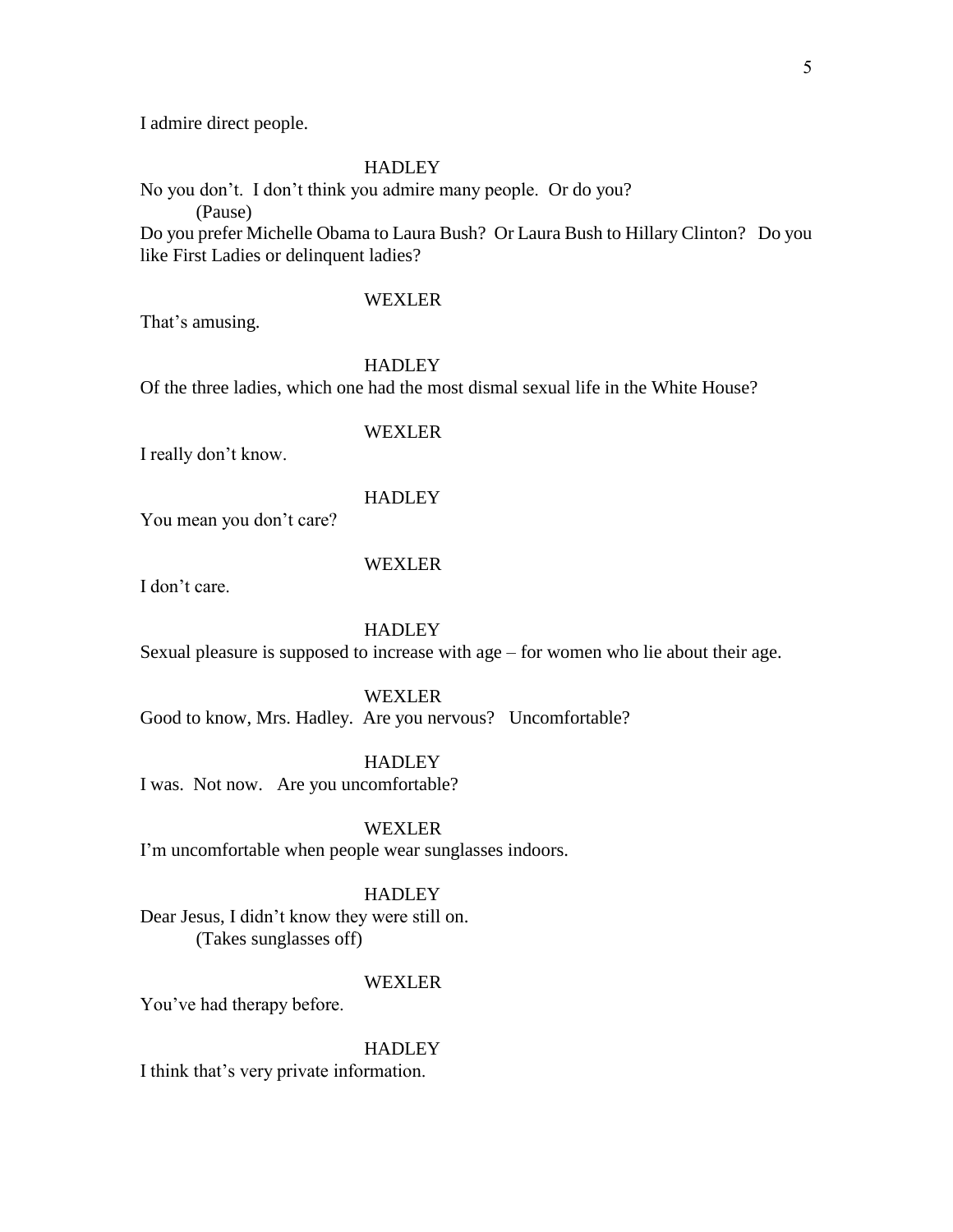WEXLER That's what Dr. Northrop told me.

**HADLEY** 

Dr. Northrop?

#### WEXLER

Yes, Dr. Eugene Northrop.

# **HADLEY**

Oh shit. You talked to him?

# WEXLER

I did. He made the referral.

**HADLEY** I'm not here for therapy. That's ludicrous.

#### WEXLER

Why is that ludicrous?

# **HADLEY**

I'm here for hypnosis.

# WEXLER

Hypnosis is therapy, Mrs. Hadley.

#### **HADLEY**

Not for weight loss. Please call me Mimi. That's what my hairdresser calls me.

### WEXLER

You're not here for weight loss, Mimi. But we can address that issue too. (Looks over his clipboard quite casually) Was my assistant mistaken?

# **HADLEY**

I never spoke to your assistant. (She removes her sunglasses and shows a bruised left eye)

#### WEXLER

You have an addiction.

### **HADLEY**

I have an *infliction.* Eugene told me *you* have an *addiction*.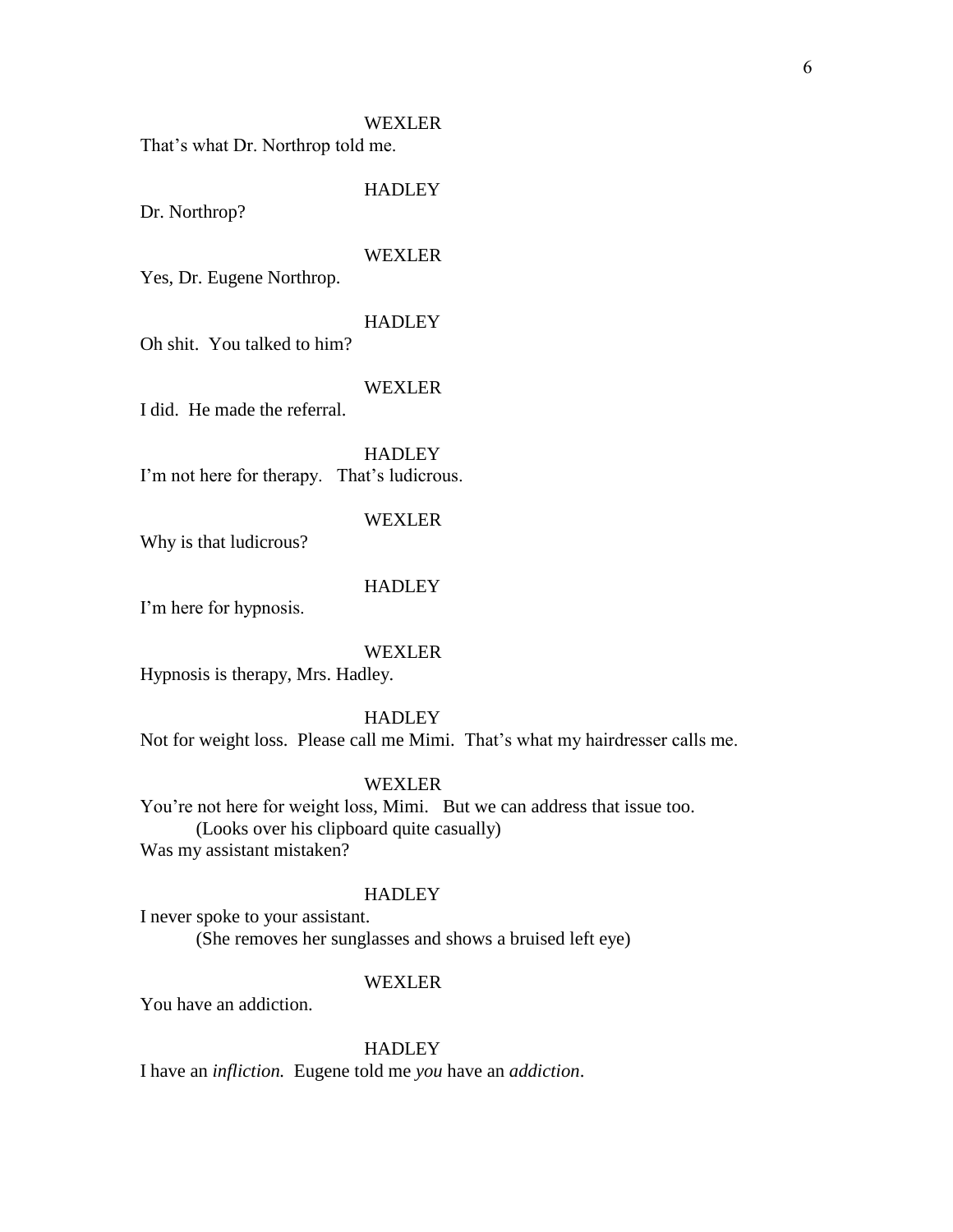Dr. Northrop said no such thing. (Turning on a lamp) It won't help if we are contentious, Mrs. Hadley.

# **HADLEY**

I agree. (Pause) Why don't you display your college diploma? All I see are are these inane watercolors.

### WEXLER

My diplomas are behind my desk in the next room.

# **HADLEY**

Didn't you go to Yale?

#### WEXLER

Yes.

#### **HADLEY**

So did my husband. He knows you.

# WEXLER

I don't know your husband.

#### **HADLEY**

Neither do I. Isn't that tragic?

### WEXLER

What is his name?

### **HADLEY**

Oscar Hadley. Calhoun College at Yale. He said you're Jonathan Edwards.

# WEXLER

That's right. I don't remember Oscar Hadley.

#### **HADLEY**

Calhoun was a slave owner. What's wrong with Yale, Dr. Wexler?

# WEXLER

Mrs. Hadley . . .

# **HADLEY**

Oscar Witherspoon. Oscar's birth name was Witherspoon but he's taken his mother's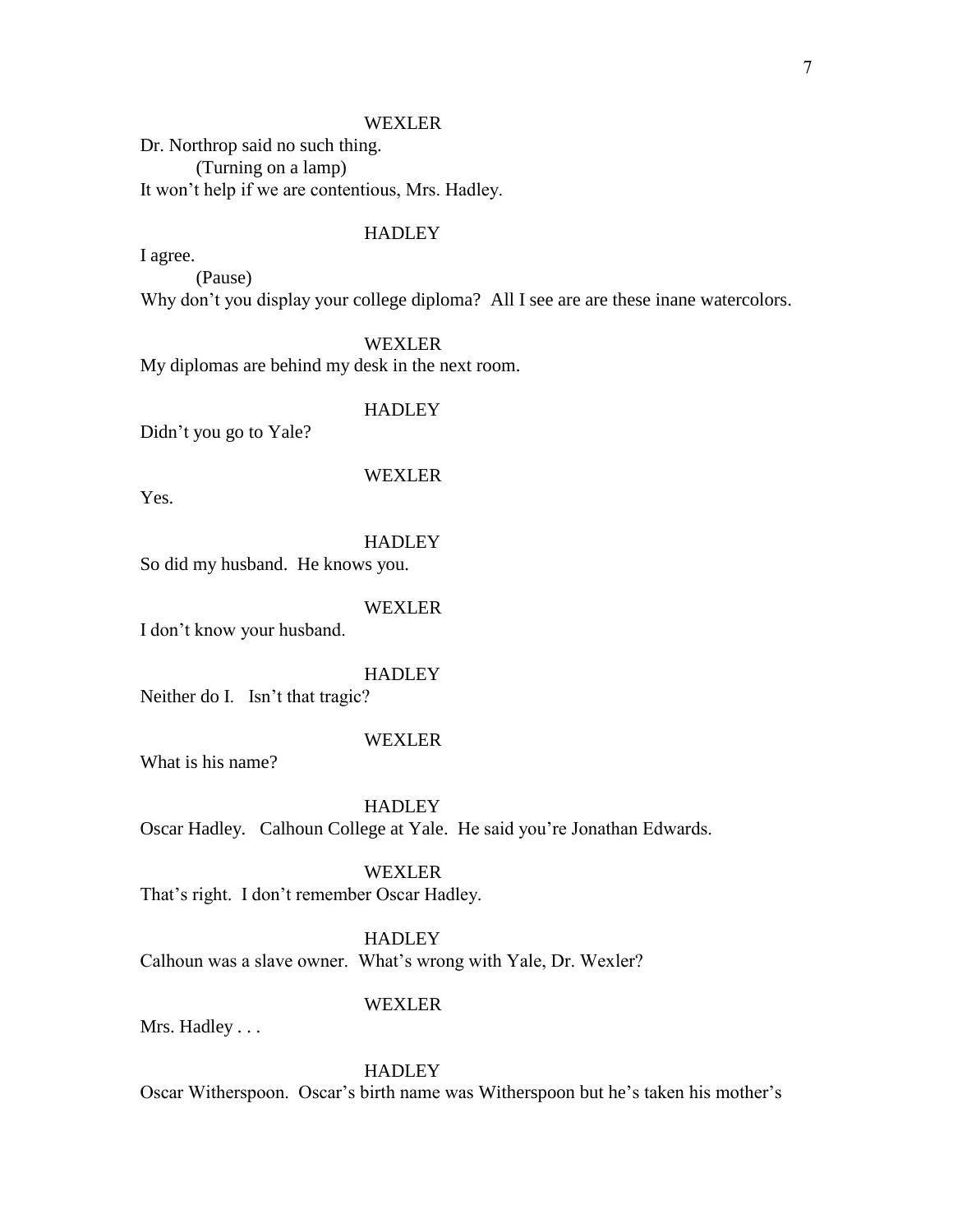maiden name after Oscar was written out of the family will. Oscar has a prosthesis leg.

#### WEXLER

Yes, I think recall Oscar Witherspoon.

#### **HADLEY**

Oscar's a good man, all in all. 23 years of marriage. Oscar runs a successful investment firm. But he lost all interest in sex. What are hedge funds and are they legal?

(Pause)

I guess you never attend Yale reunions? You can fly to Hartford and take a shuttle. (Pause)

What sort of hypno-physician are you, Dr. Wexler?

# WEXLER

I'm a serious therapist, Mrs. Hadley and I don't come with your health plan.

### HADLEY

Well, that means we have to do three quick sessions and be done.

(Laughing at her throwaway joke.)

I saw a movie on Netflix yesterday where a grandfather forces his grandson to shoot a squirrel.

### WEXLER

An unpleasant image.

#### HADLEY

Exactly. It's on my mind all day. I think Donald Sutherland played the grandfather. That old actor with the eyebrows. Always playing weird monsters while smiling like a Nordstrom's shoe salesman.

#### WEXLER

It's time we get started please. Dr. Northrop emailed me your medical records. You're an alcoholic with some damage to your liver, Mrs. Hadley. He writes that you occasional black out and you have a DUI on your license. Can we please identify what we are focusing on?

#### HADLEY

Yes, that is so true. We must focus.

#### WEXLER

You're here in my office to stem this dependency and also work on your driver's responsibility. After all, you put others on the road at risk.

#### **HADLEY**

I do. You're so right. And I'm acting like a teenager. But really, without dependency we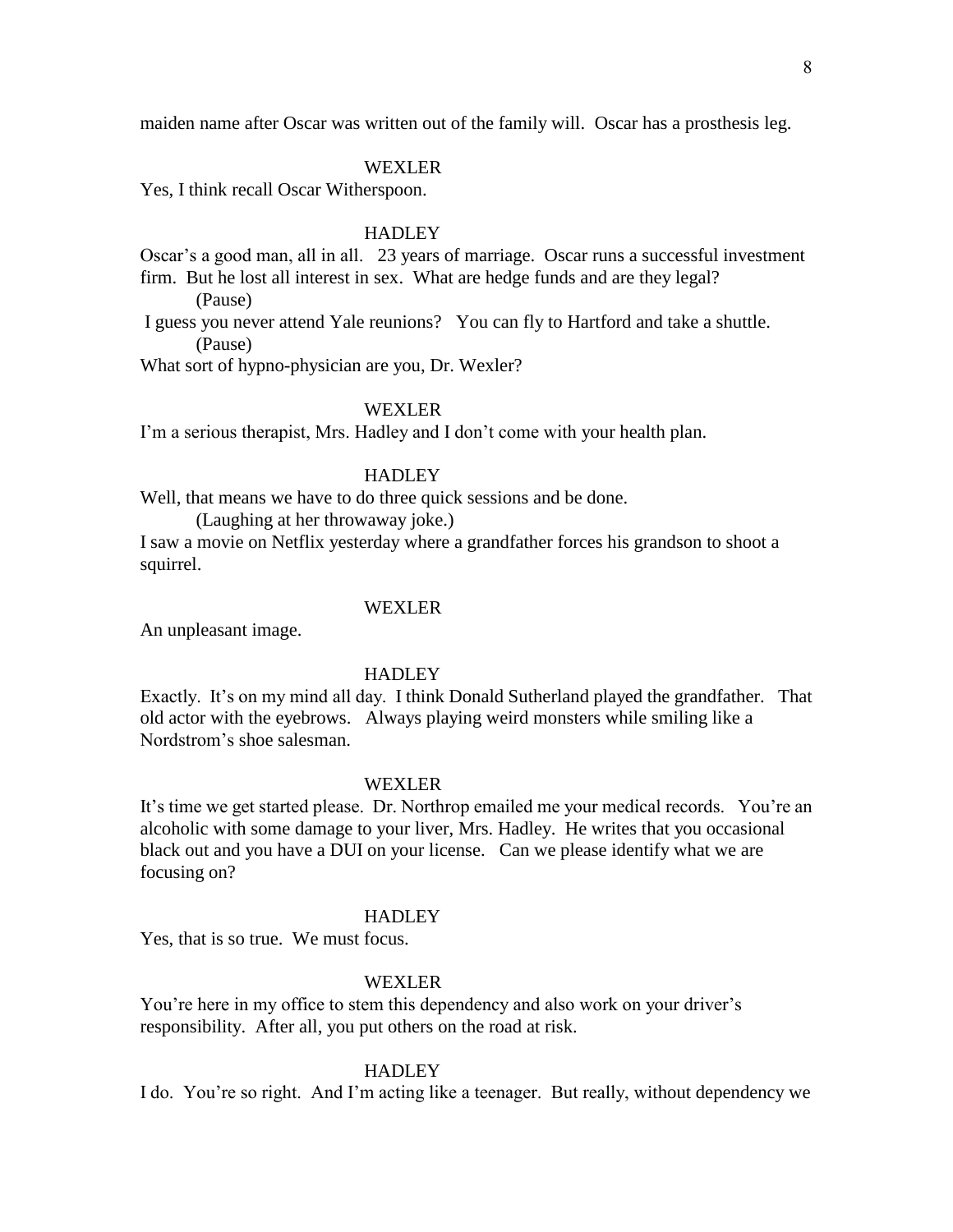all die.

#### WEXLER

That's not true . . . and it's a bald rationalization. (Pause) Why are you really here?

# **HADLEY**

My attorney said I should see you to fix everything that is wrong.

### WEXLER

Is that right?

# **HADLEY**

He's not your typical lawyer. Far from it. He doesn't have business cards.

#### WEXLER

Have you ever been under hypnosis before?

# HADLEY

Yes, once. At a Las Vegas hotel. He was an entertainer with a cape and I volunteered. He had me walk like a duck and I think my sleeveless evening gown was removed at the MGM Grand Hotel.

(Laughing) My husband has the video on his cell phone.

#### WEXLER

Yes, well, I'm not a Vegas entertainer and that form of hypnosis is not reputable.

# **HADLEY**

You look like a hotel entertainer.

#### WEXLER

(Adjusting room lighting for a softer atmosphere) Hypnotherapy has been shown to be more successfully experienced by people with a particular porous personality type.

#### **HADLEY**

Porous?

WEXLER

What happened to your eye, if I may ask?

#### **HADLEY**

I walked into a revolving door.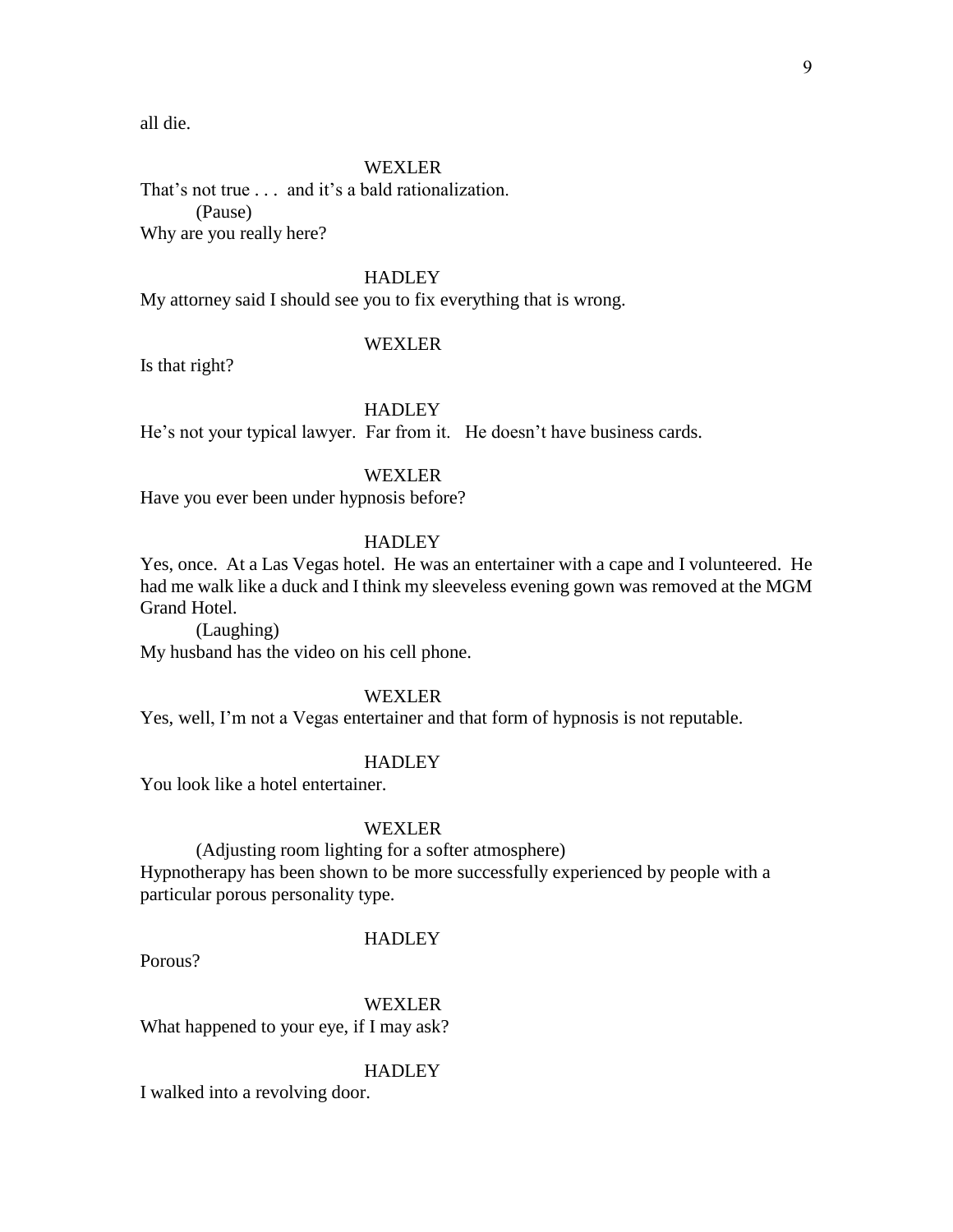I don't believe you.

#### **HADLEY**

I'm not paying you to believe me, Dr. Wexler.

# WEXLER

I can only treat you if you find your honesty, Mrs. Hadley.

# **HADLEY**

I make you angry.

# WEXLER

Yes. But we need to accomplish something today.

### **HADLEY**

Okay. I'm all honesty.

# WEXLER

If you've a trance-friendly personality then we can move forward. Alcohol dependency tends to help this treatment, but you must respect the process. Relaxation can help access your unconscious mind so as to find the root cause of your addiction.

# **HADLEY**

Of course.

### WEXLER

Using hypnosis to examine your lifestyle . . .

# HADLEY

My lifestyle?

# WEXLER

Lifestyle . . with better coping strategies free of alcohol.

# **HADLEY**

And my speeding habit. I drive my Porsche like a nuclear missile (Making a noise sounding like Zoom, Zoom, Zoom)

# WEXLER

One malady at a time, Mrs. Hadley.

### **HADLEY**

You must call me Mimi or I'll cry. Any more points on my license and off to Maryland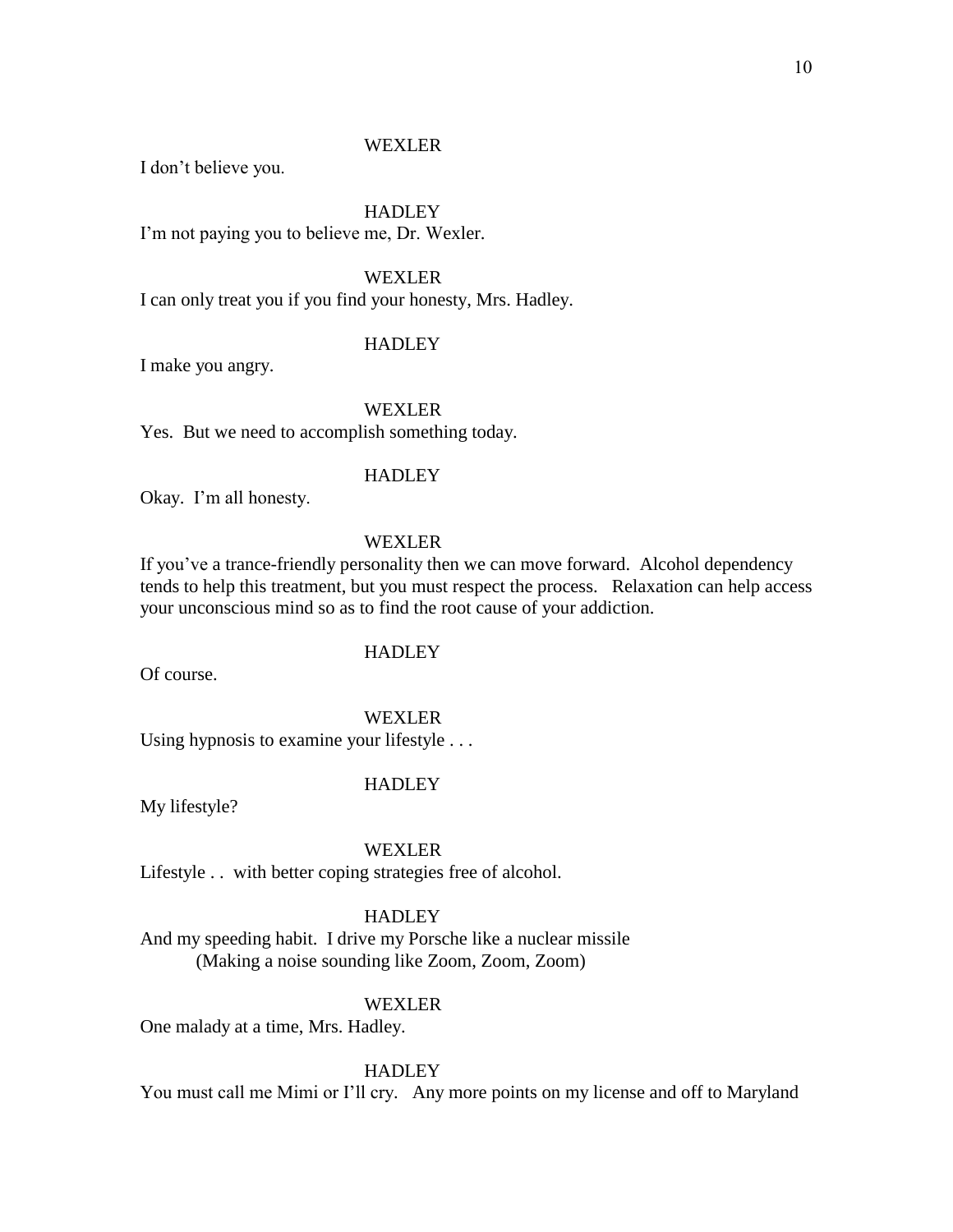Correctional. I've seen my share of women's prison films.

(Wexley takes out from his desk a novelty prop – the five suspended metal balls in a tight row)

#### WEXLEY

This is Newton's Cradle. Science classes love playing with this. Great demonstration of transferred motion. Now no more talking please.

(He sets one ball in motion which hits the other four balls)

#### HADLEY

Oh what fun.

#### WEXLEY<sub></sub>

(His finger to his lips, shushing her softing)

Sit back in your chair, Mrs. Hadley. I'm going to count to ten. Then I want you to count from ten backwards to one.

(Pause)

One. Two. Three. Four. Five. Six. Seven. Eight. Nine. Ten.

**HADLEY** 

Ten. Nine. Eight. Seven. Six. Five. Four. Three. Two. One.

# WEXLEY

Keep watching the swinging balls. Watching all the balls at once. Keep watching please. It is pleasant and restful. The speed never changes. You like the sound of my voice.

Your breathing never changes. Everything is so even. Keep watching the movement. Watching each silver ball. So restful and pleasant. The speed never changes. Your breathing never changes. Everything is so relaxing. Good. Wonderful. So good.

(He lowers his open palm just under her eyes)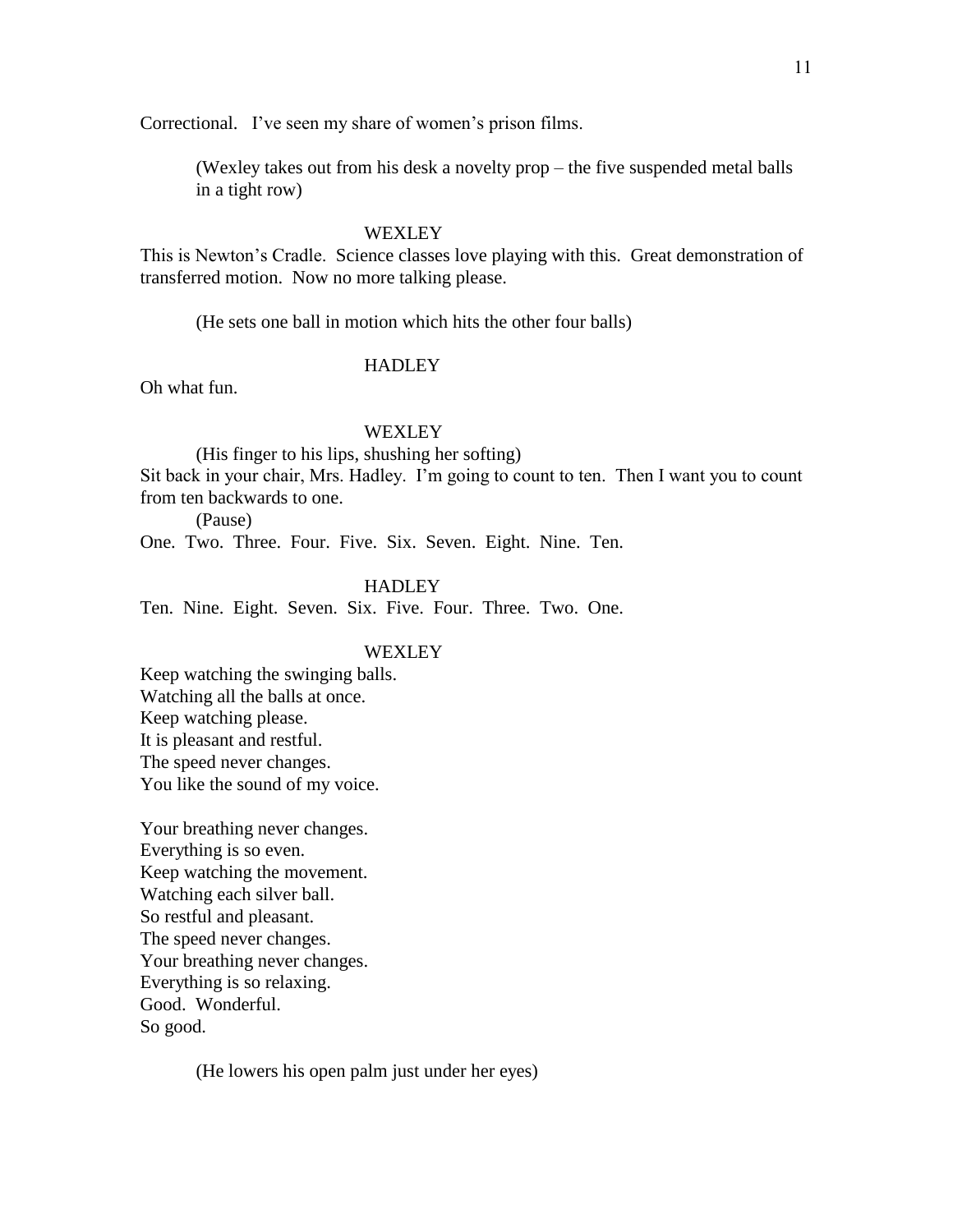You are very relaxed and the chair is like a cloud. You are feeling wonderful. Life is beautiful. Everything is lighter than a balloon. The balls go freely. Like planets and heavenly spheres. Mrs. Hadley. There is no speed. There is no velocity. There is no rushing. Your eyelids are heavy Close your eyes.

(She closes her eyes)

Your eyes are heavy. Cup your eyes with your hands. Go ahead. You'll feel better.

(She cups her eyes)

Mrs. Hadley. Mimi. Please know. I care about you greatly. Your Porsche doesn't race. Your car wants to cruise. You want to be safe. You want to enjoy Without speed. All the scenery All the landscape All the memories When you drive Your Porsche

It's a red Porsche.

WEXLER

Your red Porsche.

**HADLEY** 

Tomato red. Convertible.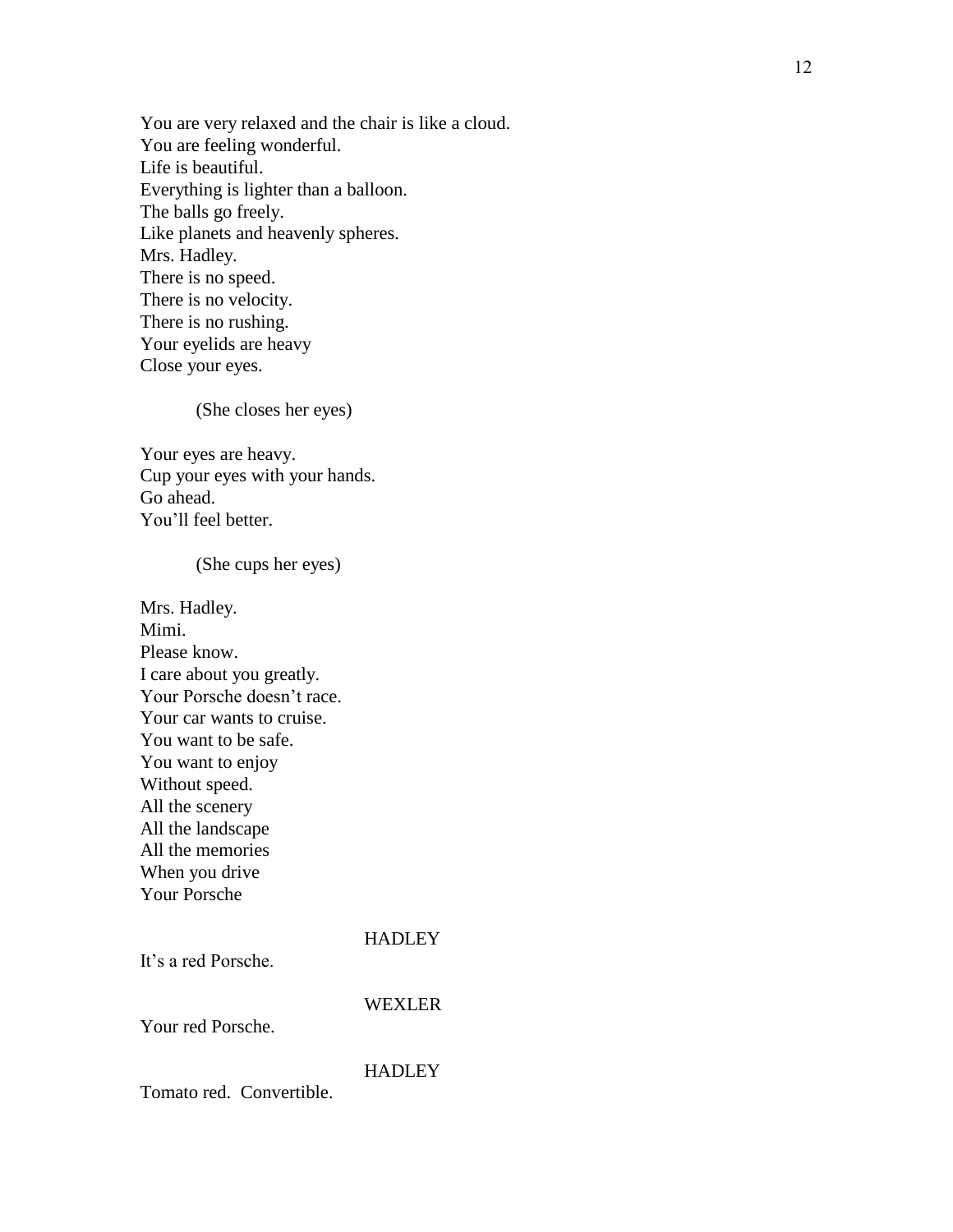The last thing You ever want to do Is to speed like a demon. Say that you want to behave better.

(From behind her chair, he puts his hands over her hands.

# **HADLEY**

I want to behave better.

# WEXLER

Yes.

# **HADLEY**

I know I should behave better.

# WEXLER

Yes.

# **HADLEY** God will punish me if I don't behave better.

# WEXLER

God will not punish you.

# **HADLEY**

God strikes me with a branch.

# WEXLER

Not anymore. From this day forward. This I do swear. (Pause) Why do you feel bad about yourself? (Pause) Tell me.

# **HADLEY**

I'm jealous of everyone. Rich, beautiful, aloof. (Pause)

I like cocaine, champagne and sex. I really like cocaine.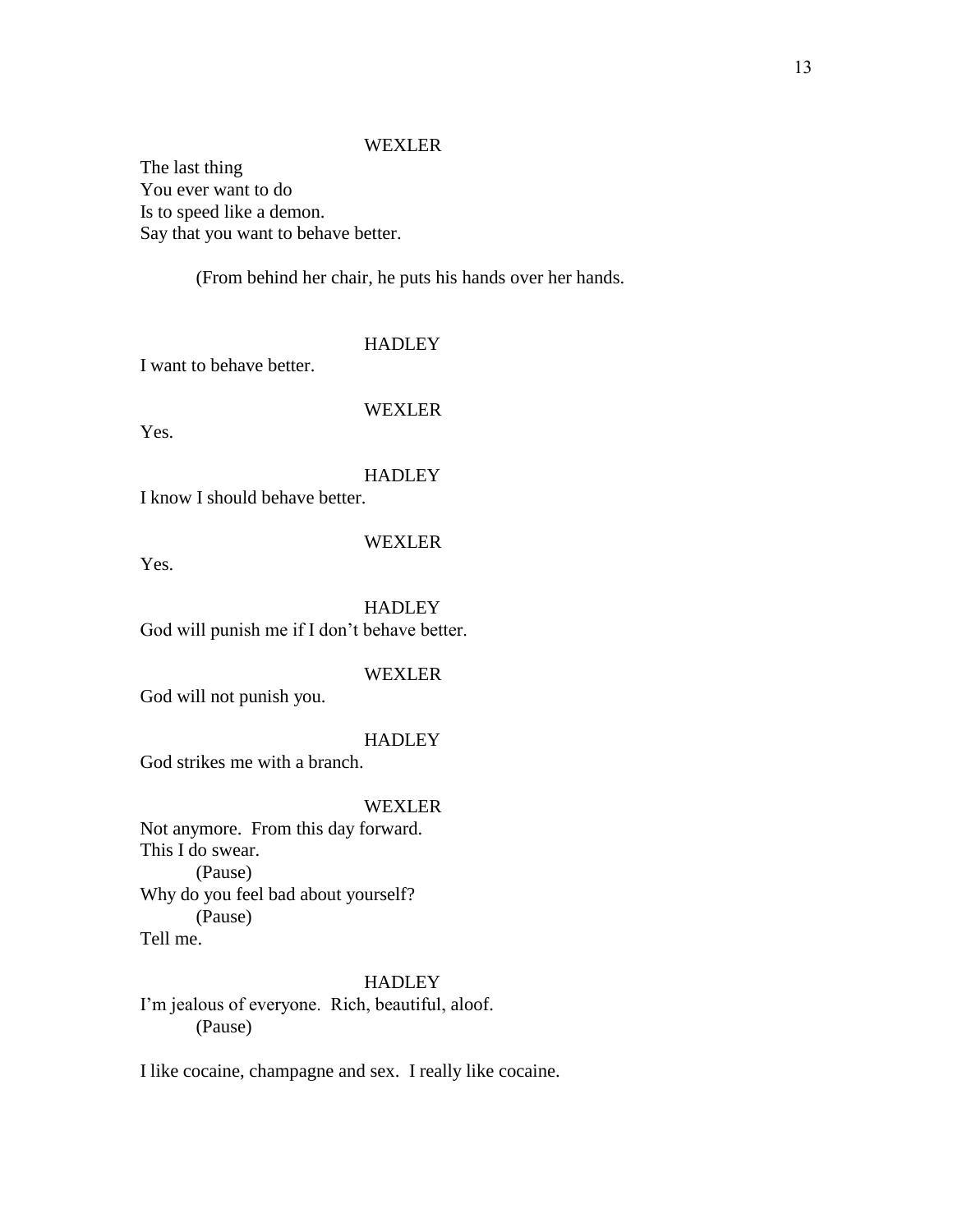Cocaine will kill you, Mimi.

**HADLEY** 

Cocaine . . . is my friend.

#### WEXLER

Cocaine will kill you. Oh yes it will. I'm serious Mimi. I'm deadly serious. Do you understand?

### WEXLER

Yes.

### WEXLER

Together, alcohol and cocaine will kill you. It's time to stop. Today. You can stop. You will stop. That's the time, Mimi. Today you will stop. Cocaine and alcohol are not natural. I'm going to put on some music. Mozart. A sonata. The music will cleanse you. After you hear the music, Mimi. When the room is totally quiet. You will have stopped hating yourself. You will begin to love yourself. And loving yourself means No more cocaine. No more alcohol. No more poison, Mimi.

(She takes a deep breath. Wexler puts on a recording of a Mozart sonata)

End of Scene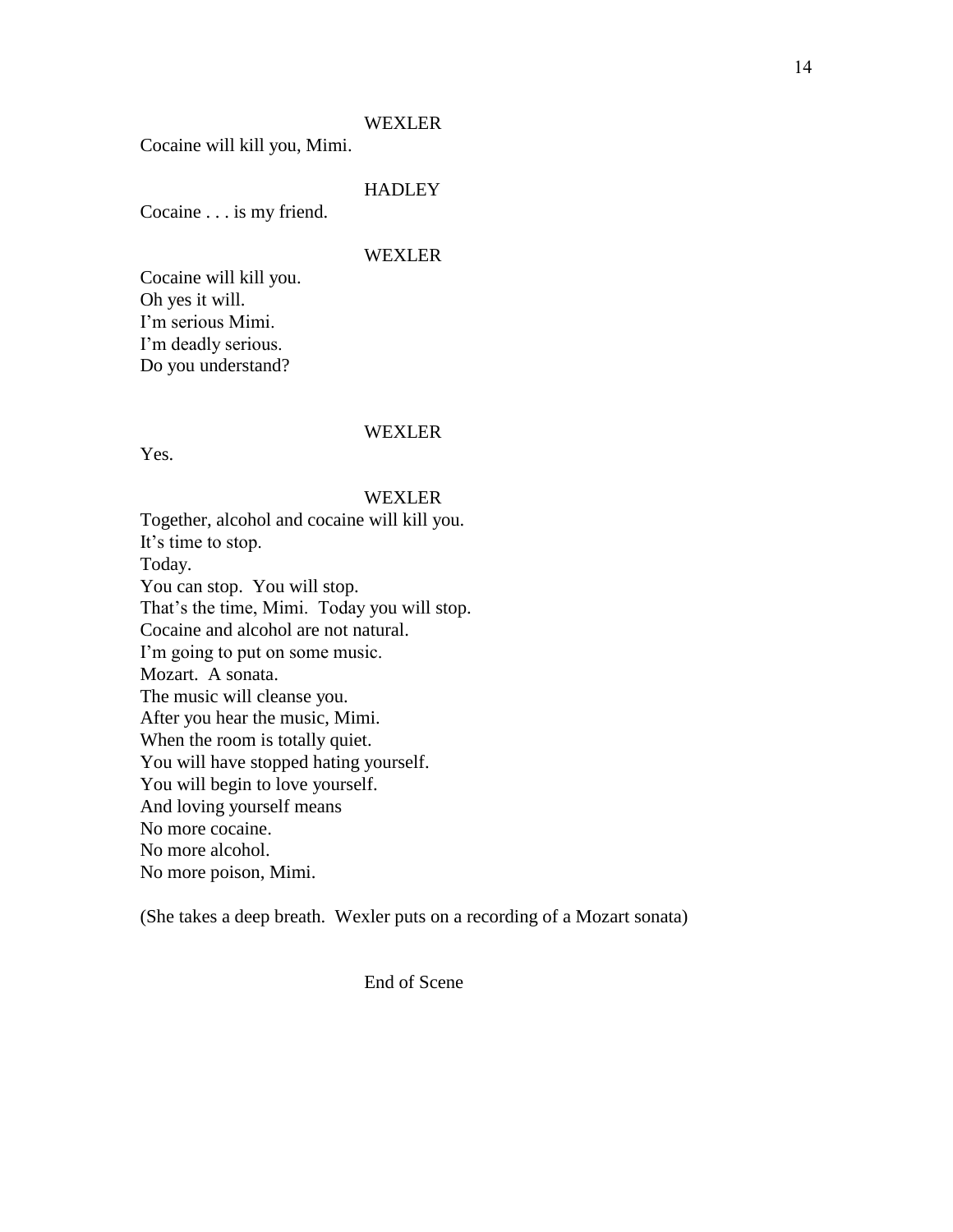# **SCENE TWO**

# **Lecture at the Lennox Society of New York.**

# WEXLER

Dr. Herbert Spiegel, who died in 2009 was a psychiatrist and a great advocate in the field of hypnosis. For a brief period he was my mentor. Famous actors sought him out to reduce their stage fright. Speigel held a regular table at Elaine's restaurant in Manhattan adjacent to the Woody Allen table. Spiegel once said: "We're in debt to the quacks for keeping hypnosis alive until the medical community started to investigate what a useful tool hypnotism is."

(Pause)

This was a generous thing to say. Spiegel had grouped people into three categories according on "hypnotizability" and ranked them. Lowest scores are "Apollonians." Apollonians are not responsive to hypnosis or make very poor subjects. They're rational, guarded, and inhibited; they won't suspend critical judgment and are not trusting. I was married to one.

At the other end are the "Dionysians." These individuals are trusting, imaginative, and creative. They are ruled by the heart and make truly superb hypnosis candidates. Some Dionysians can slip spontaneously into a "trance" state. Hence, highly excitable and easy to inspire.

(Pause)

In the middle are the "Odysseans," who make acceptable hypnosis subjects. They swing between head and heart.

(Pause)

To be candid with you tonight, I type myself as Dionysian. At least that's what Dr. Spiegel thought.

# **SCENE THREE**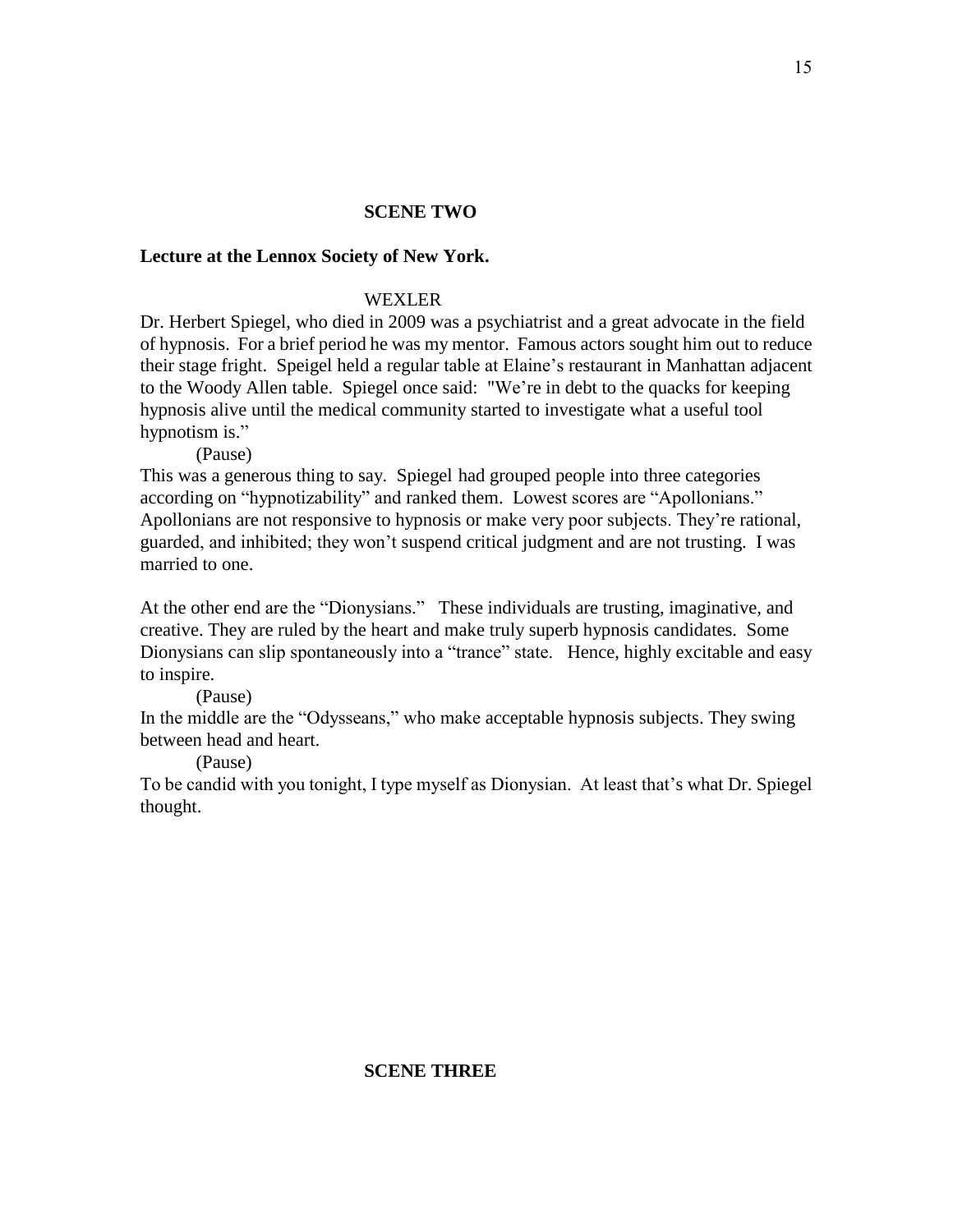**The hypnotist office, later that week. Wexler enters his office waiting area, having gone to the restroom, and sees a man waiting on the couch.**

#### HOISINGTON

Dr. Wexler?

(Pause)

It's such a pleasure to meet you. I called yesterday. Did you not get the message? My name is Richard Hoisington.

# WEXLER

My receptionist has been ill the last two days.

HOISINGTON I'm sorry. Do you have a few minutes this morning?

#### WEXLER

For a consultation?

### **HOISINGTON**

Yes. I'm very compulsive.

# WEXLER

Did someone make a referral?

# HOISINGTON

Yes.

# WEXLER

(looks at his watch) I have a few minutes.

# **HOISINGTON**

That's fine.

# WEXLER

Who referred you?

**HOISINGTON** Dr. Barbara Goldman. An eminent psychologist.

# WEXLER

I don't think I know Dr. Goldman.

# **HOISINGTON**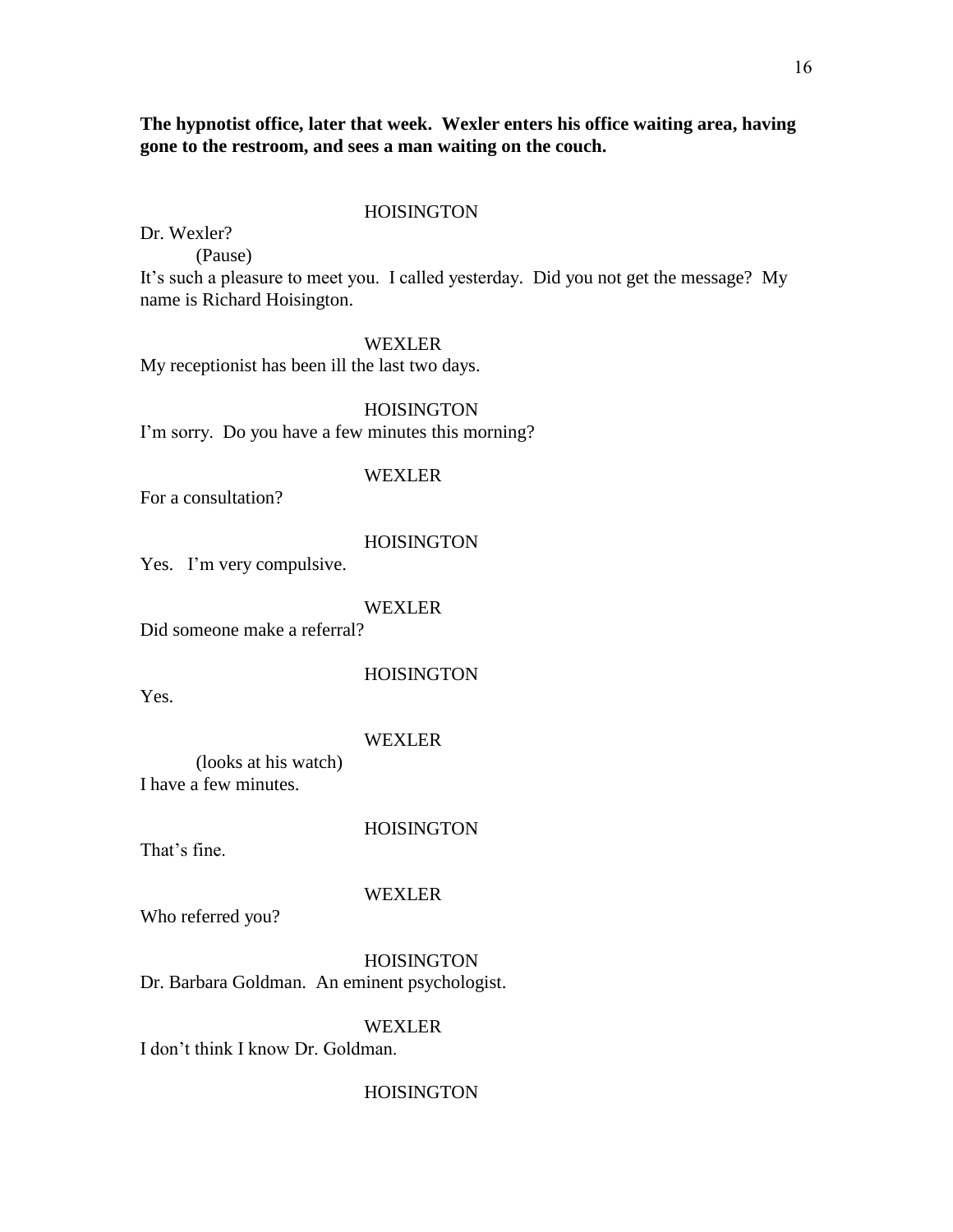Oh?

#### **HOISINGTON**

I'm with the NSA. (hands him a card) The National Security Agency.

# WEXLER

Do you have badge or a photo ID?

# **HOISINGTON**

(Wane smile, shows a badge)

Please don't feel awkward. The NSA needs your support. If you would be willing to help us, consider our gratitude.

### WEXLER

How can I help you?

# **HOISINGTON**

(Ever so sweetly, understated, smooth)

I know that you see yourself as a patriot. Can you please lock your waiting room door? This is a sensitive conversation.

(Reluctantly, Wexler goes to door and locks it) You have a patient - who works for the NSA.

# WEXLER

Not to my knowledge, Mr. Hoisington.

### **HOISINGTON**

Well, naturally, she wouldn't be telling you who her employer is. That would be a breach. (He takes out a small photo from his suit jacket)

She has been with the agency for seven years and has high clearance. She was once my supervisor and mentor.

### WEXLER

I'm very uncomfortable with this.

# **HOISINGTON**

Dr. Wexler. We believe that she might have given some sensitive files to WikiLeaks or another overseas venue. The internet is an open sewer. Nothing has been made public just yet.

(His cell phone has a text message and is distracted for a moment)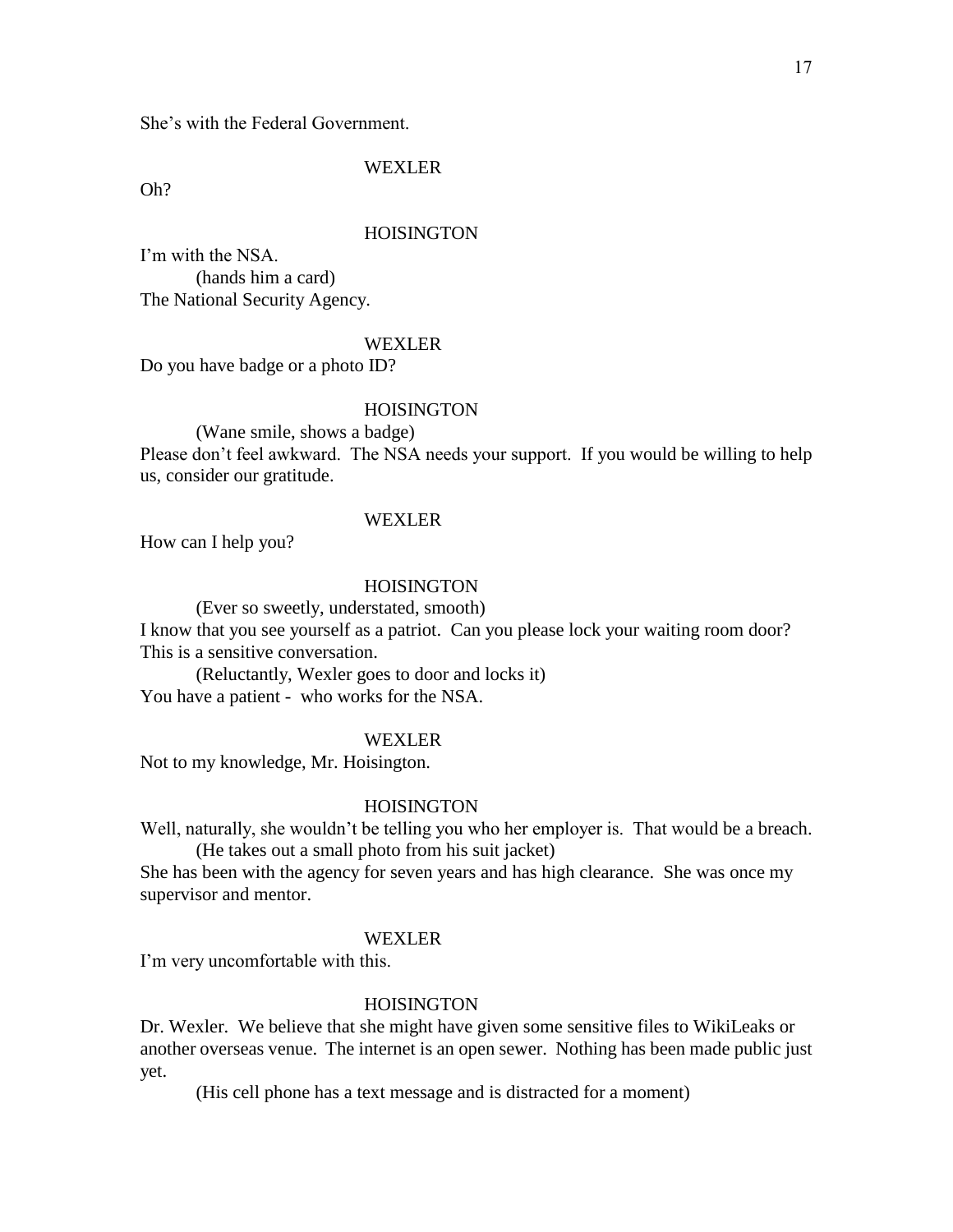How do we know this? We know. We always know. Only three people have access to these files. I am one of the three. The other agent who had access died after a bout with cancer prior to the leak. Your patient is the remaining agent. The likelihood is strong that she is the leaking agent.

#### WEXLER

I don't think I can help you. My patients are protected by medical confidentiality laws.

# **HOISINGTON**

Yes, HIPAA compliance. But the courts love to step in when needed.

(Pause)

We can have you meet with our team in Fort Meade if you prefer. I'll drive you there and buy you lunch along the way..

### WEXLER

No. I'm not going to Fort Meade with you. (Pause) May I please ask you to leave?

#### **HOISINGTON**

Her name she gave your office is Madeline Cohen. She's been your patient for six months. (Shows the photo of his patient)

#### WEXLER

I don't want to know anything more.

#### **HOISINGTON**

She told you that she works for Merrill Lynch Brokerage. That's not true. Maybe she worked for Merrill Lynch twelve years ago, but . . .

#### WEXLER

(Unlocking and opening the door to signal him to leave) I've another appointment in a few minutes, Mr. Hoisington.

# **HOISINGTON**

She's Jewish. Legally separated or nearly divorced. Has a teenage son Jonah. I went to his Bar Mitzvah. She's trying to quit smoking and trying to lose weight. Maybe you find her attractive? I certainly do.

#### WEXLER

Do you have a subpoena? (Pause) Must I lodge a formal complaint, Mr. Hoisington?

#### HOISINGTON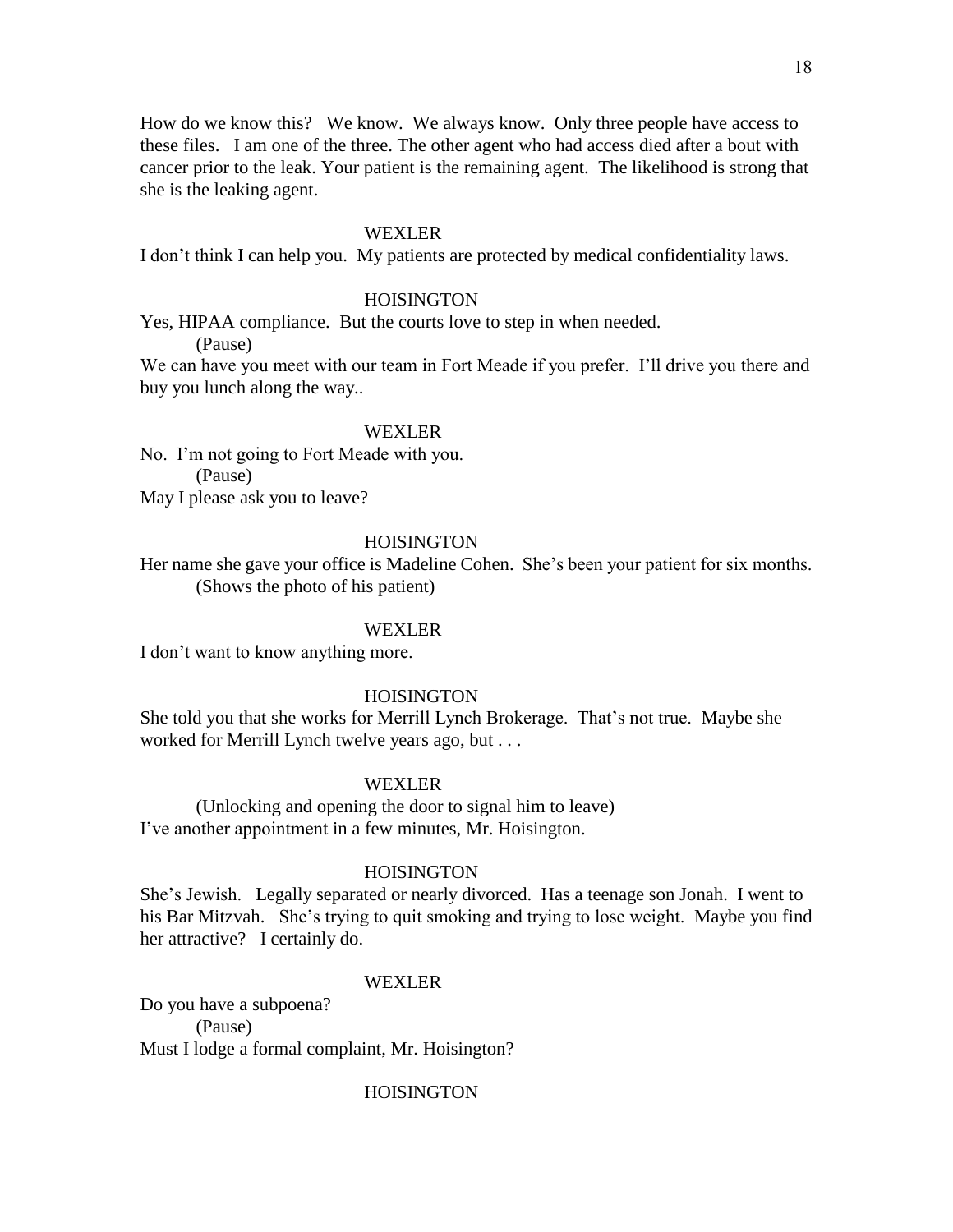Why would you bother?

#### WEXLER

Because this is clearly harassment.

### **HOISINGTON**

I'm not harassing you, Dr. Wexler. All I am asking for is your cooperation in this investigation. You might be able to even protect Madeline from serious harm. You needn't act like a spy to engage in this request. Just be a Good Samaritan. I know you are. I've talked to Mrs. Hadley about you.

#### WEXLER

Mrs. Hadley?

### **HOISINGTON**

Yes. Mimi and I go to the same Methodist church. I know her for several years. She's so funny and unpredictable.

#### WEXLER

You really have to leave my office.

# **HOISINGTON**

Doctor, Madeline Cohen might embarrass our government and perhaps endanger the lives of several agents. We cannot make an intervention until we know if she has released files. If you help us, we avoid overstepping.

# WEXLER

No.

#### HOISINGTON

Take my card. Put it in a safe place. Use it when the right moment happens. (He puts the card into Wexler's hand)

You built a very impressive therapeutic practice. It would be ruinous to see it fail.

### WEXLER

Is that a threat?

#### HOISINGTON

Not at all.

#### WEXLER

(Opens door all the way) This visit never happened, Mr. Hoisington. Or I'll contact my attorney.

End of Scene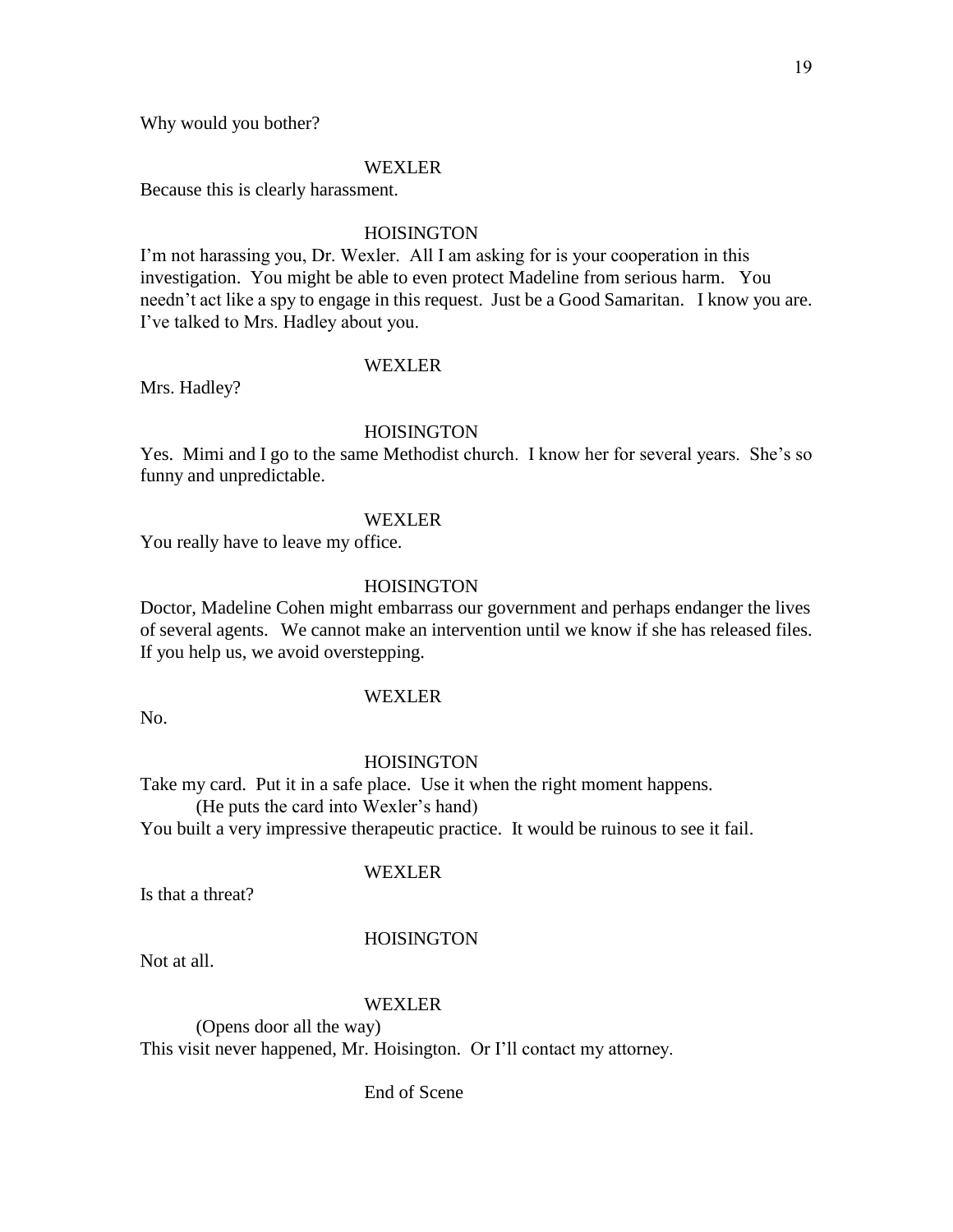# **SCENE THREE**

# **The hypnotist office, the next day. Coming in from the street, Wexler enters his office waiting area and sees a woman waiting on the coach. It is Madeline Cohen.**

# **COHEN**

Good morning.

#### WEXLER

Good morning, Madeline.

**COHEN** I had my first uninterrupted sleep in five years.

# WEXLER

Wonderful new.

### **COHEN**

I know. I feel so much better. (Pause) Am I here early?

#### WEXLER

No, I'm late. Caught in traffic.

### **COHEN**

Bad accident right off I-95.

# WEXLER

Yeah, I heard on the radio.

**COHEN** I haven't had a cigarette in two weeks, Dr. Wexler.

### WEXLER

That's great, Madeline.

**COHEN** No electric cigarette either. No nicotine patch.

# WEXLER

Outstanding.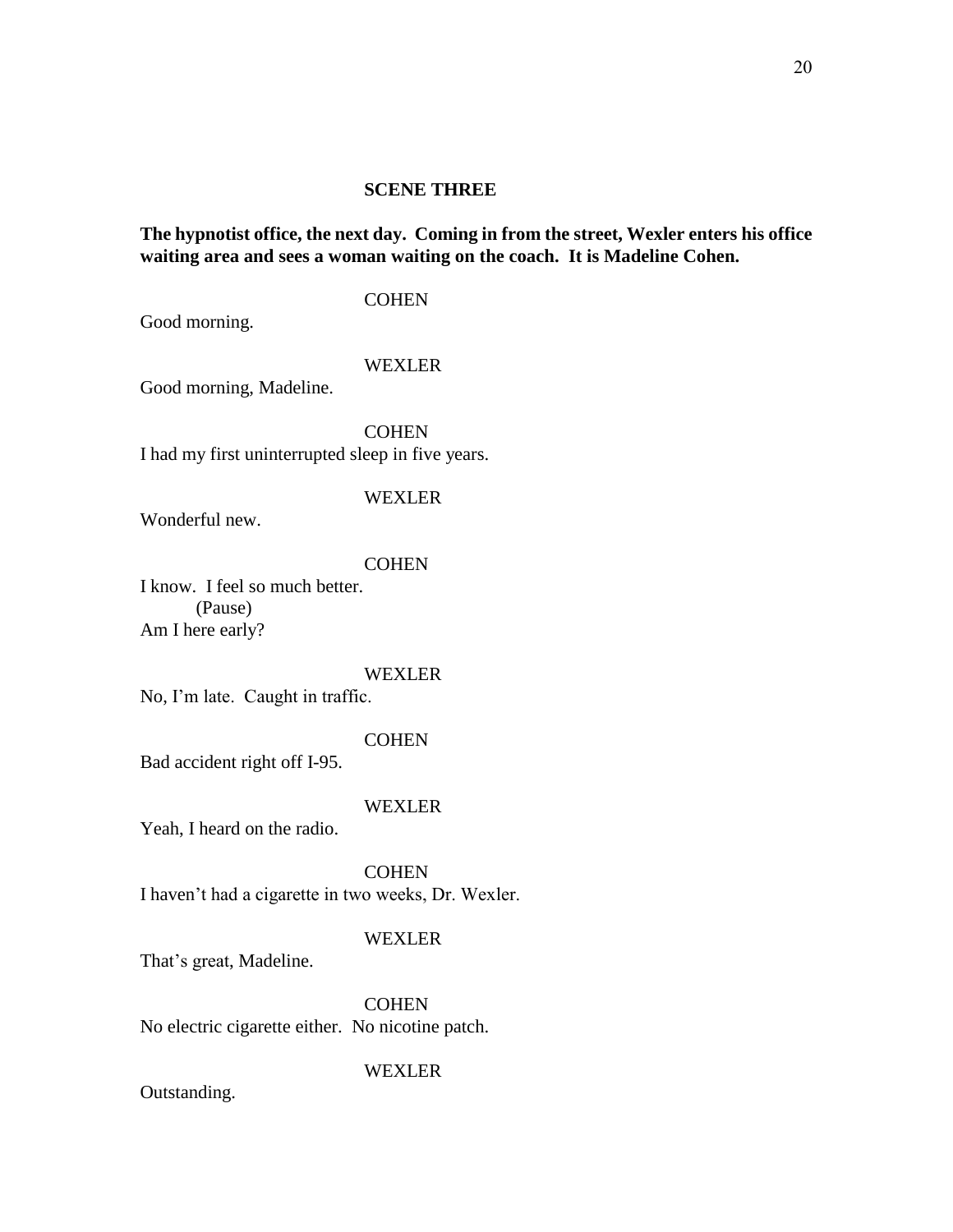I've cravings particularly at social occasions.

#### WEXLER

We have to accept little victories.

# **COHEN**

Yes.

# WEXLER

I tell my daughter that all the time.

# **COHEN**

How is she doing?

WEXLER Quite well. Lexi's at Bennington. Senior year.

**COHEN** Vermont is ideal for students. Get them out of the city.

# WEXLER

Snow.

#### **COHEN**

Snow is good.

### WEXLER

My ex-wife didn't agree but in the end this was a good decision.

### **COHEN**

I didn't know you were divorced.

#### WEXLER

I thought I told you before.

#### **COHEN**

You still wear your wedding ring.

# WEXLER

I put on weight and it won't come off.

# **COHEN**

Have you tried soap and water?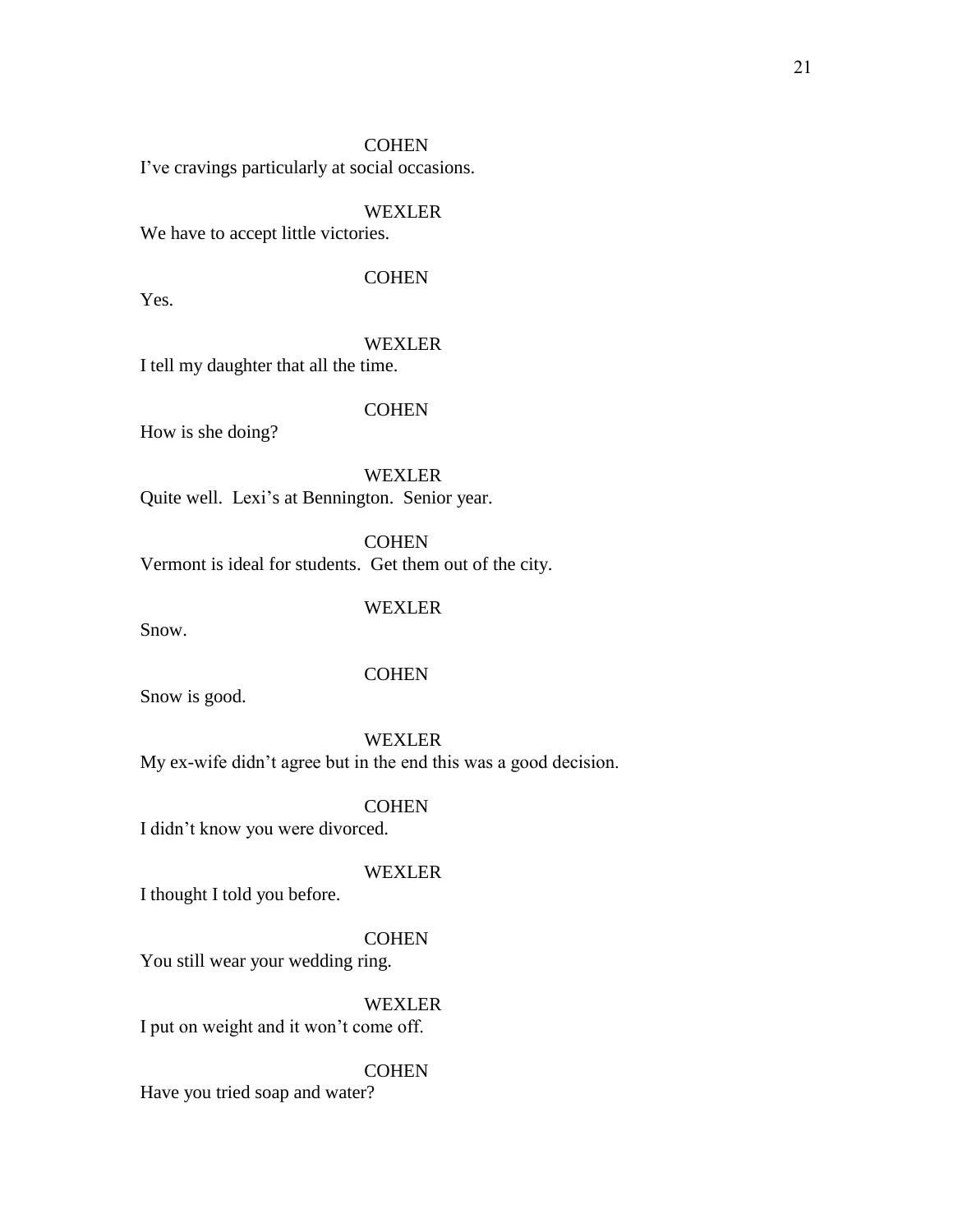Every day.

### **COHEN**

A jeweler can saw it off, you know. It's not dangerous, Dr. Wexler. You still have nine fingers. You look like Robert De Niro, did anyone ever tell you?

(She smiles warmly)

#### WEXLER

Let's go into the other room and get started.

(They cross through a door as we see the office in sectional view. Cohen sits in the comfortable lounge chair. Wexler dims the lights and then lights a candle)

#### **COHEN**

A scented candle helps.

#### WEXLER

Sandalwood. Your favorite?

# **COHEN**

Yes.

#### WEXLER

Getting comfortable takes practice.

### **COHEN**

I dreamt last night that the world was shrinking into a small ball - the oceans had turned . . . a fiery red. Like the Rapture. And there was Jesus returning to earth. His robe was stained and his hair unwashed, matted like a Rastafarian. He moved like a dancer and he reached out to others like they were blind and deaf. I dreamt that I should just die. But someone blamed me for the idea. Can I keep going?

# WEXLER

Yes. This might help you relax.

### **COHEN**

I had to know my inner mind. My true heritage. I cried so hard that my pillow was drenched. I never understood Jesus. I had been taught to be skeptical. Christ never lived. What kind of Jew was He? What kind of Jew am I?

(Pause)

The dumbest questions filled my empty head in the middle of my dream. And my tears kept coming. And when Jesus approached me he had a lit cigarette. His lips were quivering but the cigarette was secure between his yellow teeth. The Son of God with an unfiltered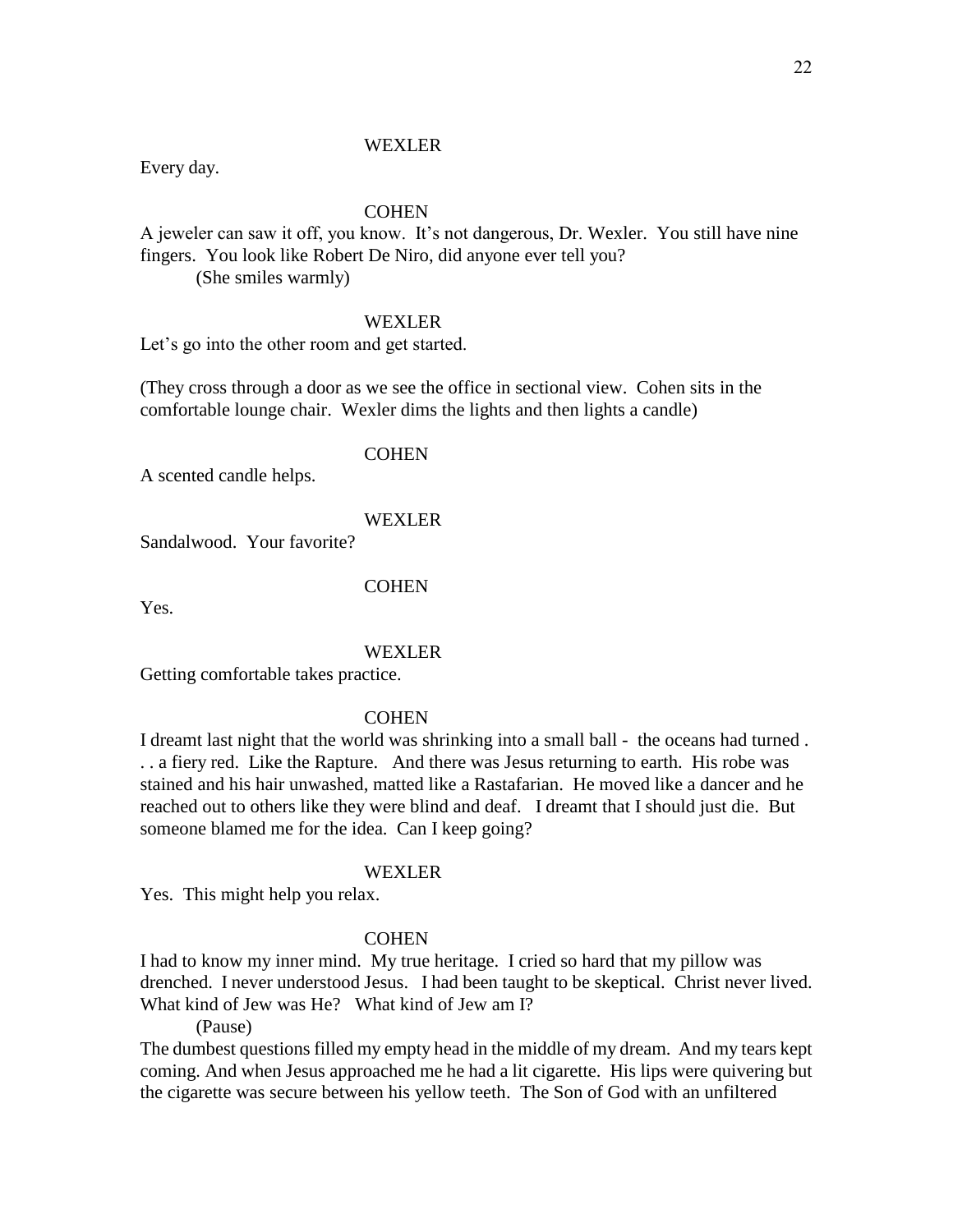cigarette. When will it end?

### WEXLER

When will what end?

# **COHEN**

Things we fear?

# WEXLER

I wish I knew.

# **COHEN**

I hate being a stock broker, Dr. Wexler. I'm no better than a money changer.

# WEXLER

Our world needs money changers.

# **COHEN**

Oh, that's just bull shit.

# WEXLER

Okay it sounds like bull shit.

# **COHEN**

The economy is a so rigged. We manipulate stock and bond prices. Pension plans are misused.

# WEXLER

Still, we have a free market, sins and all.

#### **COHEN**

What do you tell your daughter?

#### WEXLER

About what?

### **COHEN**

About the dirty side of money.

#### WEXLER

I tell her we need health. We need love. And we need money.

#### **COHEN**

Does your daughter love you?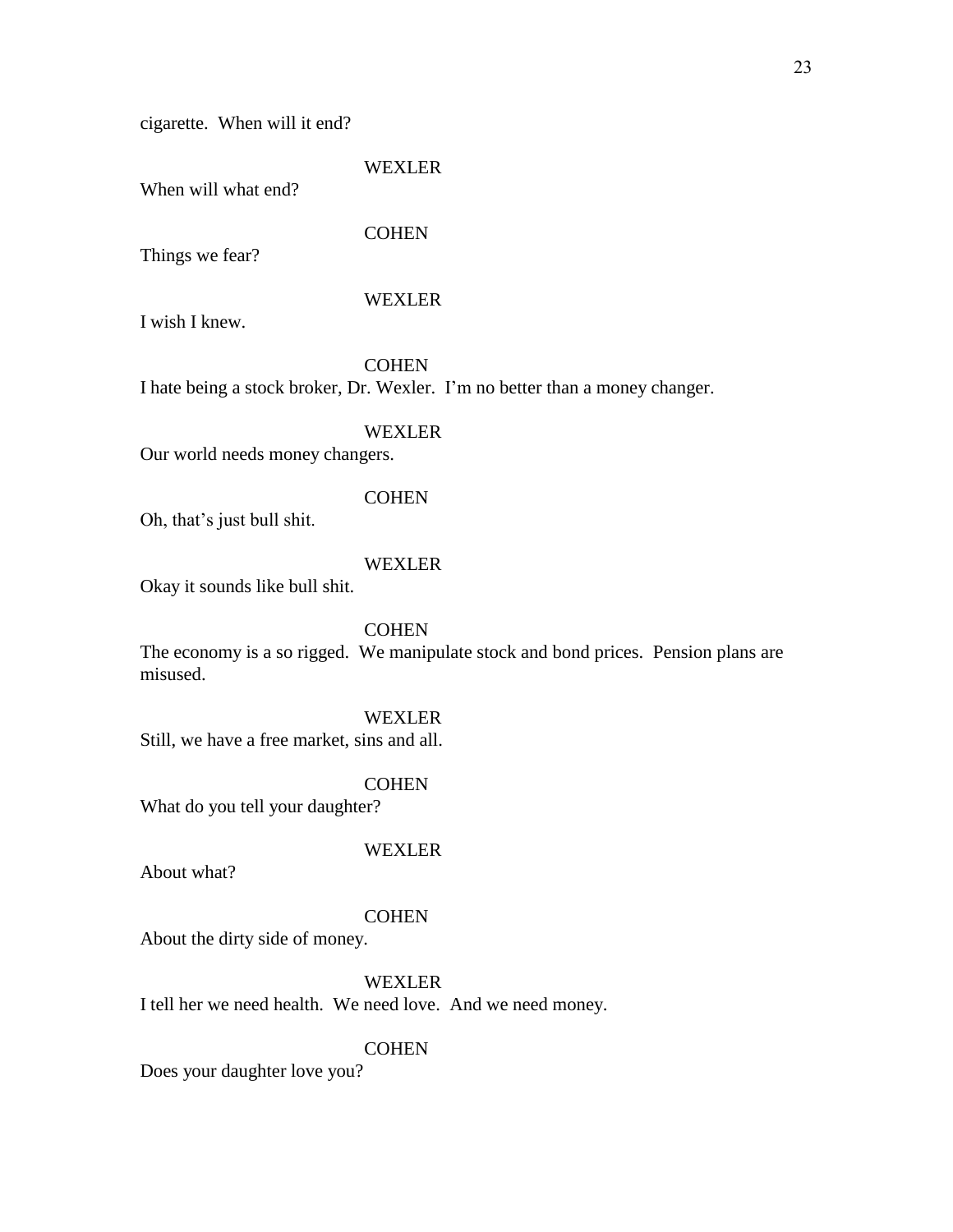Yes. I think so.

### **COHEN**

Then you're luckier than me.

#### WEXLER

Maybe I am. Maybe not. Maybe we should try for quiet now. (He dims the lights and silence fills the room) Let's begin with the Newton's Cradle. I think we're talking too much.

#### **COHEN**

(Sweet smile) Silence is golden.

#### WEXLER

Let's count numbers, Madeline, okay? Sit back in your chair. I want you to count from ten backwards to one.

(Pause) Whenever you're ready

#### **COHEN**

Ten. Nine. Eight. Seven. Six. Five. Four. Three. Two. One.

# WEXLEY

Keep watching the swinging balls. All the metal balls at once. It is pleasant and restful to watch. The speed never changes.

### MADELINE

(Her voice has changed in softness) The speed never changes.

#### WEXLER

Your breathing never changes. Everything is so relaxing. Good. Wonderful. Soft. So good. So calm. Perfect.

(He lowers his open palm just under her eyes)

You are very relaxed and the chair is like a cloud. You are feeling wonderful. Everything is lighter than a cloud.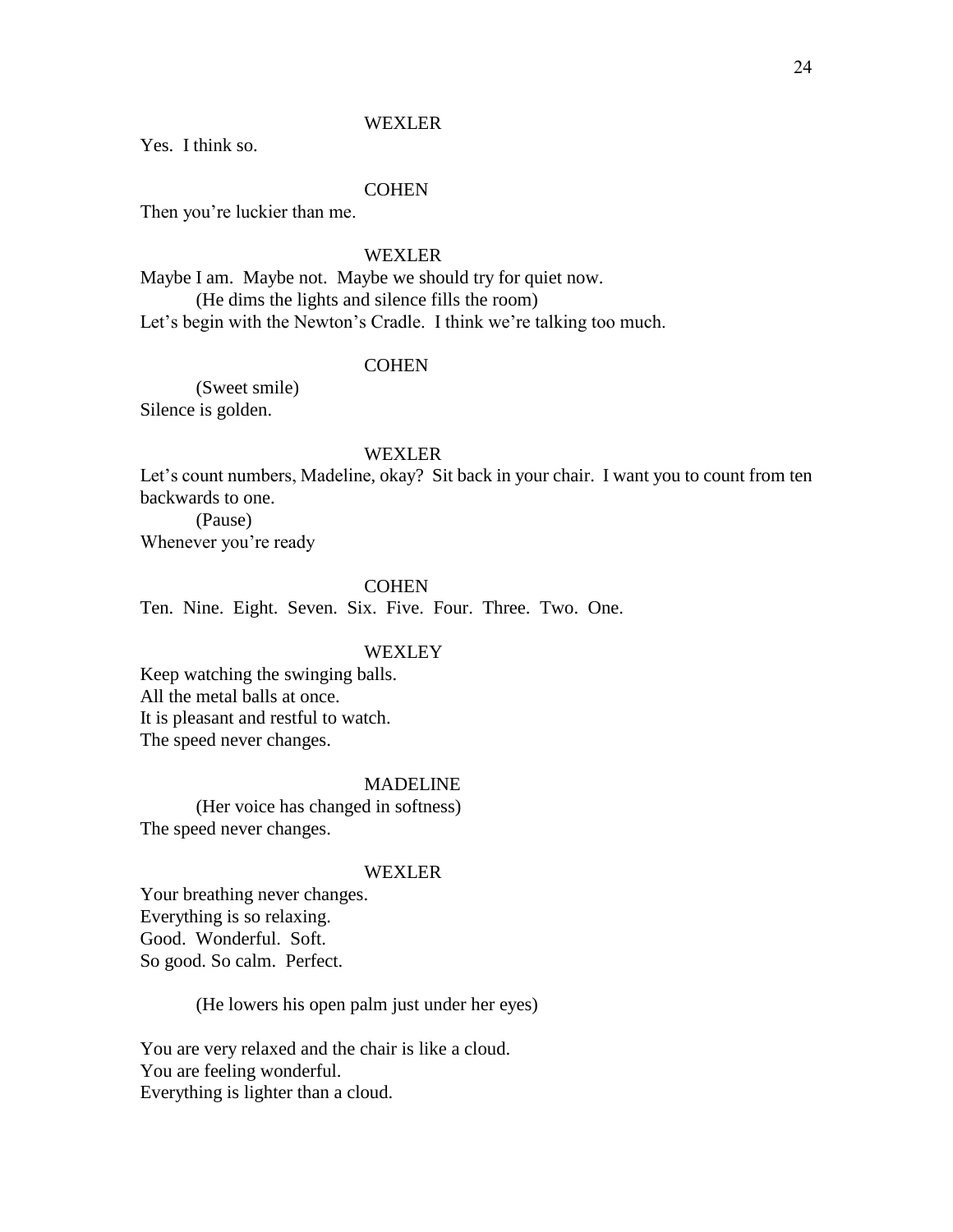The balls go freely. Like planets and heavenly spheres. Madeline. All is well. There is no speed. There is no velocity. There is no rushing. Your eyelids are heavy Close your eyes. Rest.

(She closes her eyes)

Your eyes are heavy. Time to Cup your eyes You'll feel better.

(he cups her eyes)

Madeline.

Your Mother doesn't smoke You told me that many times That's why you liked to smoke You want to be free You want to enjoy Step out Forget time All the pleasurable nights All the working days The smoke in your mouth Is utter poison Bitter tasting, nauseating Poison kills slowly But it kills eventually You live for your son No more cigarettes No more matches You want to stay high on your cloud The softest cloud in the bluest of skies From this day forward You will stay a non-smoker Nod if you understand me. Nod if you agree.

(She lowers her head and nods. We hear Mozart without seeing Wexler play the sound equipment to start the music. Wexler brightens the lamp on the dimmer switch. He studies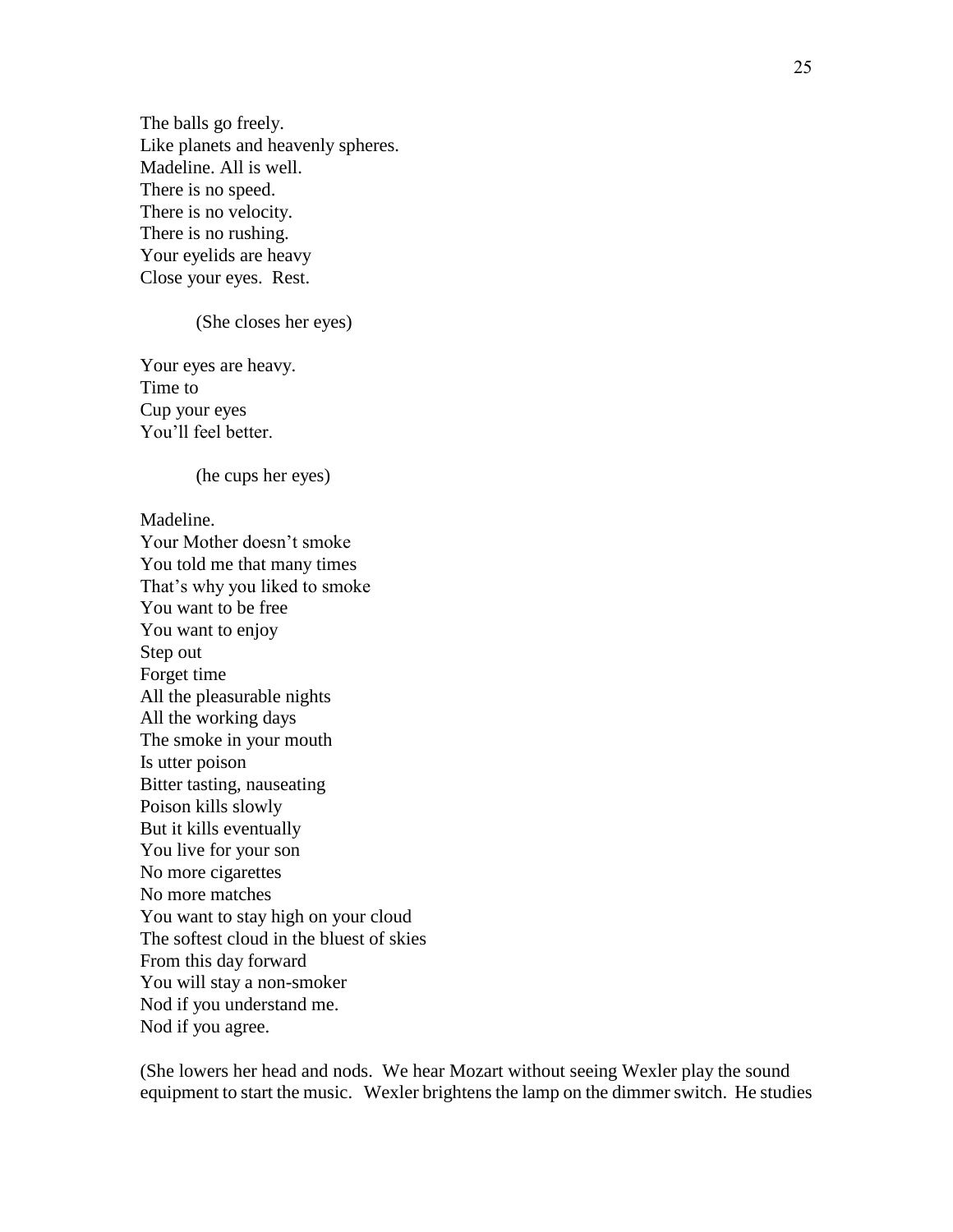Madeline's face intently. He could very well be in love with her. He moves a few hairs from her forehead and eyes. She seems not to notice what he's doing.)

# WEXLER

I am going to ask you to wake up. When you awake you'll feel wonderfully refreshed. You'll feel like you had a wonderful cruise. Your body will feel light and at ease. You'll sense that you are very successful. In everything that you do. In every promise that you made. You deserve this good feeling. (Pause) I'm going to count to three When I'm done you will open your eyes. One. Two. Three.

(She opens her eyes and smiles)

# **COHEN**

I think I love you, Dr. Wexler.

**End of Scene**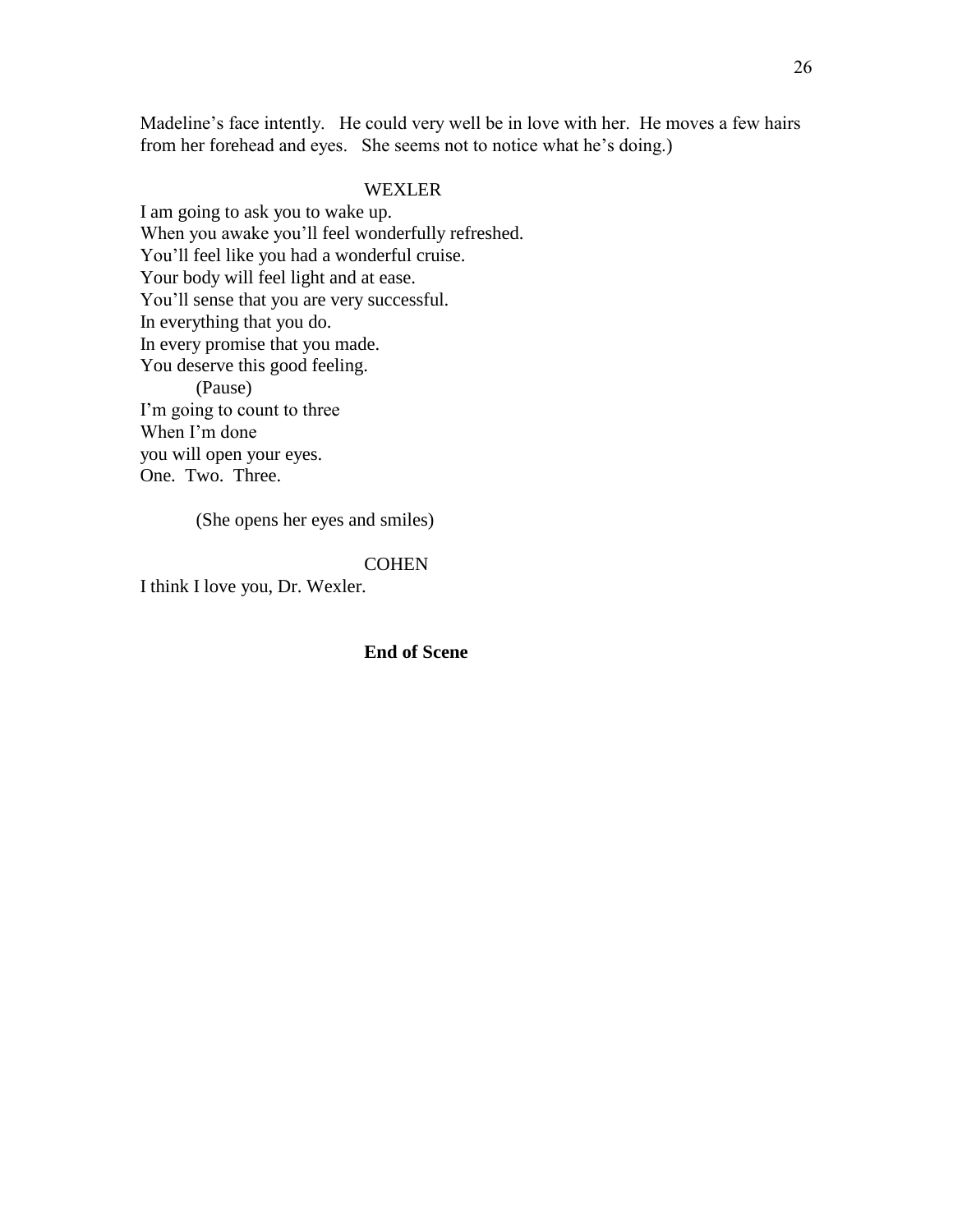# **SCENE FOUR**

# **Lecture at the Lennox Society of New York.**

WEXLER

Dr. Spiegel has linked one's ability to roll his eyes upward as another indicator of hypnotizability. The quality of thirst is also interesting to notice under the realm of hypnosis. Further, tactile sensations approach a dimension outside of normalcy.

(Pause)

Beyond the possibilities for misuse and danger, lies the question of the ethics using the trance as a healing tool. Will a person become dependent without the continued use of this non-prescription therapy? Will a person addictively seek this "curious" state of consciousness? Is hypnotherapy a virtual drug without end?

# **End of Scene**

#### **SCENE FIVE**

# **(A small weekend party at Wexler's friend Bruce Dykstra's apartment - with Roxie who is British and Sally who is a lifelong New Yorker)**

# DYKSTRA

So this woman who I might have slept with five years ago starts to text me several times a day and I try to ignore the basic message.

#### ROXIE

Is there any more vodka, Bruce?

# DYKSTRA

No. There's gin.

### **SALLY**

Texting you? You never text anyone.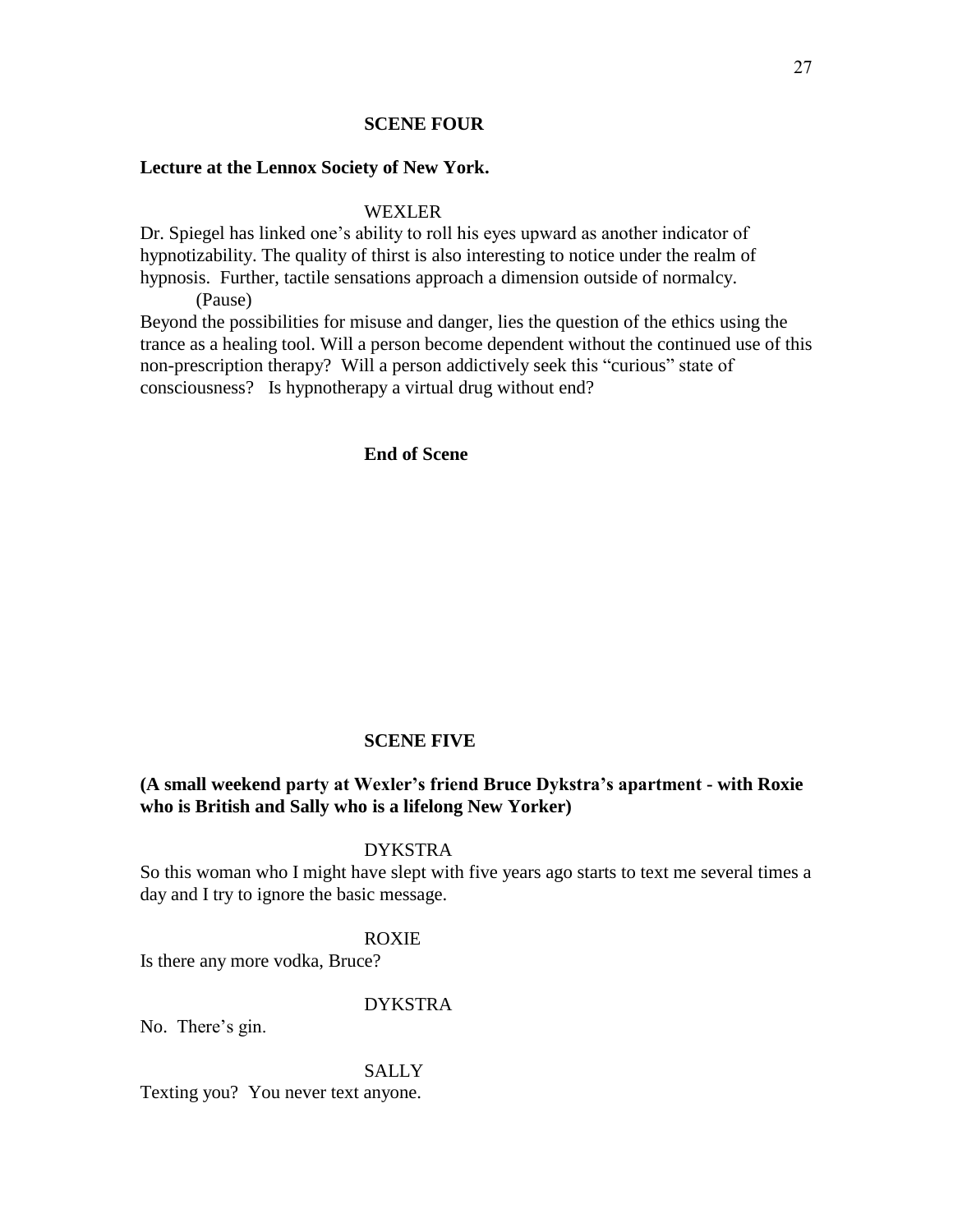# DYKSTRA

I did care for her. She was very diminutive and childlike.

# SALLY

You got carpal tunnel.

# DYKSTRA

I felt like her father or her estate attorney.

**SALLY** 

You don't even know how to send a fucking text, Bruce.

# DYKSTRA

It was very hard to get into bed with her or to shower with her. Very large hips and breasts. She always sang Lauren Hill hip hop.

ROXIE

Lauren Hill is so 1999.

# **SALLY**

That's when I last had an orgasm.

#### ROXIE

Can't you keep any secrets, Sally?

# **SALLY**

Secrets make me promiscuous.

# DYKSTRA

(Downing a drink)

That's why I don't remember anything sexual but she swears we made love a dozen times. Wouldn't you remember if you slept with someone a dozen times?

# ROXIE

If there isn't any bloody vodka, Brucie, don't you think you should go to the corner store and be a good host?

# **SALLY**

Did Larry fix you two up?

DYKSTRA

I think he did.

# **SALLY**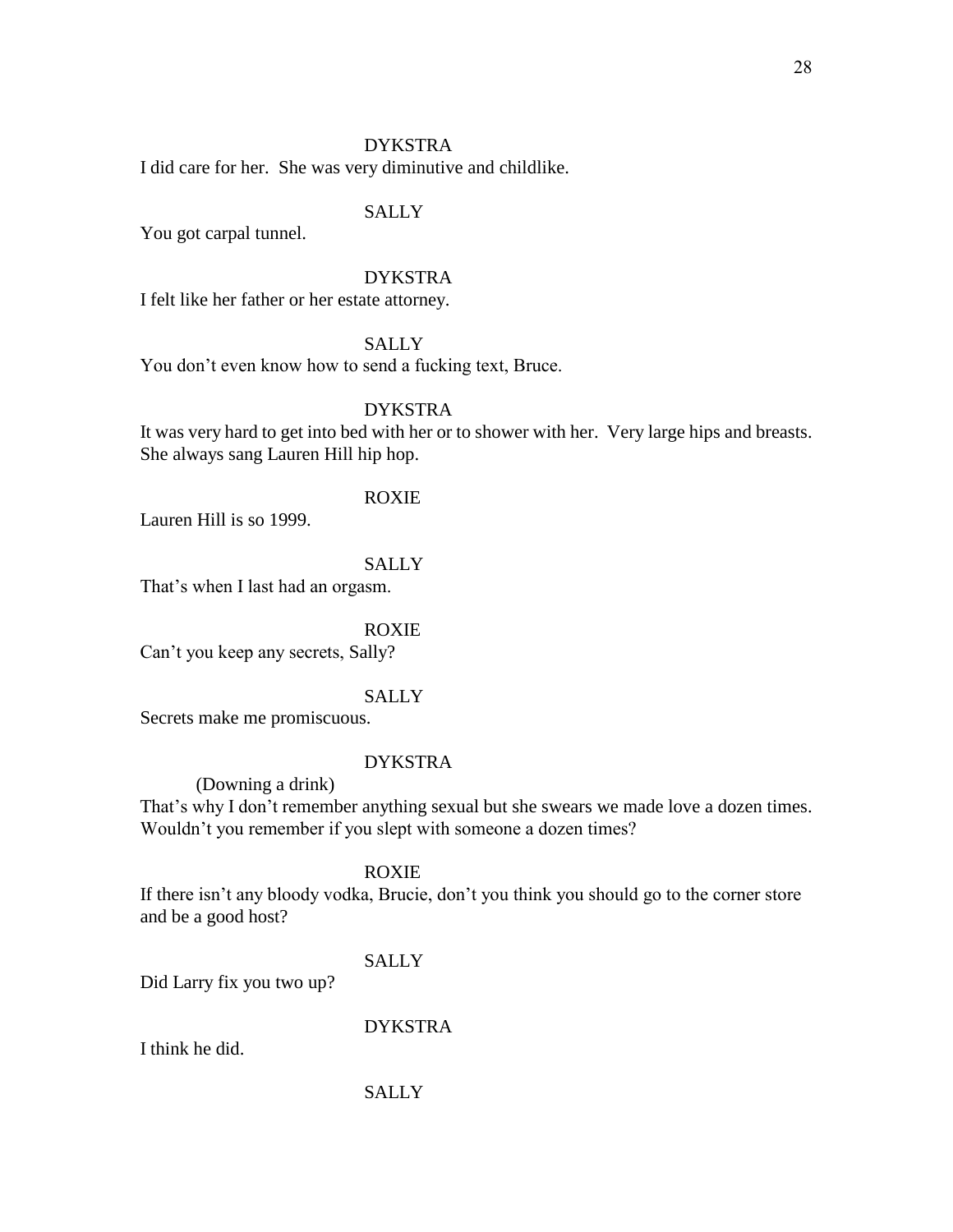He's a great matchmaker. Right, Larry?

#### WEXLER

I don't match friends up.

**SALLY** 

You introduced me to that Pilates trainer.

# WEXLER

Did I?

# **SALLY**

You sent us a group email as an introduction. He was bi-sexual.

### WEXLER

(giving some ground) And bi-lingual.

#### **SALLY**

A liberal Democrat.

### ROXIE

You know I gave up on liberal Democrats ten years ago, cupcake.

# DYKSTRA

So I slipped her the apartment key one weekend when I was out of town. And that is something I never ever do. After a month of ignoring her texts I went on another business trip and the little scamp sold all my furnishings on Craigslist.

ROXIE

Larry, how is your daughter at Bennington?

WEXLER

Straight A's so far. She has a nice boyfriend too.

# DYKSTRA

Did I tell you this story before?

**SALLY** 

No but I think it would make a great comic opera.

# ROXIE

There are no more comic operas, Sally.

#### **SALLY**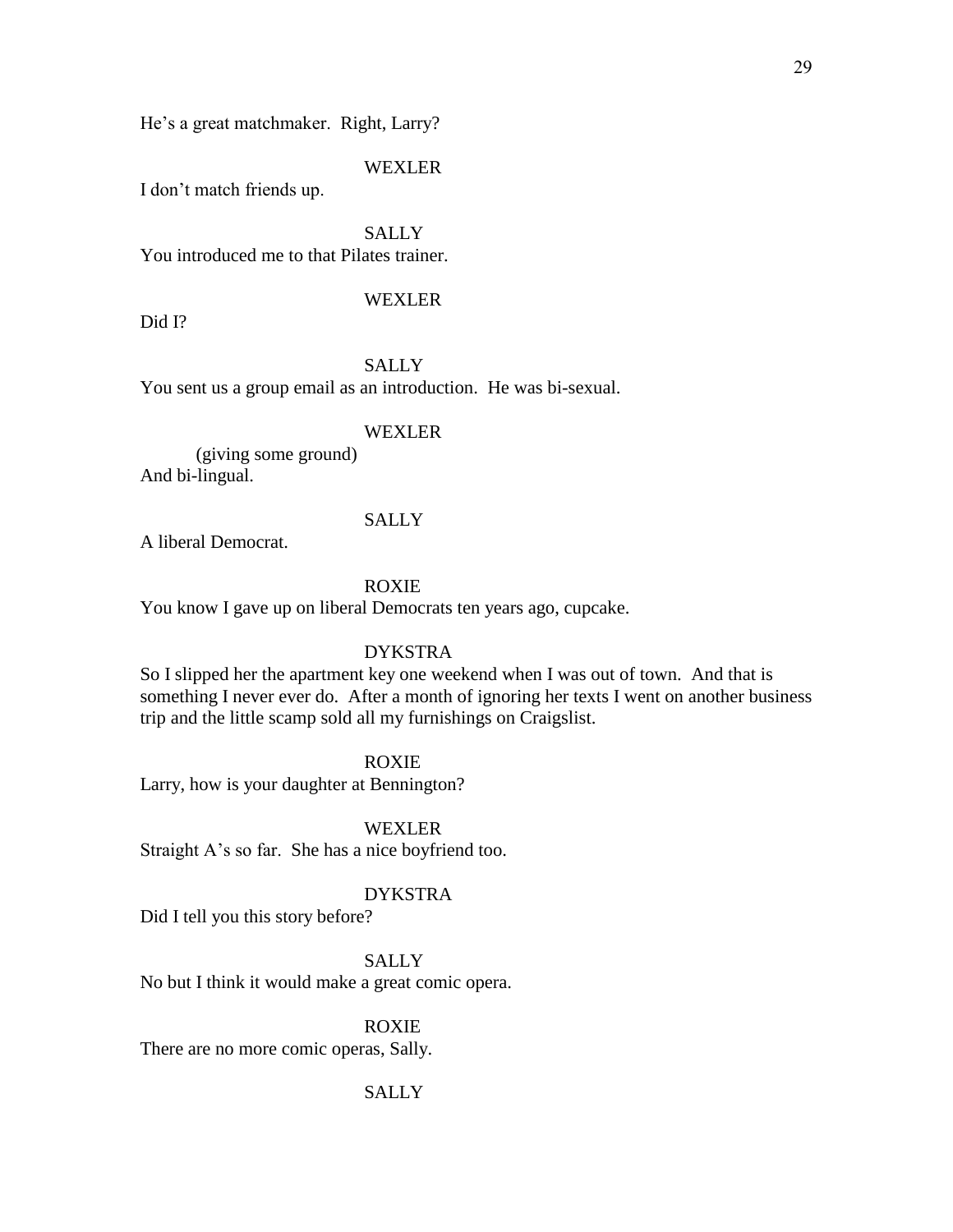I didn't know your daughter goes to Bennington. Isn't it a hippie college?

# DYKSTRA

Hot tub seminars and graphic novels by candle light?

# ROXIE

Big tuition, classroom without walls, and no transcripts.

# DYKSTRA

Nineteen year old nymphs massaging the feet of their acting teachers during summer barn rehearsals.

# ROXIE

Bennington doesn't give letter grades

# WEXLER

Students can choose to get grading or written narratives from their instructors.

# SALLY

That's why I'm struggling in my life, I never got a written narrative.

# DYKSTRA

Aren't you embarrassed that our country wiretaps European heads of state?

# ROXIE

Hell, fucking Brexit was caused by bloody British politicians.

# WEXLER

It's a mess, Roxie.

DYKSTRA Still, our country's snooping looks so evil.

ROXIE We do so to protect the Middle East.

DYKSTRA How do we protect the Middle East, Roxie?

ROXIE By eavesdropping the next ISIS plan. (Kissing Wesler's check) Right, Larry?

#### WEXLER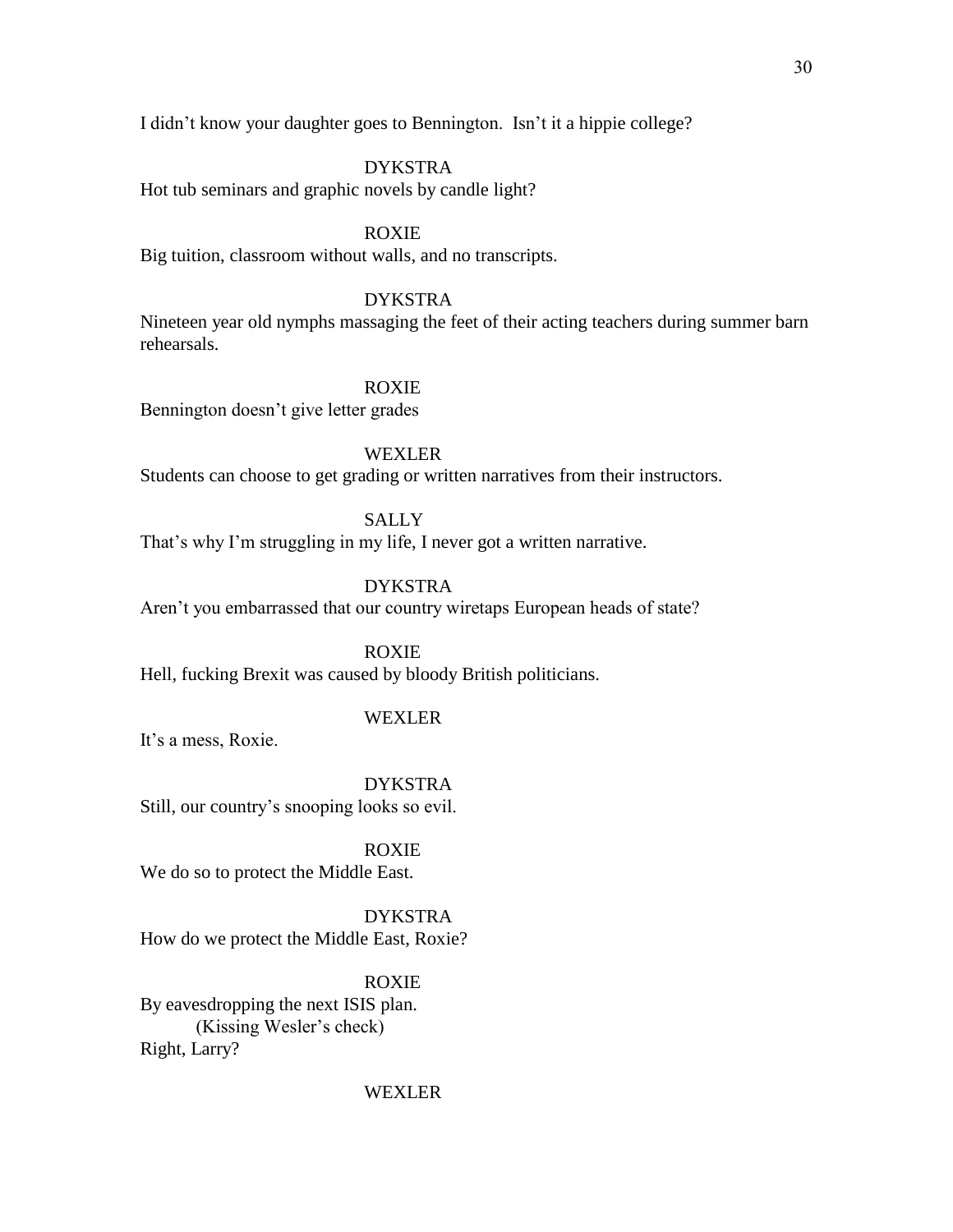31

I don't know.

ROXIE

We listen to conversations like jealous lovers.

**SALLY** You say that because you tend to get very jealous.

# ROXIE

Me?

# **SALLY**

You, darling.

DYKSTRA

Loved the Quixotic journey by Edward Snowden . . . from Hawaii to Hong Kong, then straight into the loving arms of Moscow.

ROXIE

You don't think he's a hero?

DYKSTRA

I think he's a schmuck.

ROXIE He's the boy who didn't cry wolf.

# **SALLY**

Well maybe he did cry wolf.

DYKSTRA

Who is the wolf?

WEXLER

Our government.

# DYKSTRA

You don't like Big Brother?

WEXLER I had a snoop from the NSA visit this week.

**SALLY** 

Really?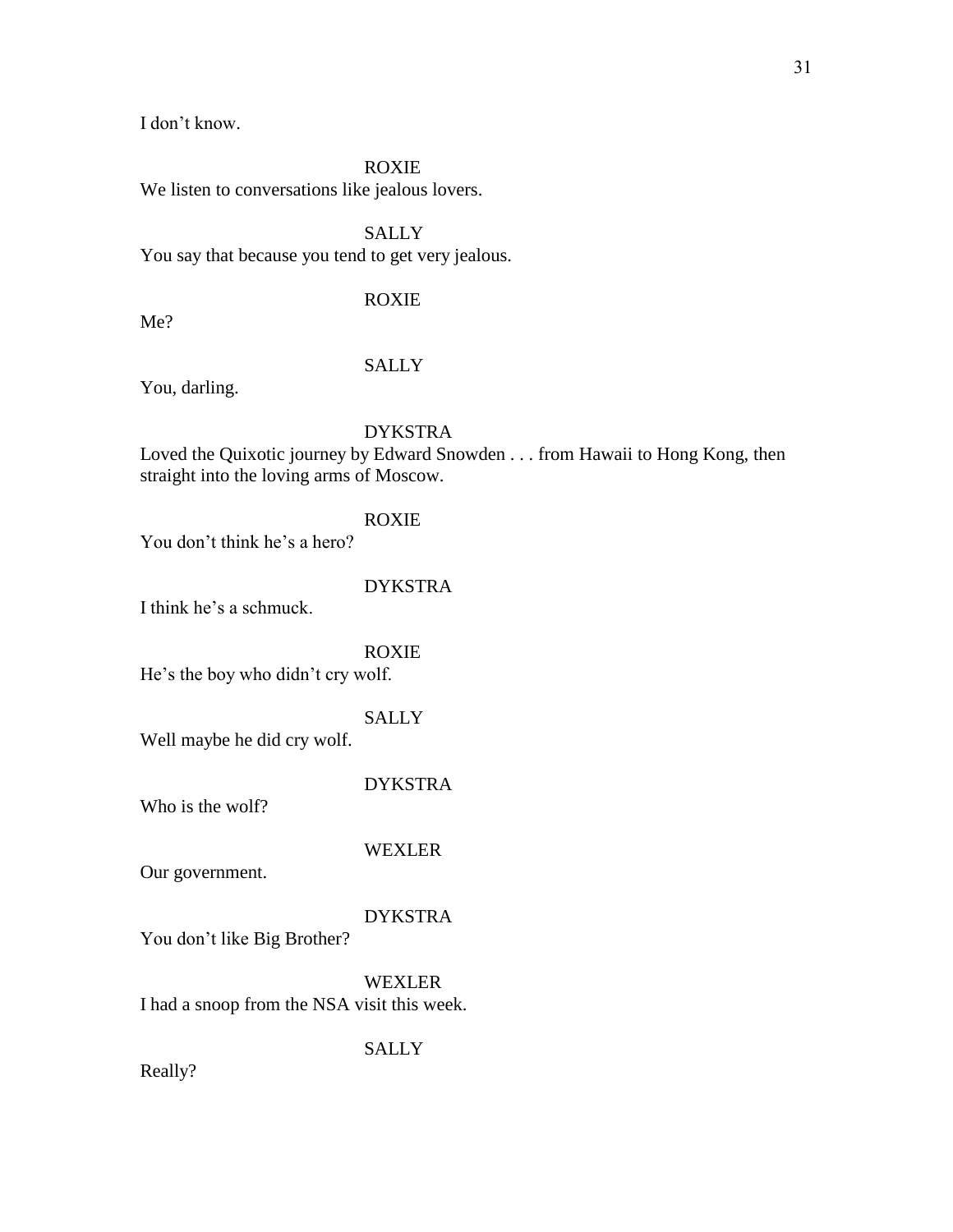Asking about one of my patients.

# SALLY

Wow.

# DYKSTRA

Fuck it. I support the NSA.

ROXIE

When did you get to be so goddamn right wing?

# DYKSTRA

When it took forever for the IRS to pull ACORN's tax status. (Noticing that ACORN reference is missing others) Snowden could have been discreet.

#### WEXLER

Discreet?

# DYKSTRA

He's playing for headlines and got what he wanted. Fame. Royalties. An Oscar awarded documentary and an Oliver Stone movie. Got his girlfriend to live in Russia.

### **SALLY**

Headlines give you so much and so little.

#### DYKSTRA

He could have gone to Ecuador. Stayed closer to his time zone?

#### ROXIE

Moscow has such gentle winters. (Pause) Who else needs a drink while I'm pouring?

# DYKSTRA

*Moi.* 

ROXIE

Larry, aren't you drinking tonight?

# WEXLER

No. I've a long drive.

### DYKSTRA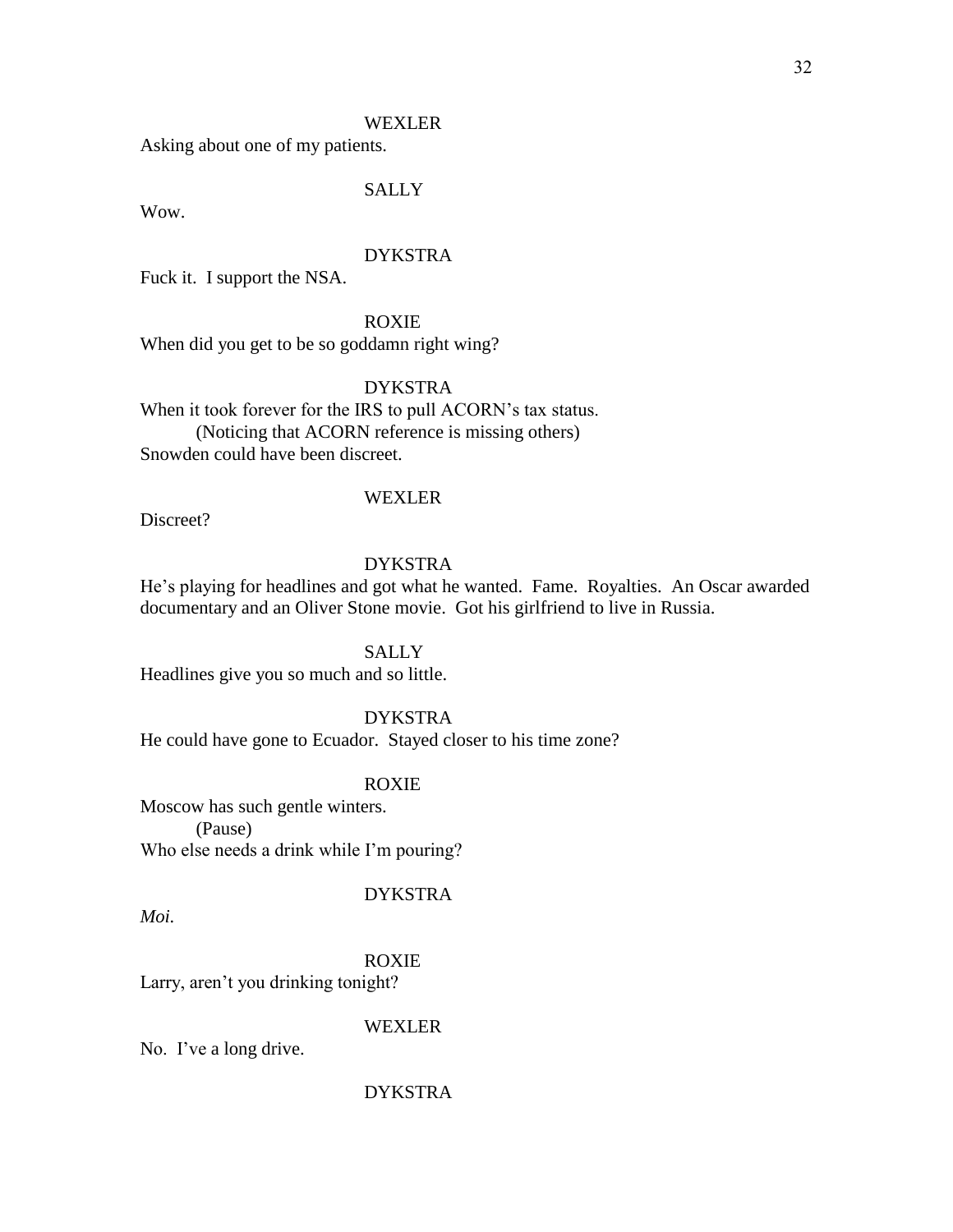Your fabulous country home?

#### WEXLER

Yes.

# DYKSTRA

Alone? Why not invite Roxie?

# WEXLER

I'm not her type.

# ROXIE

Says who? You once loved Britain.

**SALLY** This was an informal blind date tonight, Larry. How thick are you?

# WEXLER

I'm not dating these days.

# ROXIE

(laughing) It certainly shows.

### WEXLER

Thank you.

# DYKSTRA You survived your divorce with great dignity, Larry.

**SALLY** If you were a Broadway actor, you'd get a Tony.

# ROXIE Larry . . . you have to have some libations.

# WEXLER When I drink, it impacts my work on Monday.

# ROXIE

Nonsense, Dr. Wexler.

# WEXLER

Am I the target tonight?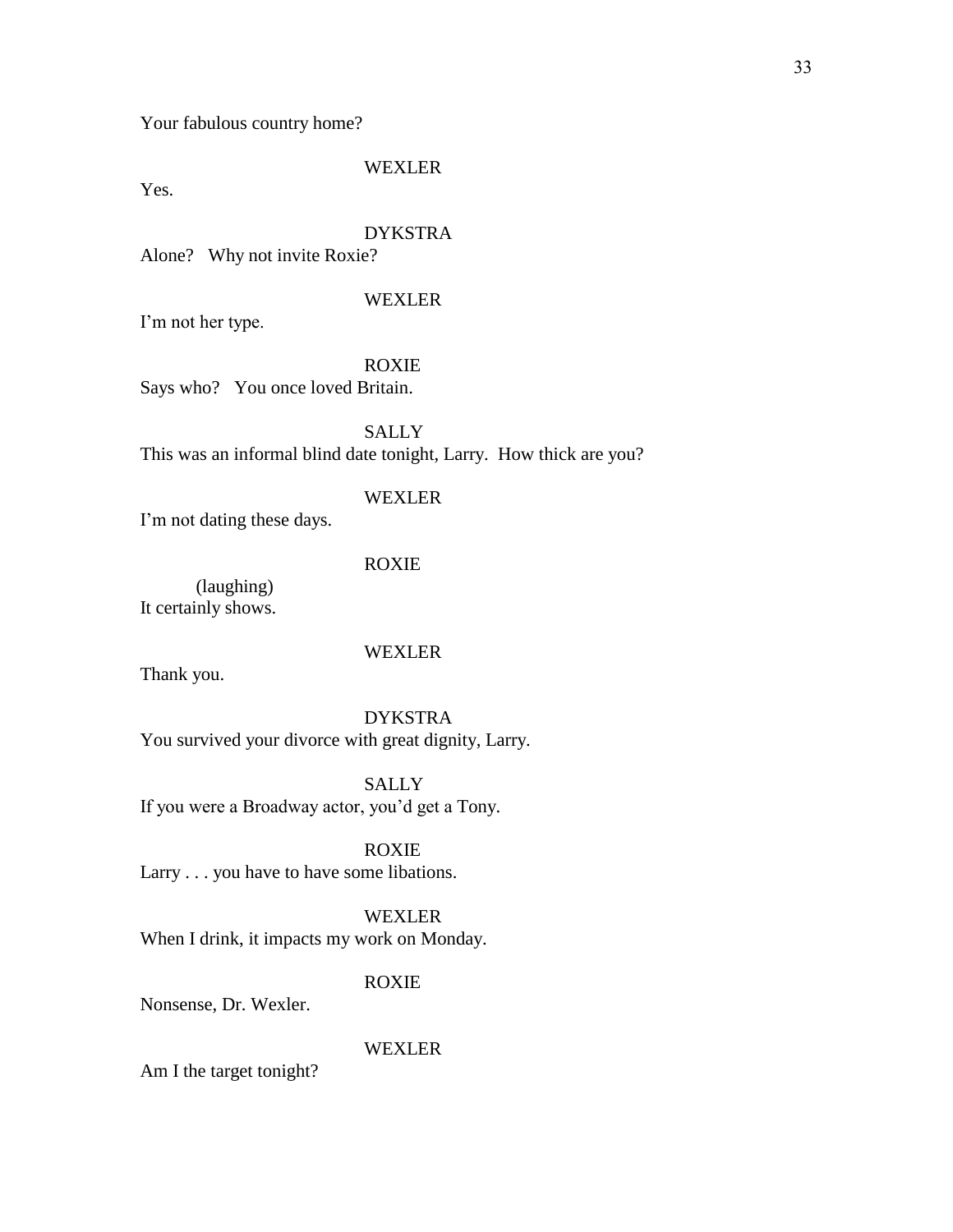# DYKSTRA

That's right.

ROXIE The man with the swinging hocus pocus pocket watch.

**SALLY** Larry helped me with my kleptomania last year. Give him a break.

# ROXIE

You're pulling my leg.

**SALLY** I was arrested for shoplifting. Barnes and Noble. Larry saved me. Now I use the library.

# ROXIE

A hero in our midst?

**SALLY** He treated me with a few hypnosis sessions.

# DYKSTRA

Very impressive, Larry.

ROXIE Would you do me next? I'm serious.

# WEXLER

Come to my office, Roxie.

ROXIE Give me a taste tonight, would you please?

WEXLER Treatment is not party entertainment.

# DYKSTRA

I beg to differ.

SALLY Why do you need treatment, Roxie?

ROXIE

Nymphomania.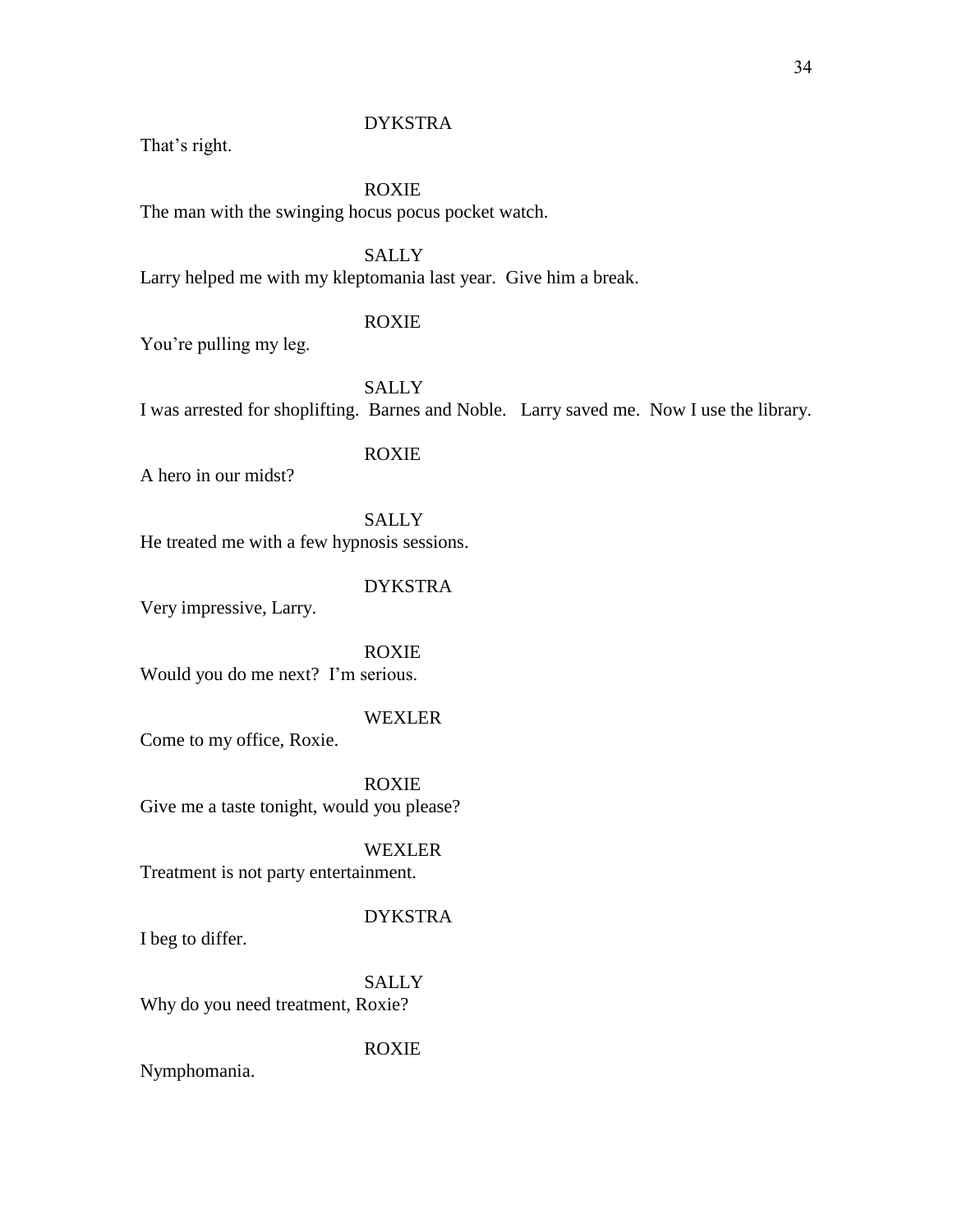# DYKSTRA

Seriously.

# WEXLER

You're all making this very uncomfortable.

# DYKSTRA

Three years ago you put me under and it cured my sugar addiction. I didn't go to your office.

# WEXLER

I should have known better.

# DYKSTRA

You wouldn't bill me. You do things for free for your friends, Larry. Give her five minutes and we'll all be good citizens. I'll throw in Raven football tickets.

WEXLER

No hypnosis if others are watching.

# DYKSTRA

Sally and I will leave the room.

**SALLY** 

Now?

# DYKSTRA

Yes.

# **SALLY**

I want to watch.

# DYKSTRA

It's like watching people have sex. Rude beyond words. (He grabs Sally's hand and they leave the room)

# ROXIE

I feel like a teenager playing seven minutes in heaven.

#### WEXLER

Do you really need treatment?

ROXIE

I've a sexual problem. I lack judgment..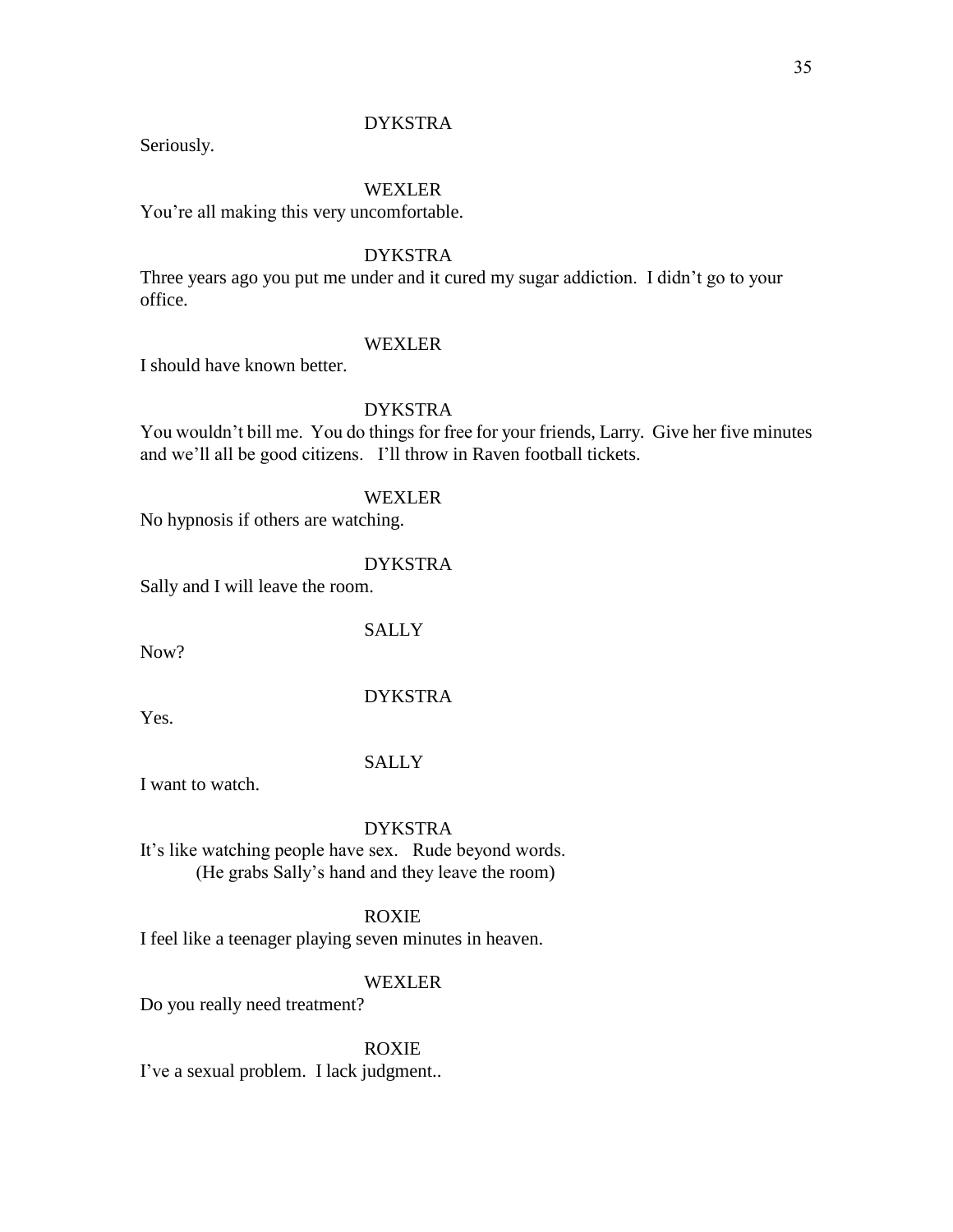Have you been in therapy for this?

ROXIE

For about a year. I tried Sexual Anonymous meetings too.

#### WEXLER

How promiscuous are you?

#### ROXIE

Are you looking for numbers? (Pause) About fifty men a year.

# WEXLER

One every weekend?

# ROXIE

Yes and then a two week vacation. I'm serious, Larry. I'll try hypnosis. I don't know if it will make things worse.

# WEXLER

It's better to do this in my office.

### ROXIE

Please?

(warm smile) Do you want me to lie down?

# WEXLER

Just relax and sit up.

ROXIE

Like this?

WEXLER

Fine.

# ROXIE

Do you have a prop?

# WEXLER

I don't need a prop. We'll just focus on the candle. It wants your attention.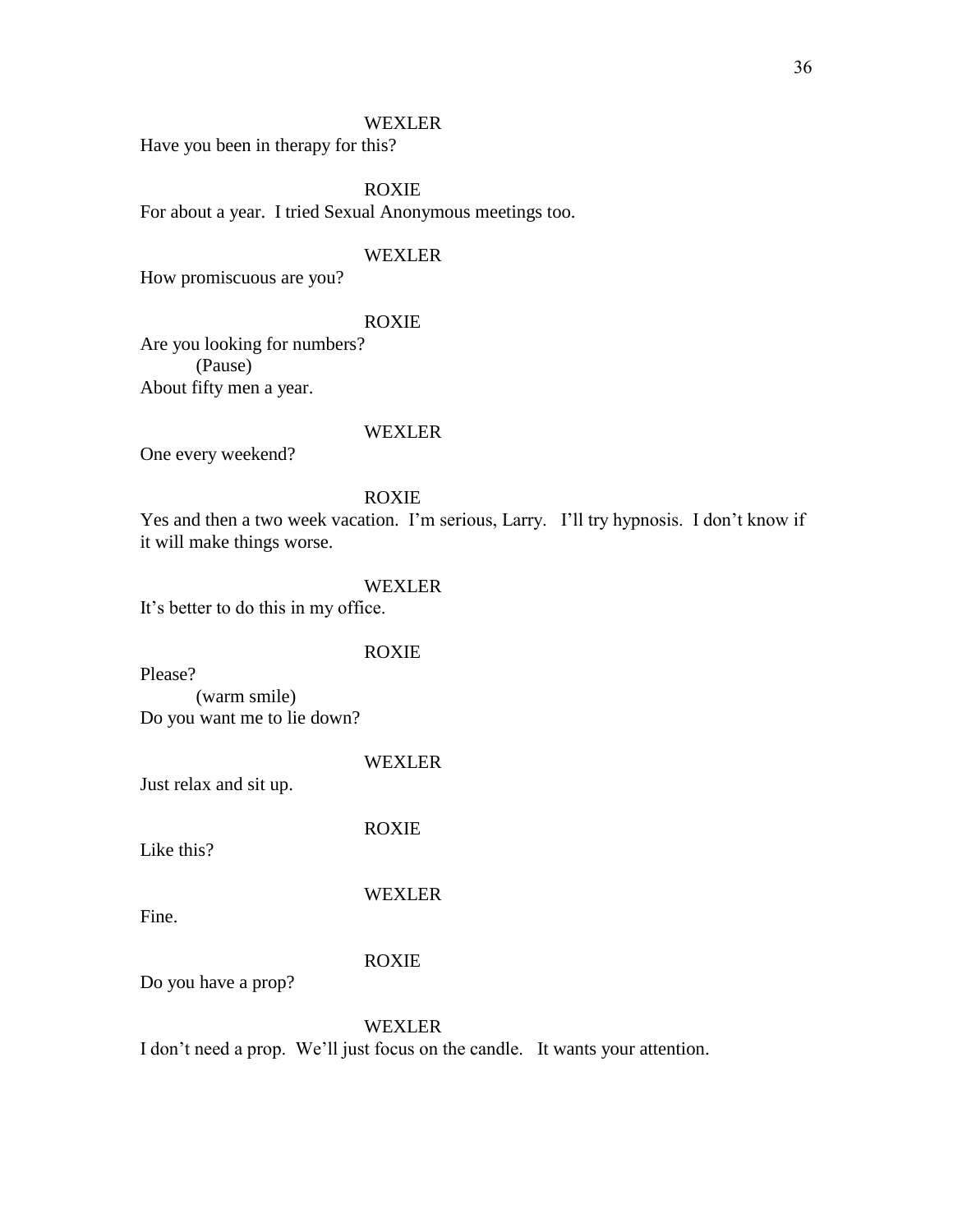Let your mind fall onto a cloud.

A cloud of comfort, your hidden space,

Peace. You've earned gentle peace, Roxie.

(He moves a few inches closer to her)

Let's count numbers, Roxie, okay? Sit back in your chair. I'm going to count to ten. Then I want you to count from ten to one. Backwards.

(Pause)

One. Two. Three. Four. Five. Six. Seven. Eight. Nine. Ten.

## ROXIE

Ten. Nine. Eight. Seven. Six. Five. Four. Three. Two. One.

## **WEXLEY**

Keep watching the candle It is pleasant and restful to watch. The flame never changes.

## ROXIE

(Her voice has changed in speed and softness) The flame never changes.

#### WEXLER

Your breathing never changes. Everything is so relaxing. Good. Wonderful. So good.

## **(Lights change to denote passage of time. Wexler is much further from her now)**

|  | <b>ROXIE</b> |
|--|--------------|
|  |              |

Oh, gosh. How long did I sleep?

#### WEXLER

About five or ten minutes.

#### ROXIE

Under hypnosis?

#### WEXLER

Yes.

ROXIE And you watched me while I was under?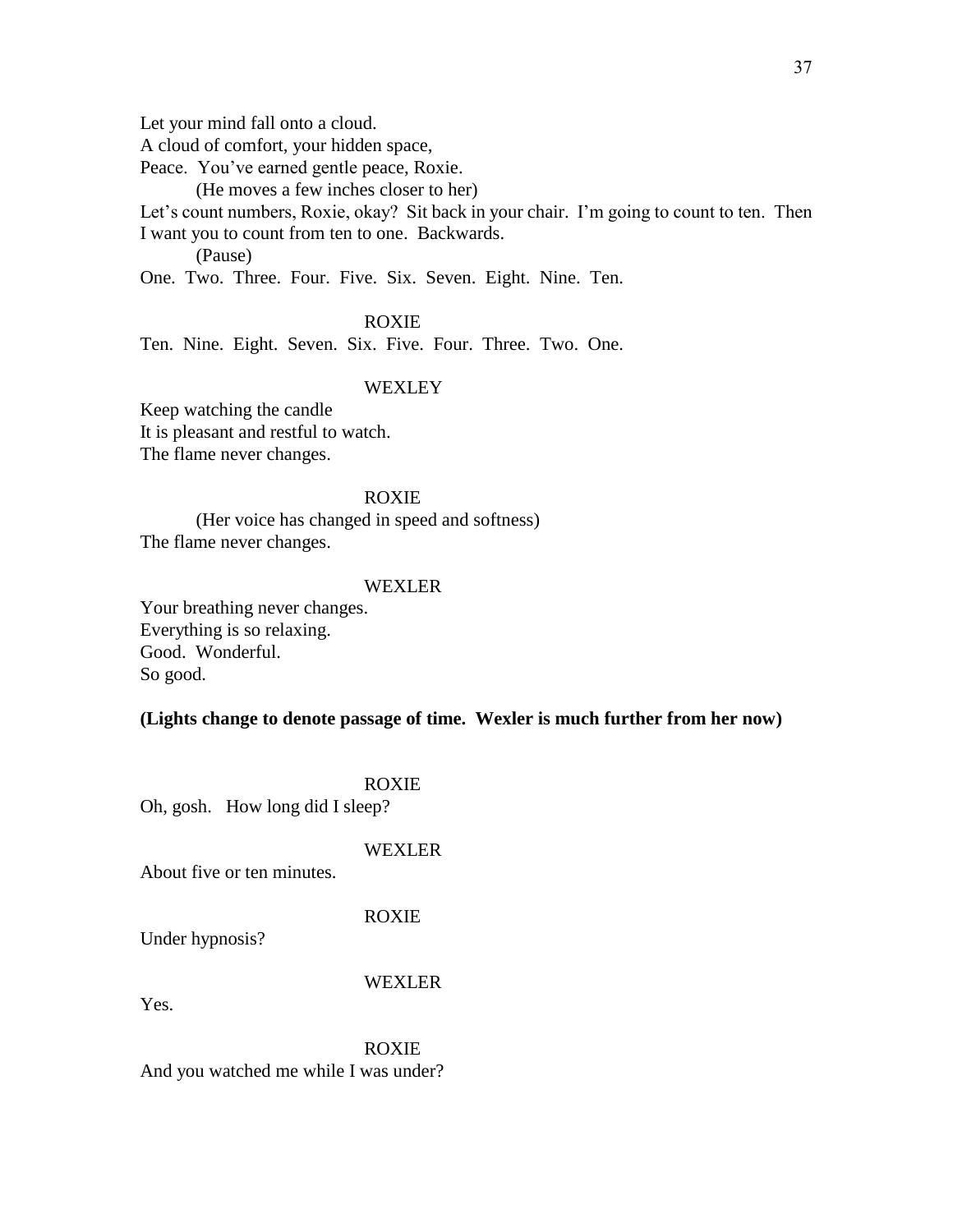Yes.

ROXIE

I feel so energized.

## WEXLER

That's good.

## ROXIE

Where are Sally and Brucie?

## WEXLER

In the next room.

## ROXIE

You are good at this. I'm tingling.

## WEXLER

Would you like some water, Roxie?

## ROXIE

Yes, thank you.

(He gets some water from the nearby bottle) I felt your inside. How is that possible?

## WEXLER

You felt guidance but it is your mind in control. If we have a few more sessions once a week, you'll have a good foundation.

## ROXIE

What does that mean exactly?

WEXLER

You'll have better judgment about physical intimacy.

## ROXIE

Can I ask you something before they come back in?

## WEXLER

What?

## ROXIE

How did your son die?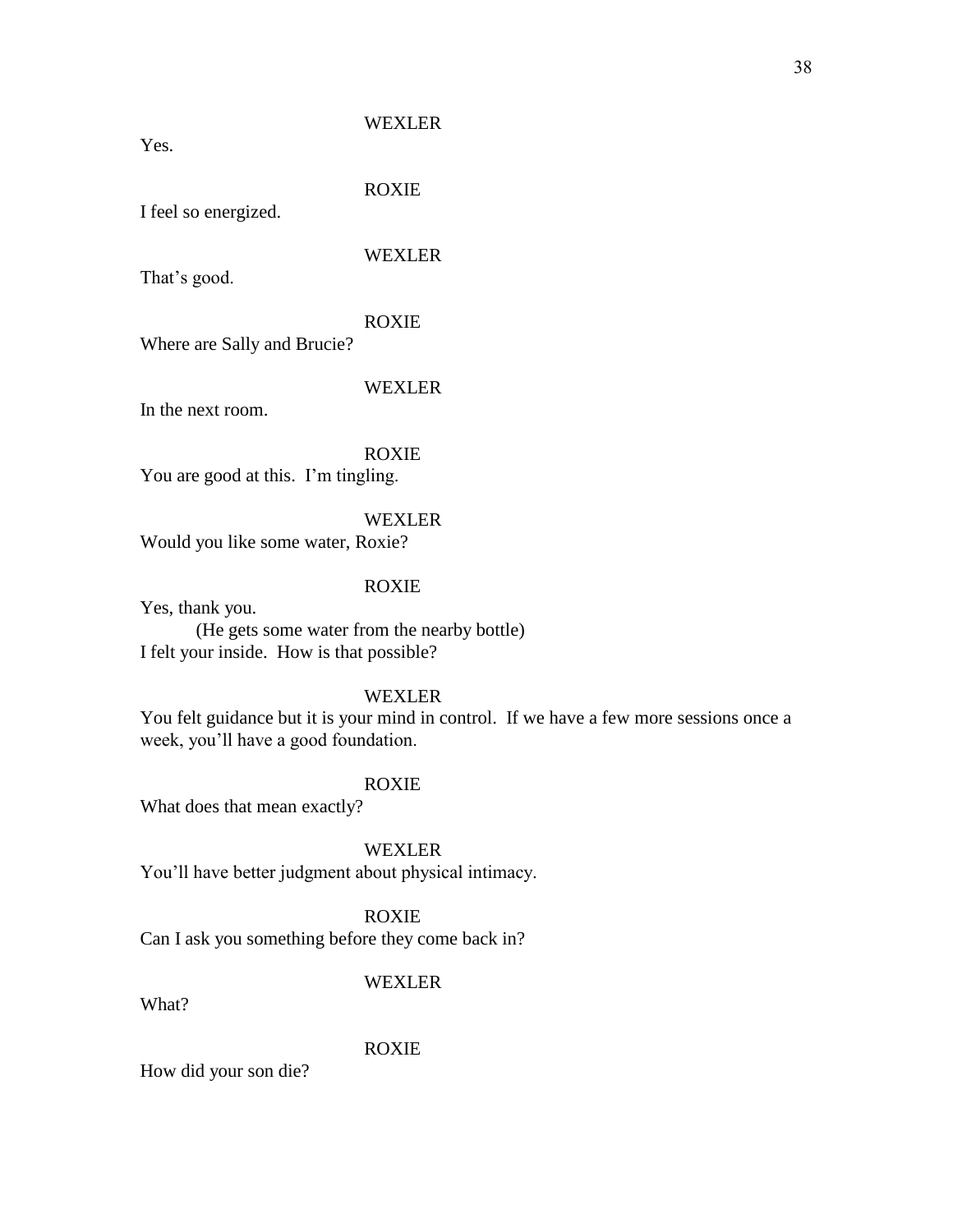Highway accident.

## ROXIE

Were you with him?

## WEXLER

No.

## ROXIE

I'm so sorry, Larry. I know it wasn't that long ago. (Pause) Brucie said before you arrived that Adam had a mood disorder.

#### WEXLER

Very cruel of him to talk about Adam. (Pause) Four years ago.

## ROXIE

Sally knew your son.

## WEXLER

She hardly knew Adam. Please, let's change the subject

(Sally and Dykstra enter)

**SALLY** I met Adam at the Service Dogs Celebration at the Hilton?

ROXIE We're all making Larry very uncomfortable.

## DYKSTRA

I'm sorry for your loss. Honest to God.

**SALLY** 

Yes, Larry. Forgive me for bringing this up.

## DYKSTRA

I haven't done any parenting in my life. Never coached little league. Never stayed up all night with a kid fighting a fever.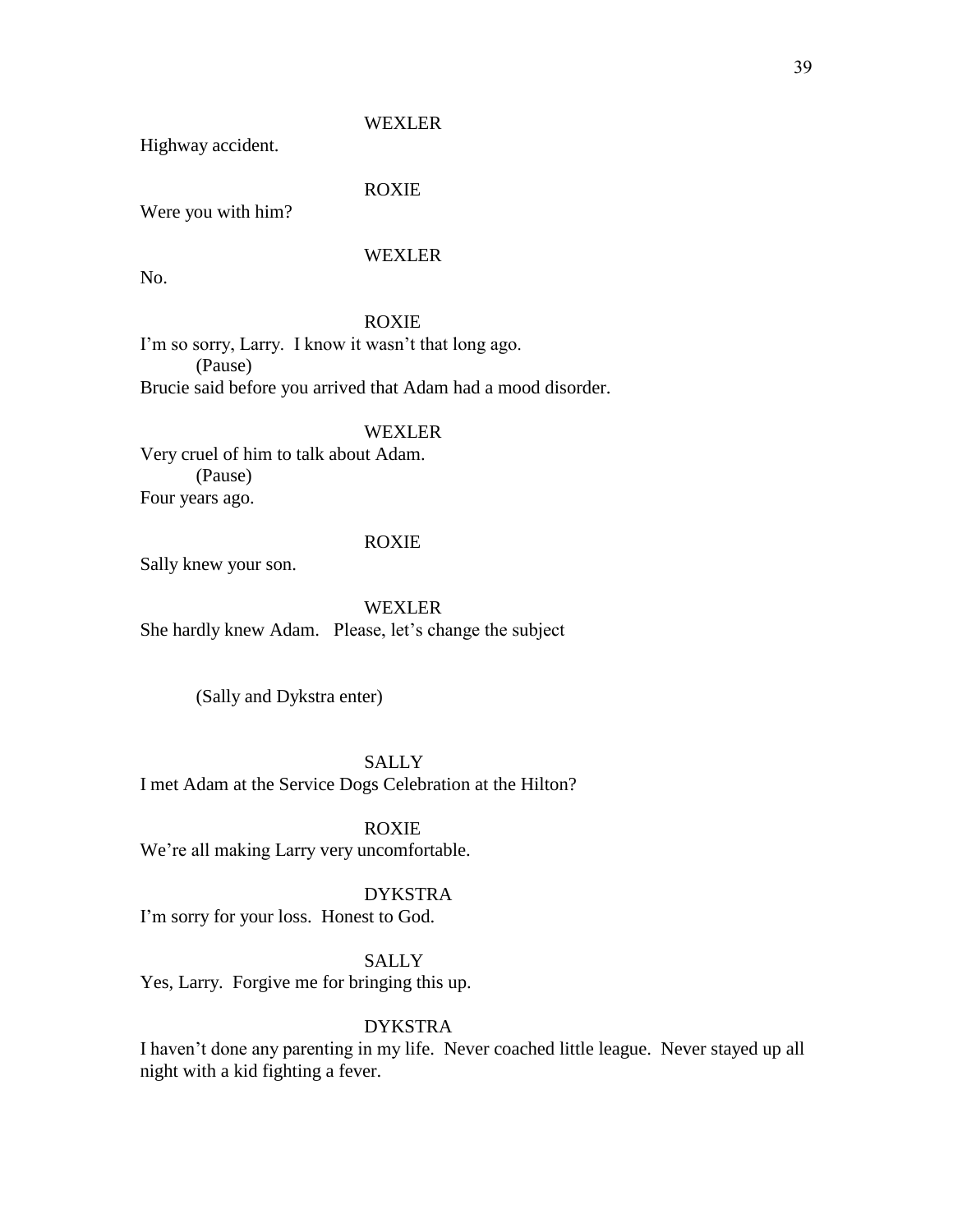I have a daughter. I'm still a father.

DYKSTRA And you donate time to the local children's hospital.

## WEXLER

I should be going home.

ROXIE Could you drive me home, Larry? Please?

## WEXLER

Can't you catch a cab? (Pause) I don't know . . .

#### ROXIE

It's raining. Please.

WEXLER

I'll get my car and meet you by the door.

## ROXIE

Thanks.

(Wexler exits with coat on)

## **SALLY**

He's weirder than ever.

## DYKSTRA

You sense it? (Sally nods gently) I feel terrible.

## SALLY

Wasn't Larry on anti-depressants?

## ROXIE

Did he forget his cell phone? (Grabbing it from the coffee table, hands it to Roxie)

## DYKSTRA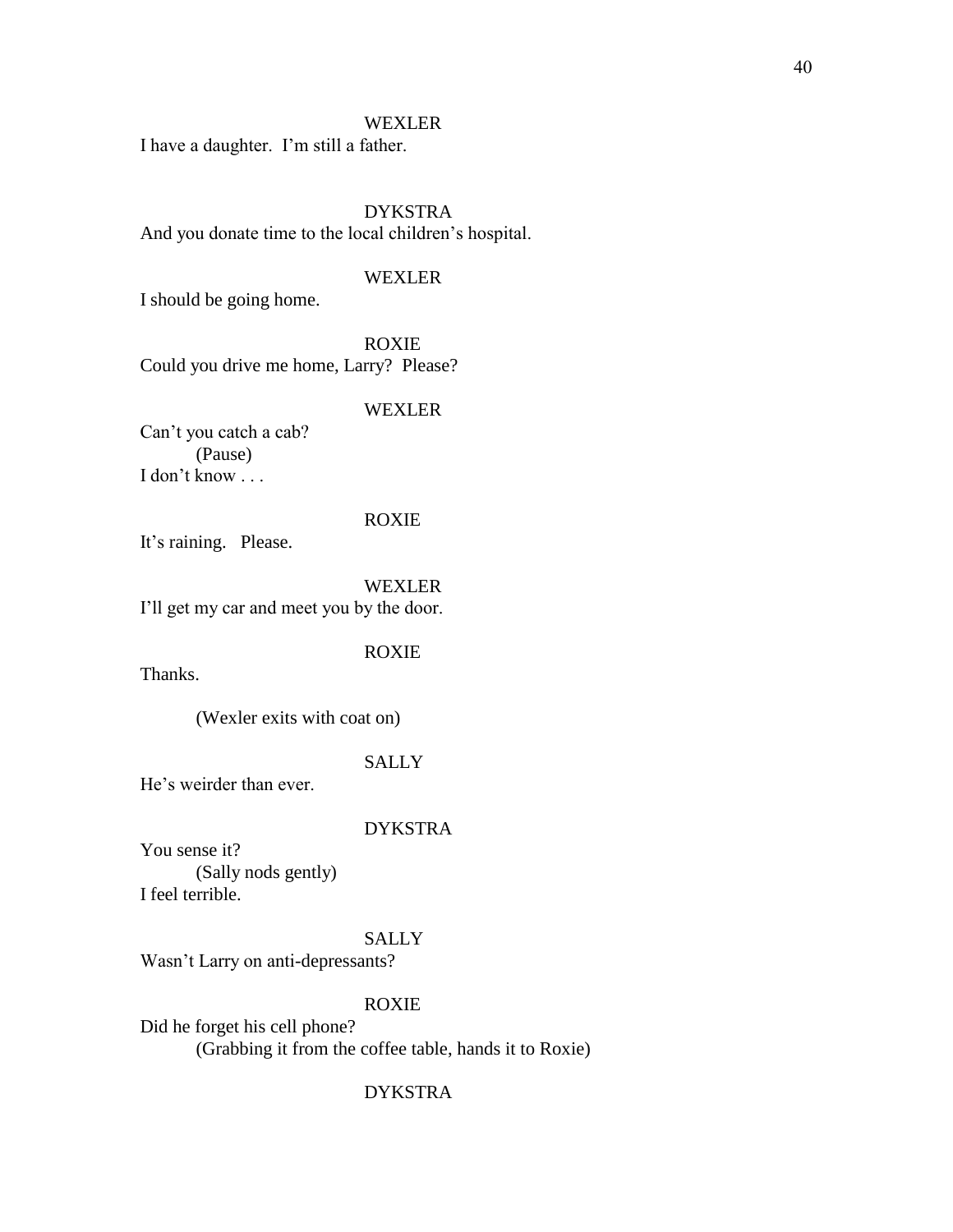That must be his.

## ROXIE

What happened to his son?

## DYKSTRA

Adam was institutionalized after he was kicked out of high school. The boy had multiple personalities – like a male version of Sybil - and Larry found a special facility by the interstate about an hour from Baltimore. Larry visited every weekend but his marriage was falling apart. When he began to miss the regular visits, Adam had a meltdown. He broken a window and slid down from a rope of tied sheets. Adam tried to cross the interstate and was hit by a truck.

#### ROXIE

Oh Christ.

**SALLY** At least Larry was dedicated to Adam. His wife's a bitch on wheels.

## DYKSTRA

Yeah.

## **SALLY**

So Larry tried to kill himself with pills.

#### DYKSTRA

His office assistant got to him in time.

#### SALLY

I don't think you really take in how bad this hit him.

## DYSKTRA

I've been Larry's friend for 20 years. (Larry's car horn) I take care of my good friends.

#### ROXIE

It's time for me to go too. Goodnight.

#### DYKSTRA

Goodnight.

End of Scene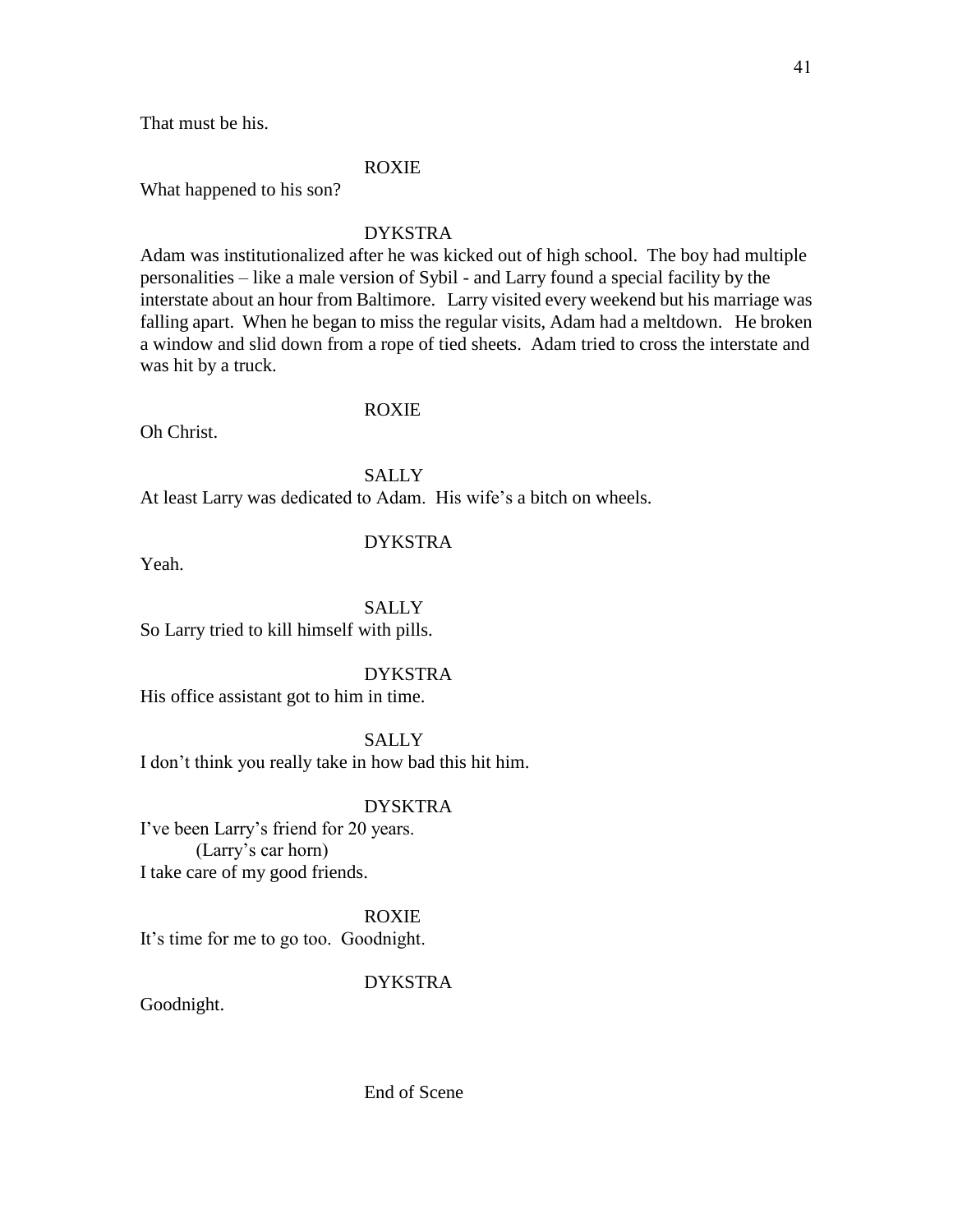## **SCENE SIX**

## **A month later at a quiet restaurant. Wexler and Hoisington face each other awkwardly.**

## **HOISINGTON**

The restaurant is brand new and has a three star review in the Baltimore Sun. Order anything on the menu.

(Pause)

I know many weeks have sailed by and I was hoping to get to you sooner than later. I had an illness. A skin condition similar to shingles. I'm better now, than you for asking.

(Pause)

Don't make me do all the talking. A glass of wine?

## WEXLER

I told you never to call me.

**HOISINGTON** 

I didn't think you really meant what you said.

## WEXLER

Are you a clown?

## **HOISINGTON**

No. No one at the NSA are clowns.

#### WEXLER

I answered everything in the last email. I told you there was some room for me to oblige your agency, but there are limits.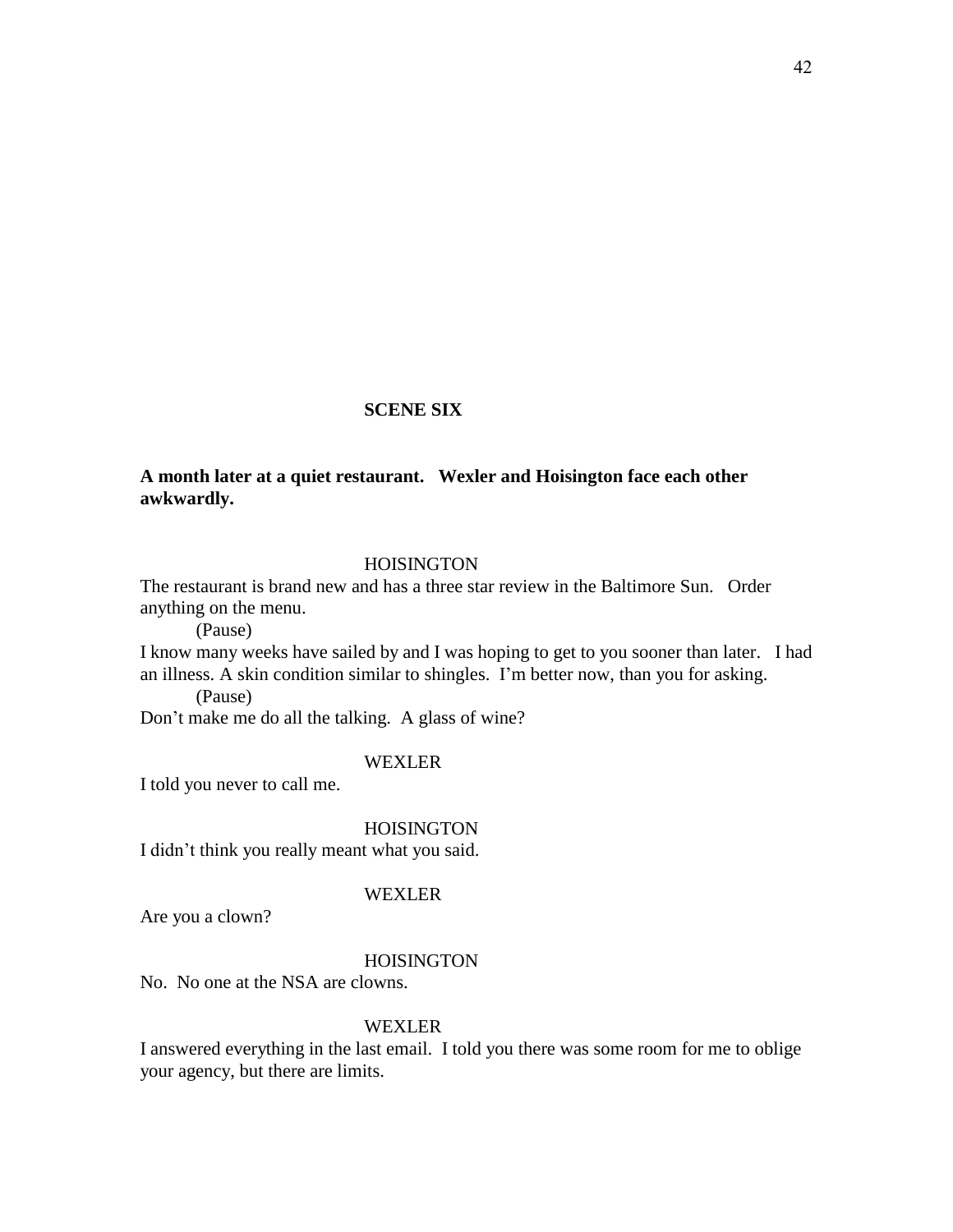## **HOISINGTON**

We have to focus, Dr. Wexler. There are indications that she duplicated an embargoed file over the weekend.

## WEXLER

I will retain an attorney.

## **HOISINGTON**

What good will that do?

## WEXLER

You can't violate my practice and my personal life.

## **HOISINGTON**

That's the furthest thing on mind. But really, you've violated your own practice, Dr. Wexler. You've brought in patients through inappropriate online methods. You were audited by the IRS three years in a row. You co-authored a journal article which turned out to be plagiarized. You know I'm not making any of these things up. And of course, you've had sexual relations with your patients.

## WEXLER

What?

## **HOISINGTON**

Are you really surprised?

## WEXLER

You're out of your mind.

## **HOISINGTON**

We have documentation. Sexual affairs. We have photos. Videos. A witness/victim. You'll lose your license to practice in Maryland and anywhere in this country.

## WEXLER

Yes, I was audited for underreporting income and there was a contested issue with a journal article. But I was cleared in both instances.

## **HOISINGTON**

Do you want names?

## WEXLER

You have no names.

## **HOISINGTON**

Mimi Hadley this year. Tanya Johansen two years ago. And a young girl Rhonda - barely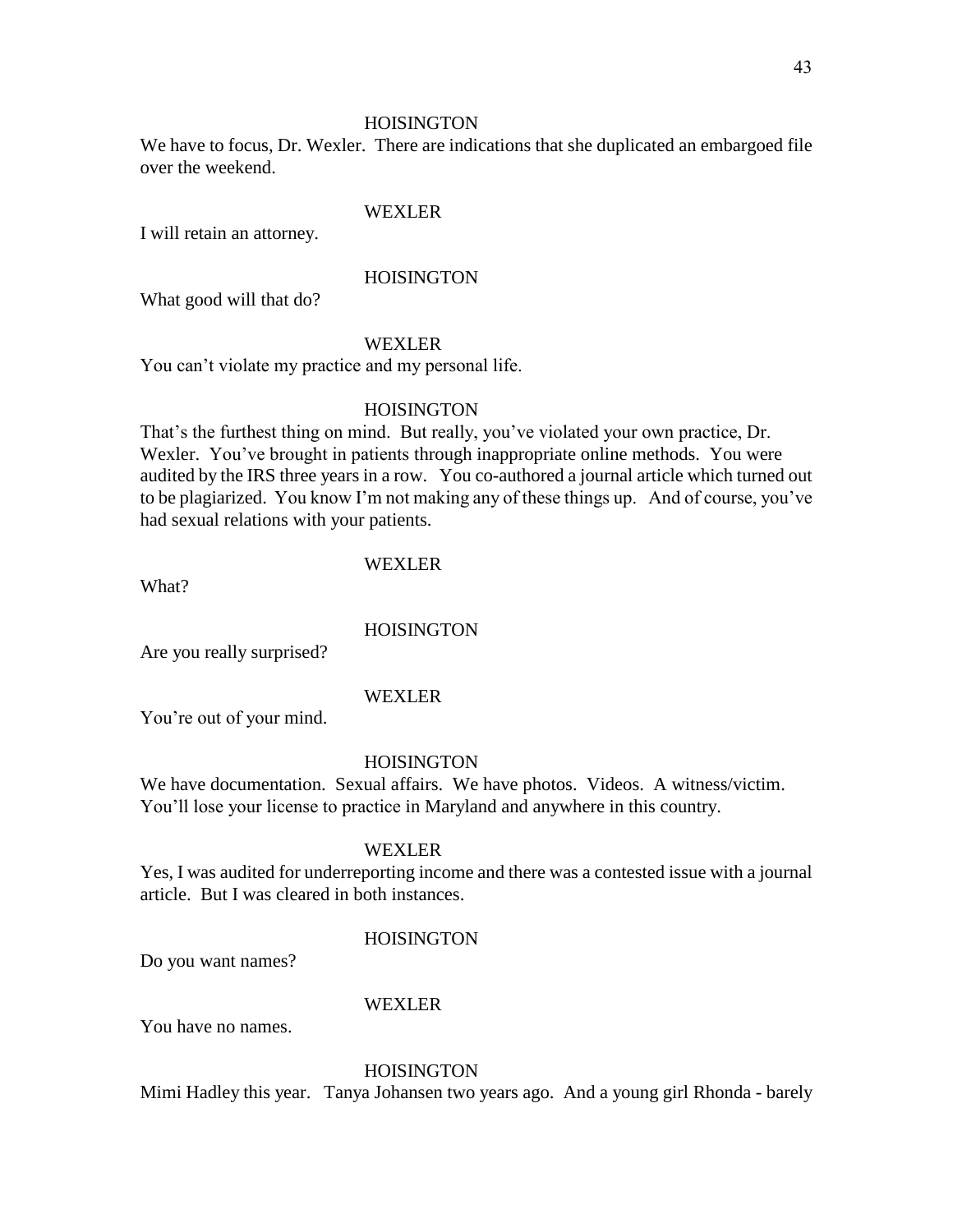over 18 years old in 2012 who was still in high school. She has a several last names because of a paternity suit and you began treating her while she was a minor.

#### WEXLER

What the hell do you want?

## **HOISINGTON**

I want Madeline Cohen.

#### WEXLER

Blackmail?

## **HOISINGTON**

The NSA doesn't blackmail citizens.

#### WEXLER

But you just threatened to destroy my license to practice.

## HOISINGTON

I just want to treat you to a nice lunch at my new favorite Baltimore restaurant.

## WEXLER

Rhonda Garnett is a delusional girl. You can get her to say anything. She's clinically schizophrenic.

#### **HOISINGTON**

And Mimi Hadley? You continue to treat her.

### WEXLER

She tried to kiss me after the second treatment.

#### **HOISINGTON**

Photos are unforgiving. They're on my iPhone.

(Pause. Places cell on table)

I'm only asking that you give me an hour over lunch . . . please don't lose your appetite. Clams are one of the many wonderful foods that ward off depression. Many analysts at the NSA are manic depressed.

#### WEXLER

I can't eat.

## **HOISINGTON**

Is it warm in here? We could eat outside – there's a little patio in the back. (Pause)

Madeline Cohen gave us a new viewpoint on what is upsetting her and this has helped NSA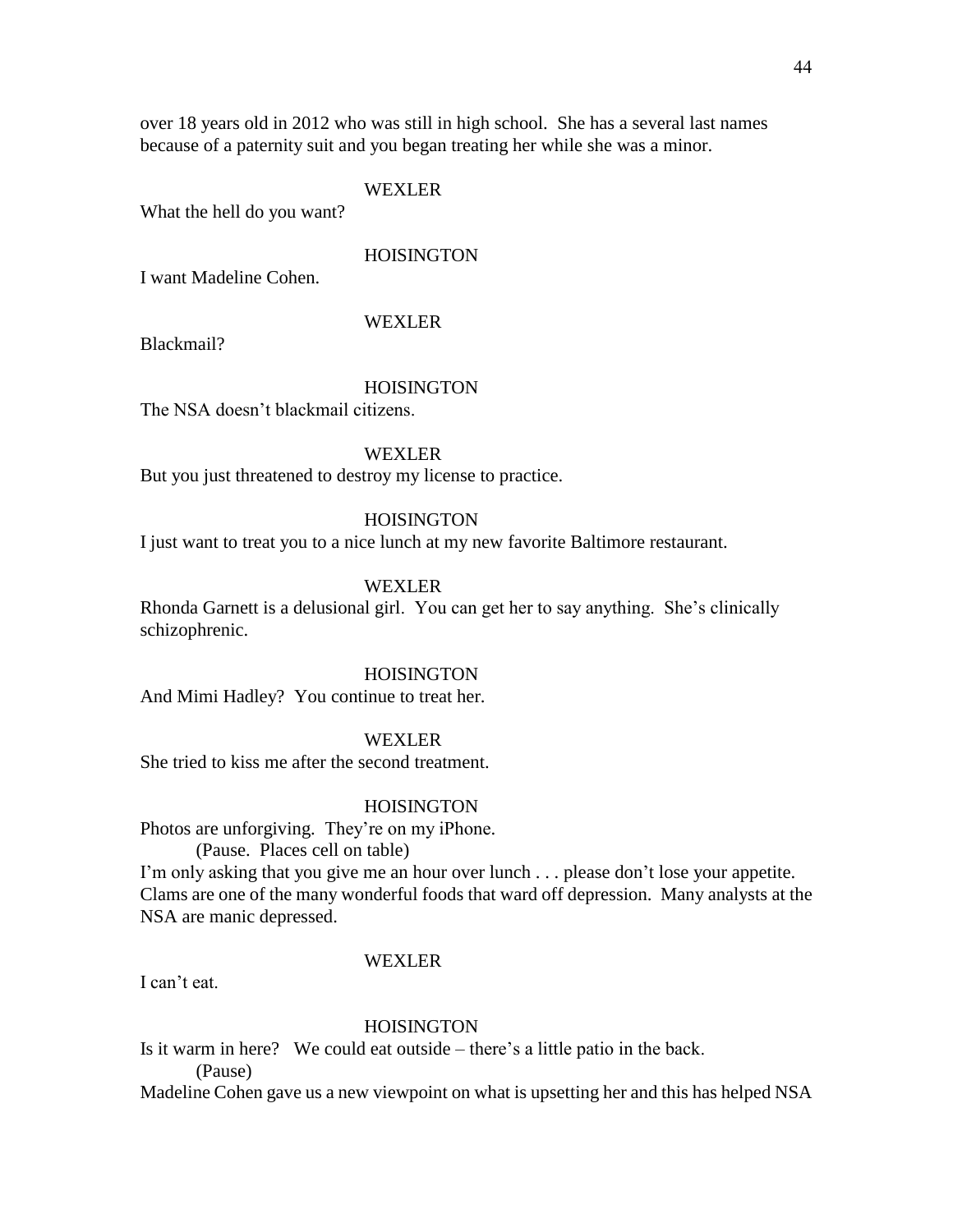process what is unfolding. What is unfolding, you ask? What is the issue? What are the stakes? How good are you at hypnosis?

#### WEXLER

What are the stakes?

## **HOISINGTON**

They're very high. We think all that is needed is having Madeline find peace. What is troubling her at the root? And can you not give her solace, Dr. Wexler? She needn't take this any farther.

#### WEXLER

Are you now asking me to make her less angry?

## **HOISINGTON**

I'm asking you many different things, Dr. Wexler. The odds are that she continues to copy classified data.

## WEXLER

And you can't remove her from her post?

## **HOISINGTON**

We can but that will be an aggressive action without justification. More to the point, the worry is that if it is indeed Madeline Cohen stealing files, she's not distributing to WikiLeaks or any other open source website. So this is less about a whistleblower and more about an agent for another nation. It's more dangerous for her. For us. And now for you.

(Pause)

Assuming that she's not responsible for duplicated files, her career can be protected and all is good. That's one powerful way how you can help her.

(Pause)

But for now, our hands are tied. You can ask her basic questions. While she is under hypnosis. You work on her cigarette habit and then move on to files. I can write the script, if need be.

#### WEXLER

And if she gives me no answer . . .

#### HOISINGTON

You won't know until you ask her. But if she unaware then we drop the matter.

#### WEXLER

And if she confronts me?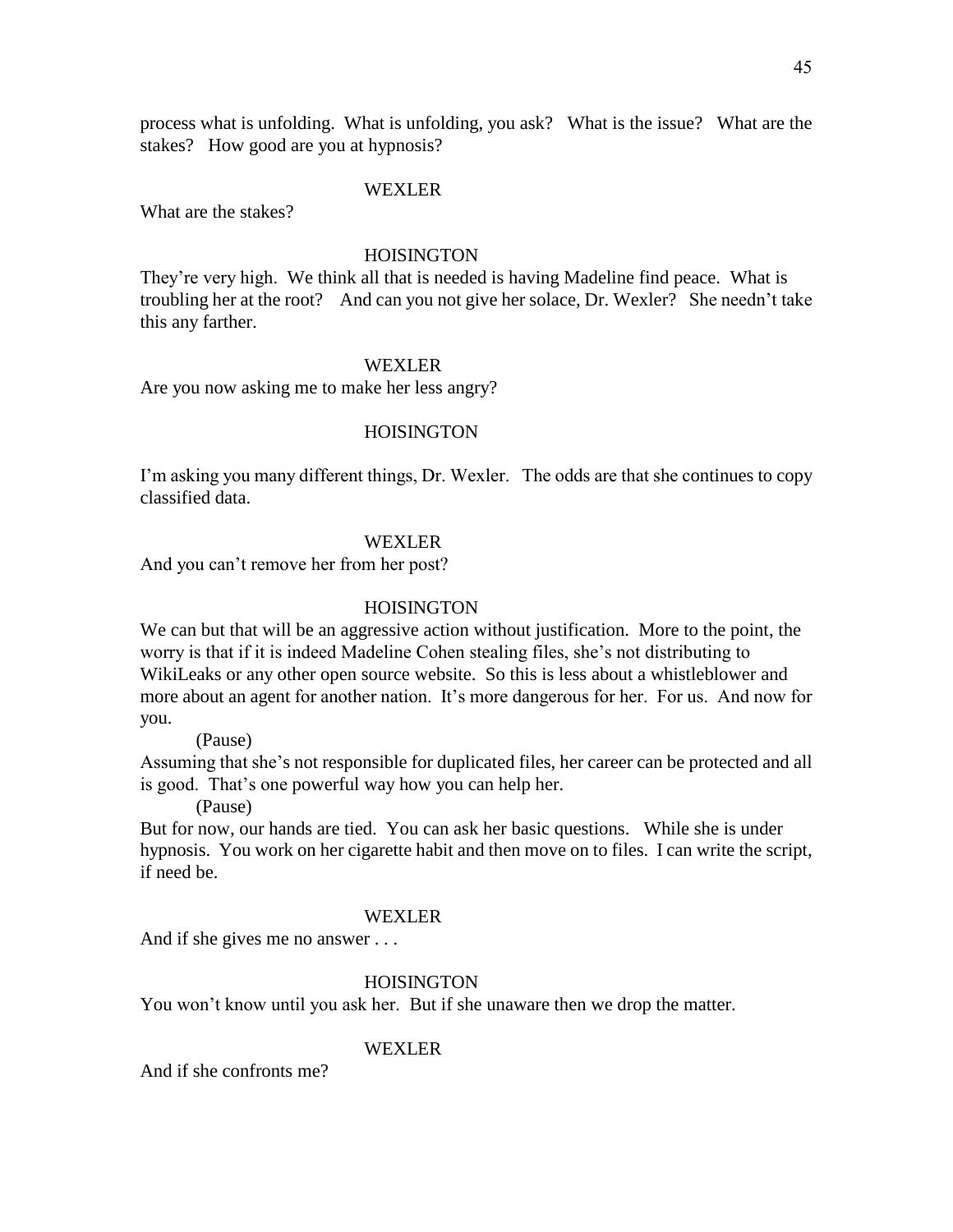You are a hypnotist. She can think anything when she awakes. You tell her she was in a fantasy. This is your world. Your banter.

## WEXLER

I don't think I can do this, Mr. Hoisington.

## **HOISINGTON**

You can. You will. It will not be against your code of ethics. You're not forcing her to commit an action.

(Pause)

But if she confronts you – give her my name. Richard Hoisington. And then you dial my phone number. She will take my call. And you stay in your office until the call is concluded.

## **End of Scene**

#### **SCENE SEVEN**

(The next day. Wexler and his daughter Lexi meet at a café. They are in mid-conversation as the scene starts)

You lost weight.

Have I?

## WEXLER

LEXI

LEXI

You look gaunt, Dad.

WEXLER I had a little intestinal  $flu - you know - that bug going around.$ 

LEXI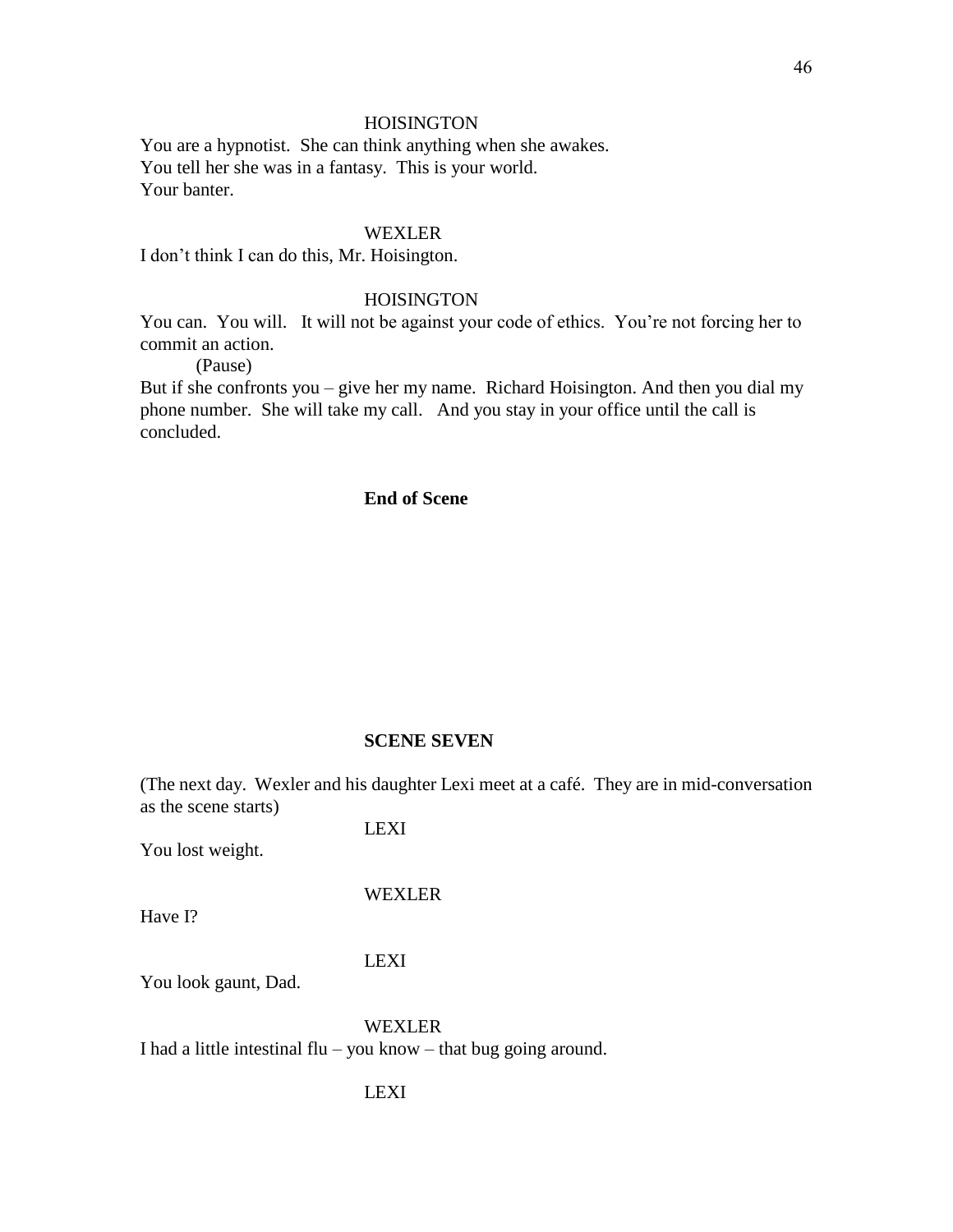You don't take care of yourself.

WEXLER

Actually I just joined a fitness club down the road.

## LEXI

You hate exercise.

## WEXLER

Less so now that I listen to my iPod. On the elliptical trainer and downloaded all of Kanye West.

## LEXI

That's hysterical.

## WEXLER

I like to wear canary yellow spandex there. I get noticed.

LEXI

The older I get, the more I see the boy inside you.

WEXLER

That's rather beautiful. I'm glad you decided to come down for the long weekend.

## LEXI

I got an internship. I told you about it over the phone and now it's solid. It starts the second week of May and I can meet the team this weekend.

## WEXLER

That's wonderful, pumpkin.

## LEXI

It's with an environmental agency. Non-profit with good support from the Maryland Clean Air group.

## WEXLER

What about the Vermont apartment?

## LEXI

I'm subletting it for the summer.

## WEXLER

You're cool with that?

#### LEXI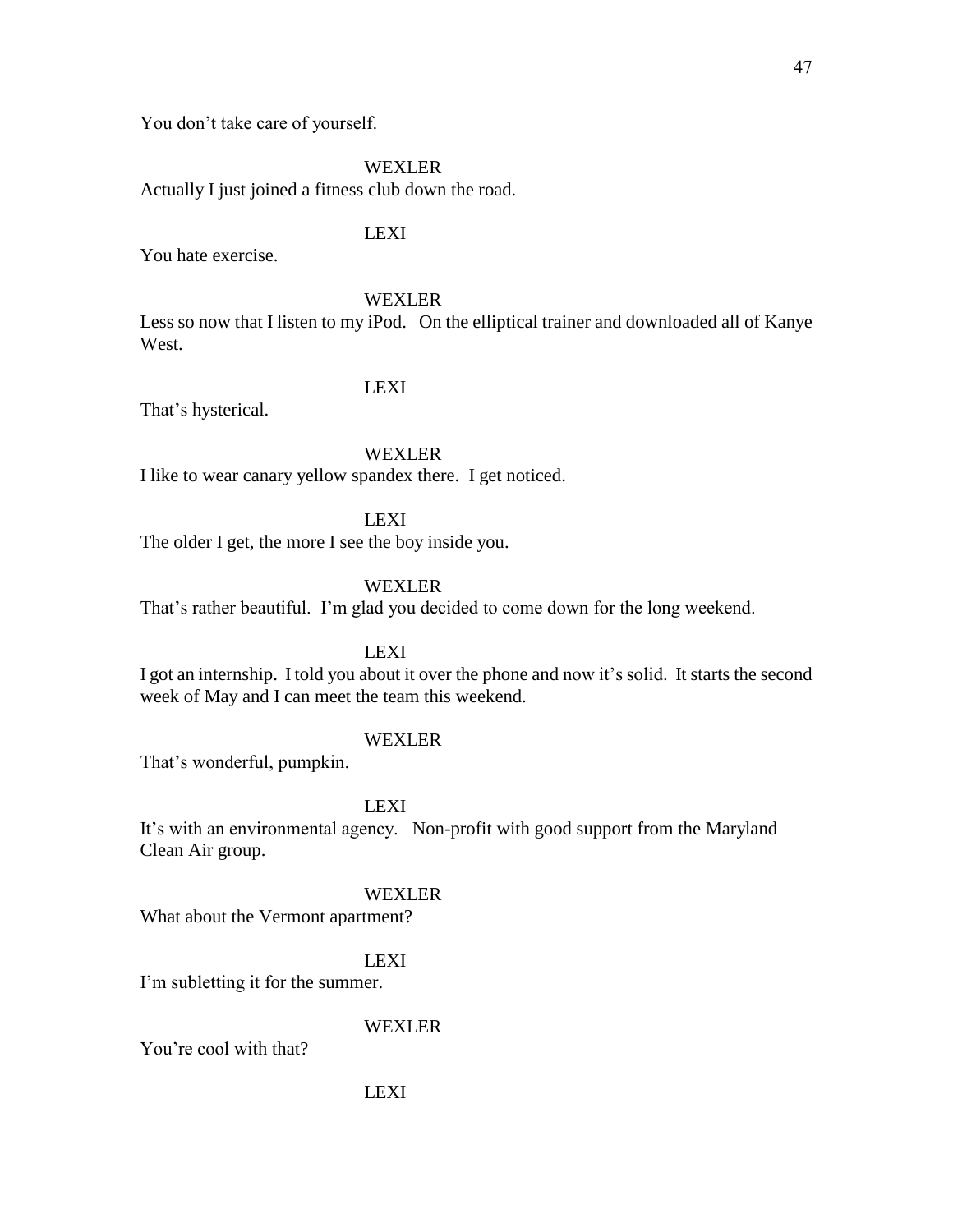For a short time. Yeah.

## WEXLER

So, you want your old bedroom?

LEXI No, Dad. I'll move into the apartment with my boyfriend.

## WEXLER

I thought it was over with Justin.

## LEXI

It was just a brief . . .

## WEXLER

Vacation from one another?

LEXI You can say that. We're back again. He has a job at a website firm.

| I'm happy to hear this. | WEXLER        |
|-------------------------|---------------|
| You don't seem happy.   | LEXI          |
| You see it?             | <b>WEXLER</b> |
| I think so. Big issues? | <b>LEXI</b>   |
|                         | <b>WEXLER</b> |
| Yeah, maybe.            | LEXI          |
| Mom?                    | <b>WEXLER</b> |
| Not Mom.                | LEXI          |
| Adam?                   | WEXLER        |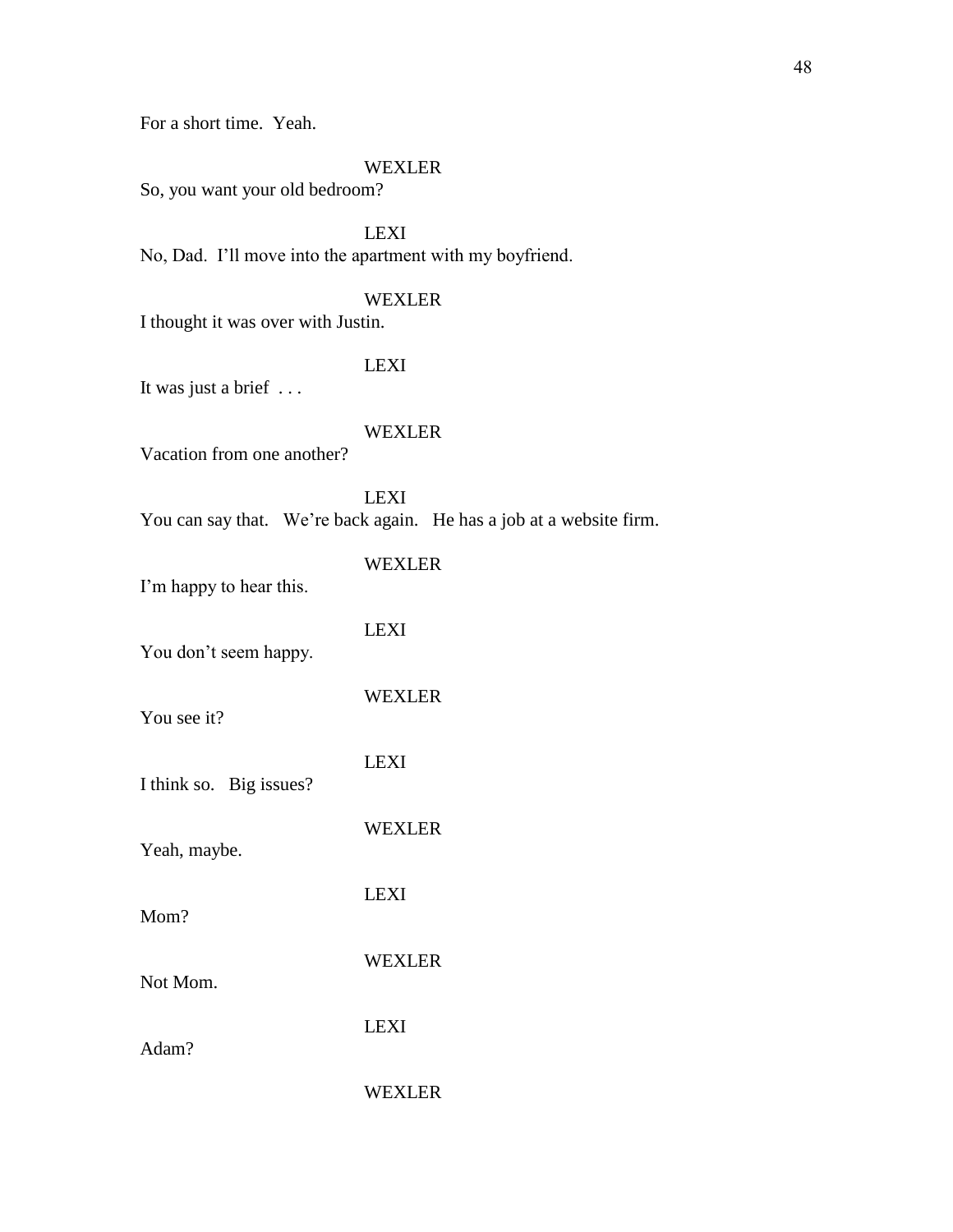Not Adam. Business. The government.

LEXI

Tax trouble?

## WEXLER

I wish.

## LEXI

Let me help you.

WEXLER Honey, I don't think you can make this any better.

LEXI

Put it on the table.

#### WEXLER

You were good about helping me before Lexi and this is not as bad as your brother's death.

LEXI

I'm not handling Adam's death well.

#### WEXLER

Neither am I. Neither is your mother. It's painful to think about but he suffered so much. (Pause)

I might need to leave Baltimore.

What?

LEXI

WEXLER

My practice isn't thriving since his accident. There are other factors right now with my clientele. I could join Stanley's office in Seattle. And I like the West Coast.

LEXI

You're withholding something, Dad.

## WEXLER

No, Lexi. Sometimes change is good. (He sees something is wrong with Lex) I shouldn't have said this much. (She is about to cry) What's wrong?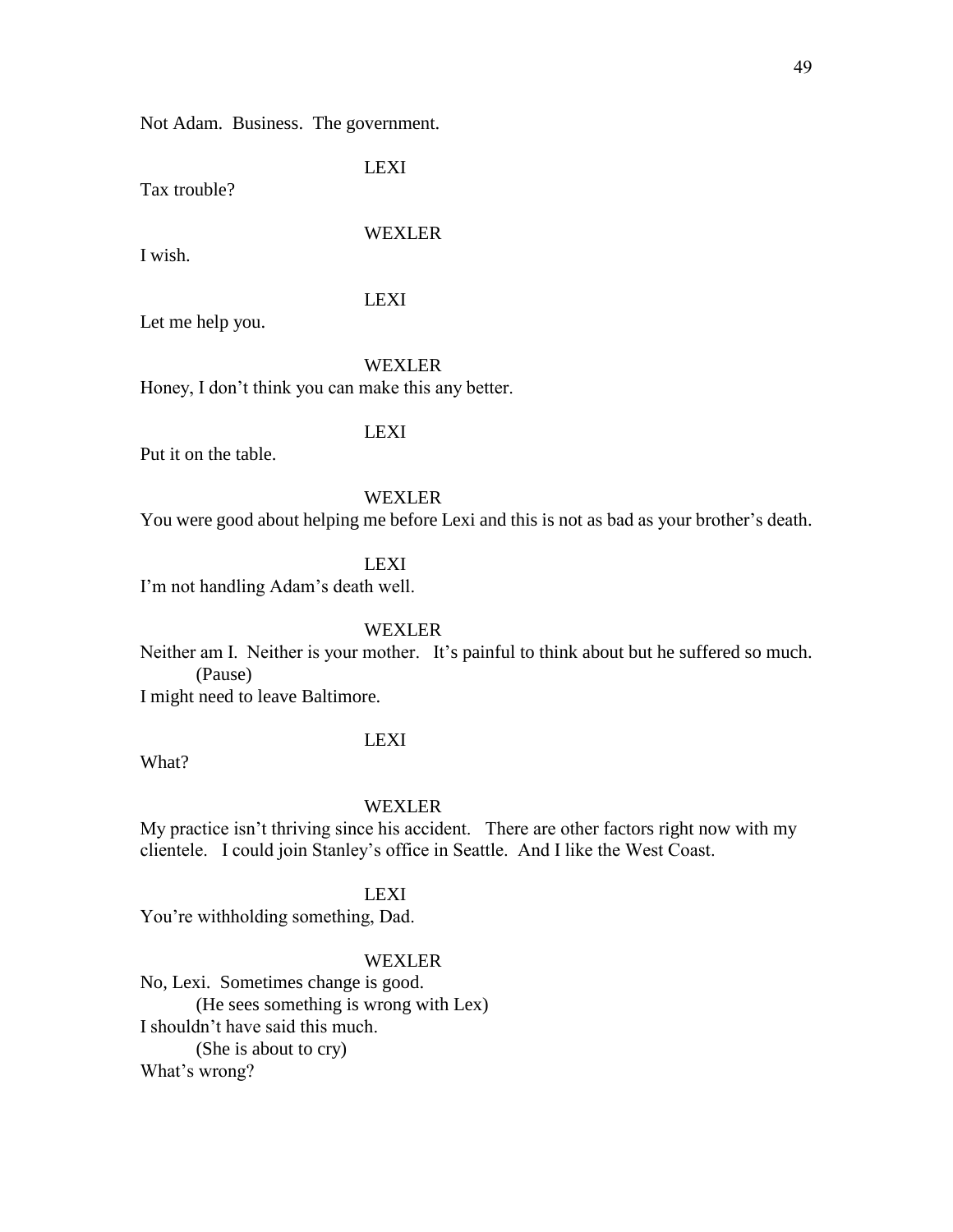## LEXI

I'm in trouble. (Pause) My lit professor - the chair of my honor's thesis. Roger Beaumont.

## WEXLER

What about him?

LEXI

You met him, Dad.

## WEXLER

Did I?

LEXI

You said he was a colossal asshole.

So?

### LEXI

WEXLER

He got personal after Christmas – I thought it was my last semester at school. Beaumont apologized the next week. He's married with kids.

## WEXLER

Wait, wait, wait a second. Are you saying you had an affair with Beaumont?

## LEXI

Not an affair. It was just one evening.

He's older than me, for Christsakes . . .

## LEXI

I can still report him to Bennington.

## WEXLER

Oh, Lexi – please say this is a joke.

#### LEXI

It's not a joke. I'm just a little stupid some times.

### WEXLER

Did you tell your Mother any of this?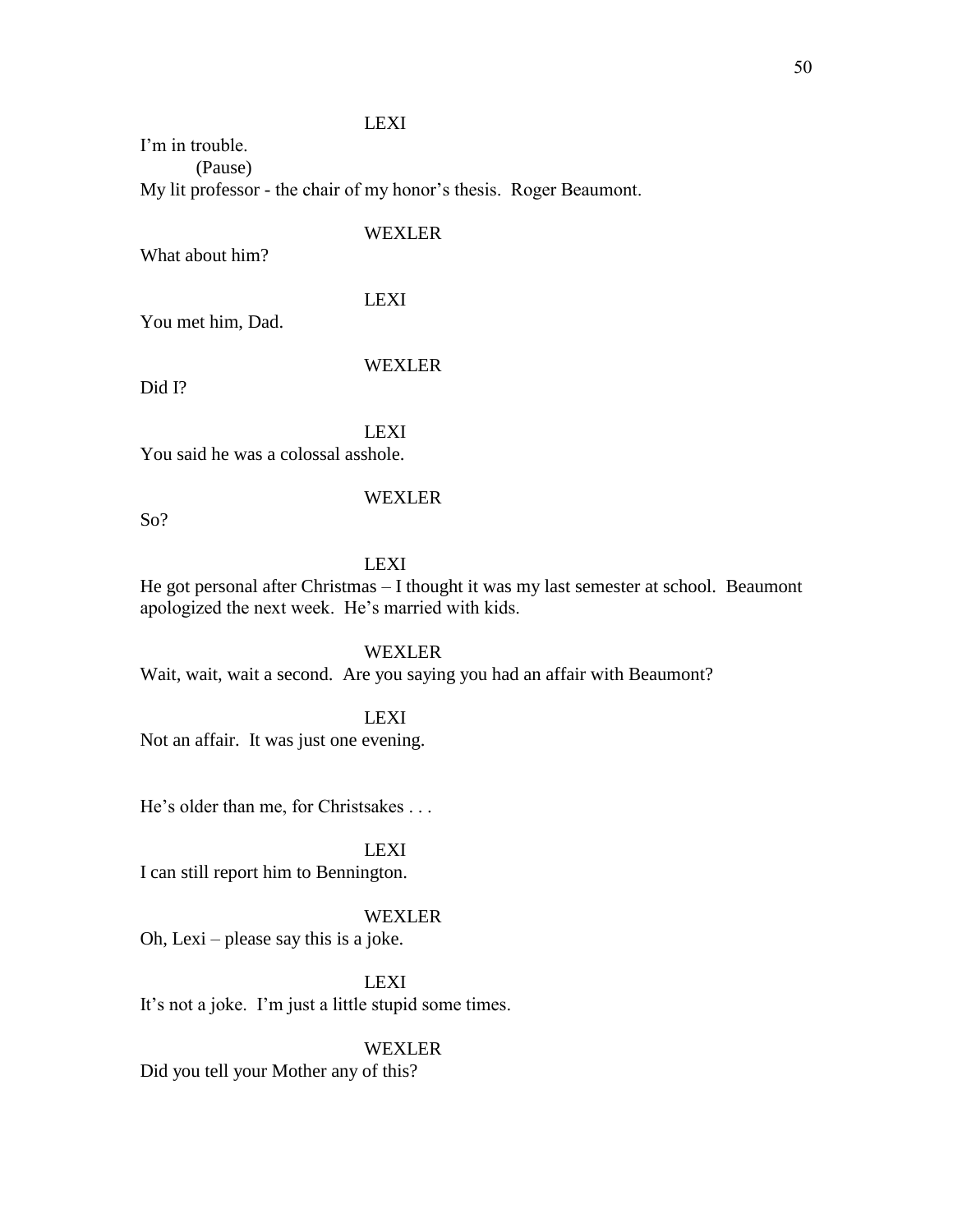No.

LEXI

No?

WEXLER

LEXI

No.

## WEXLER

Just me?

LEXI I've a campus therapist. She said I should tell you.

WEXLER

Did your therapist report Beaumont?

LEXI She can't unless I say it was rape. It wasn't rape. I encouraged it.

WEXLER

Why Lexi?

LEXI I was angry at Justin for a long time.

## WEXLER

I'm going to see Beaumont.

## LEXI

 $Dad \ldots$ 

WEXLER It's wrong, Lexi. No matter what your role was.

## LEXI

I'm 21. I'm capable of thought.

WEXLER Did you do this to spite Justin? Does Justin know?

LEXI

No.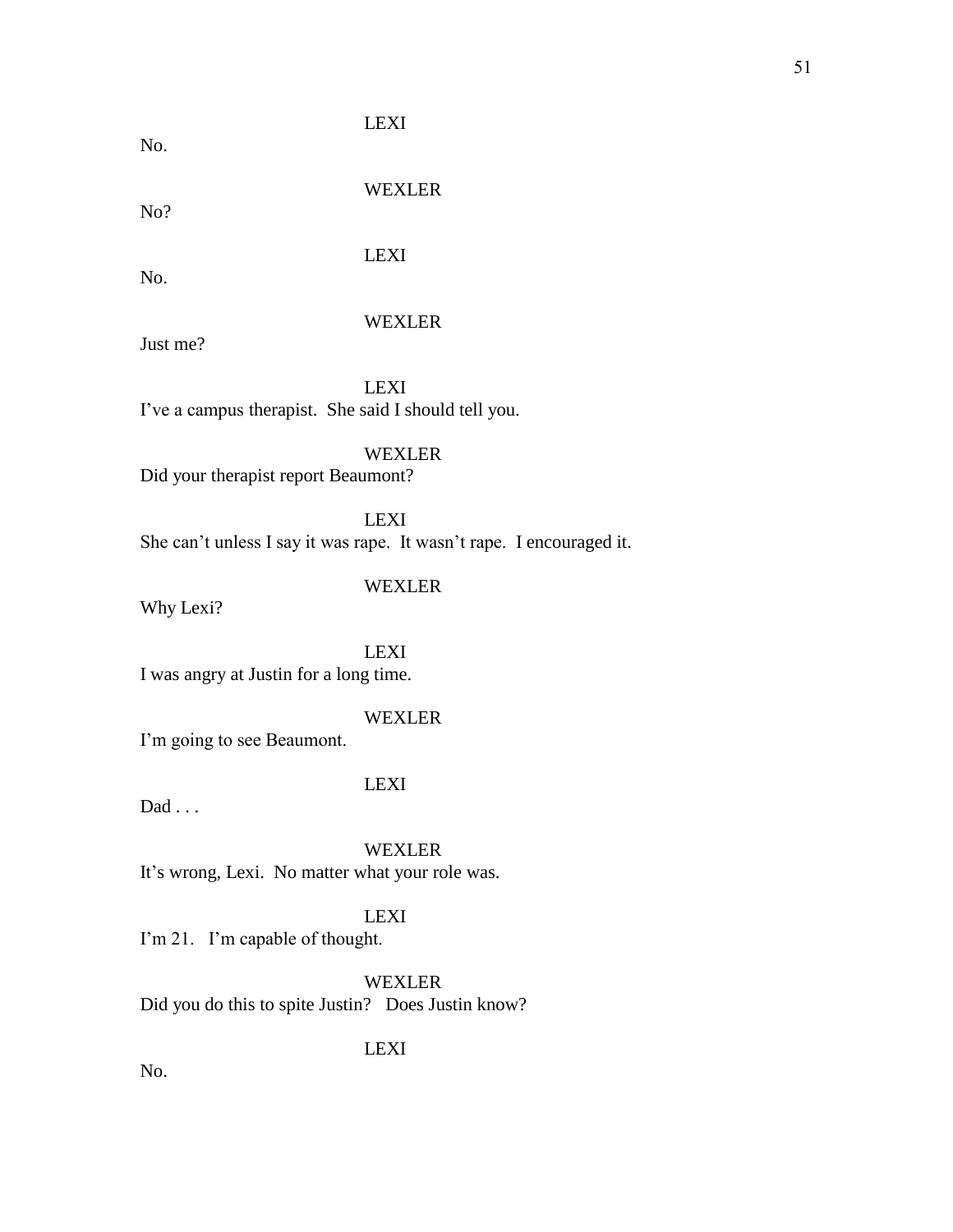It's crazy.

LEXI

I'm a human being and I'm capable of great stupidity. (Pause) It's not the end of the world. (Wexler is speechless) Dad? (She strokes his eyebrow or cheek. He tries to smile) Dad? (She hugs him and he places his arms around her) We're both in some trouble. Not to worry.

## End of Scene

## **SCENE EIGHT (Academic lecture at a medical society)**

## WEXLER

Hypnosis Therapy – Can this treatment be dangerous?

(He shows Newton's Cradle as light catches the silver balls in motion)

Hypnosis can be abused. Individuals who submit themselves to the control of another for therapy or medical help run the risk of being manipulated. . If the therapist is unscrupulous, he or she may take advantage of an unsuspecting patient. The hypnotized patient is in a state of trust and suggestibility, which makes a human being quite vulnerable.

(Pause)

Our medical community remains fascinated by the creation of Sybil. Certainly the most famous patient of hypnosis in American society.

(Pause)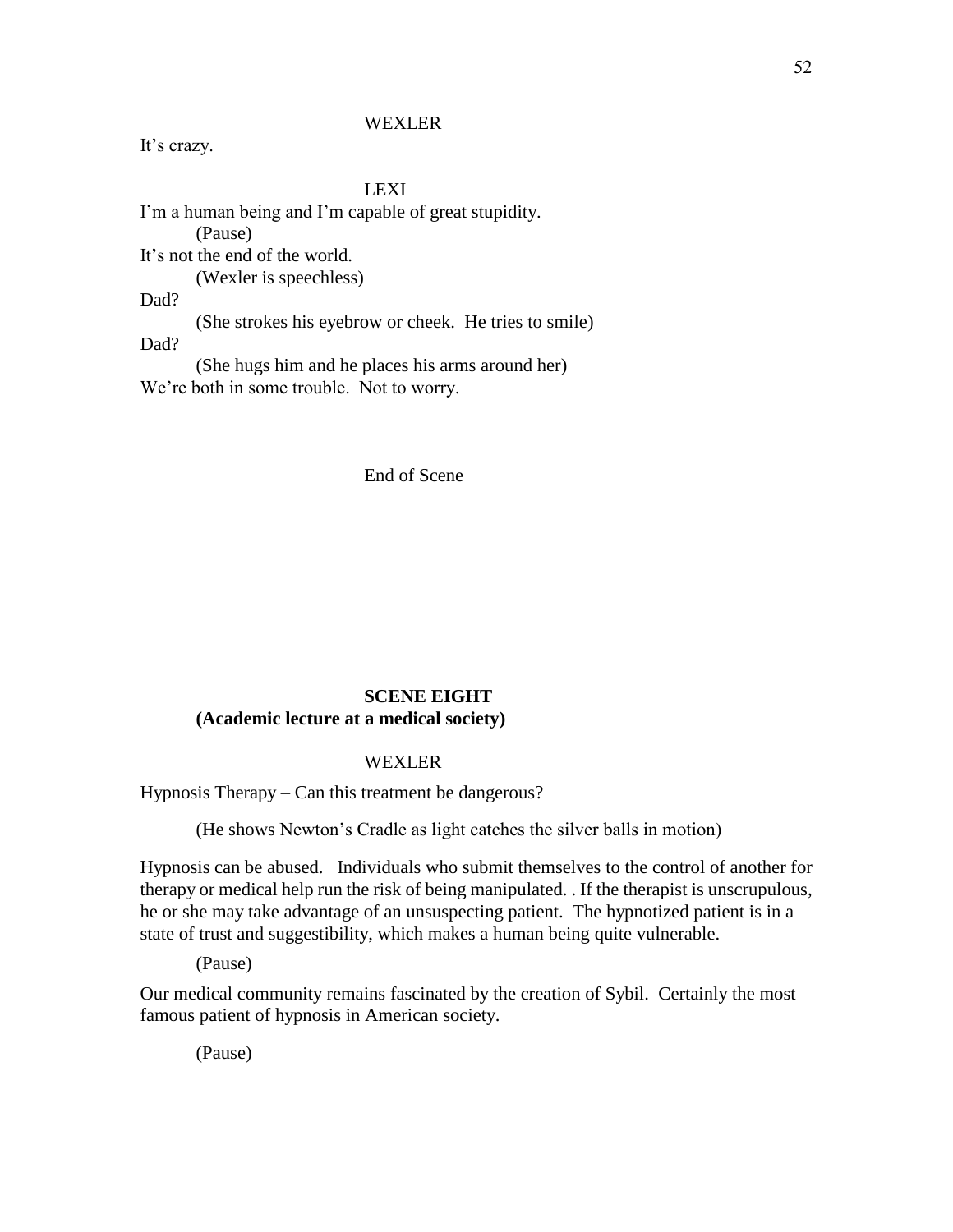Fifty years ago, Dr. Herbert Spiegel saw "Sybil" - Shirley Mason - after Mason's therapist, Dr. Cornelia Wilbur asked Spiegel's assistance - since schizophrenia was the primarily diagnosis. Siegel examined Sybil and sensed that she was quite susceptible to hypnosis. He built a rapport with Sybil and became a surrogate therapist. The breakthrough happened with hypnosis. There was a running subconscious dialogue patient and doctor. The gist of the breakthrough occurred in one single exchange.

(Pause)

In one of Spiegel's sessions, Sybil asked the doctor, "Well, do you want me to be Helen?" That is a fascinating key to the mystery of identity. Role playing, you see, unlocked the door to the illness. Language that was both true and fictional, unlocked the door to healing.

## **End of Scene**

#### **SCENE NINE**

## **(Wexler's office, the next day. Madeline Cohen enters)**

#### **COHEN**

I sent you several emails. I hope that you don't think I'm badgering you.

## WEXLER

I only got one email, Madeline.

## **COHEN**

Maybe I'm in your spam.

## WEXLER

I'll check later.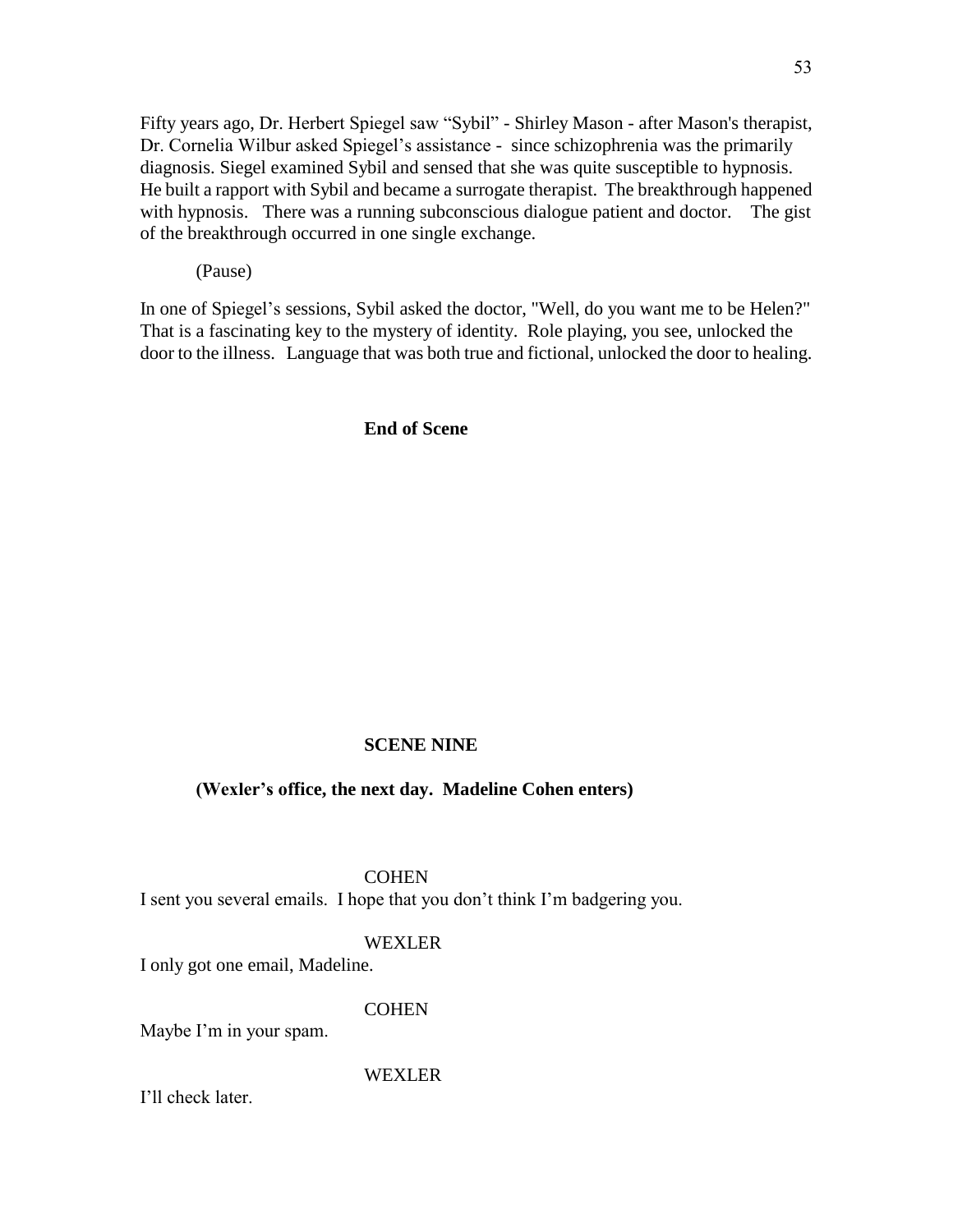## **COHEN**

I guess what I'm about to say is surprising but really you should be pleased. (Pause) This is my last session.

## WEXLER

Why?

## **COHEN**

Because I think I've accomplished my goals. And because I feel very dependent on you.

## WEXLER

Well, even if you reached your goals, you're not dependent.

**COHEN** 

Dr. Wexler, I have to leave Baltimore.

#### WEXLER

Really?

#### **COHEN**

Some pressing family issue.

## WEXLER

I hope nothing is terribly wrong.

## **COHEN**

My mother had a stroke. She is a widow. I'm an only child.

WEXLER

I'm so sorry. What about your work?

**COHEN** There's a Merrill Lynch branch in Syracuse.

## WEXLER

Well, that is convenient for you.

## **COHEN**

Yes. I'm very lucky. I wish my luck would stay with me.

## WEXLER

I know that mood.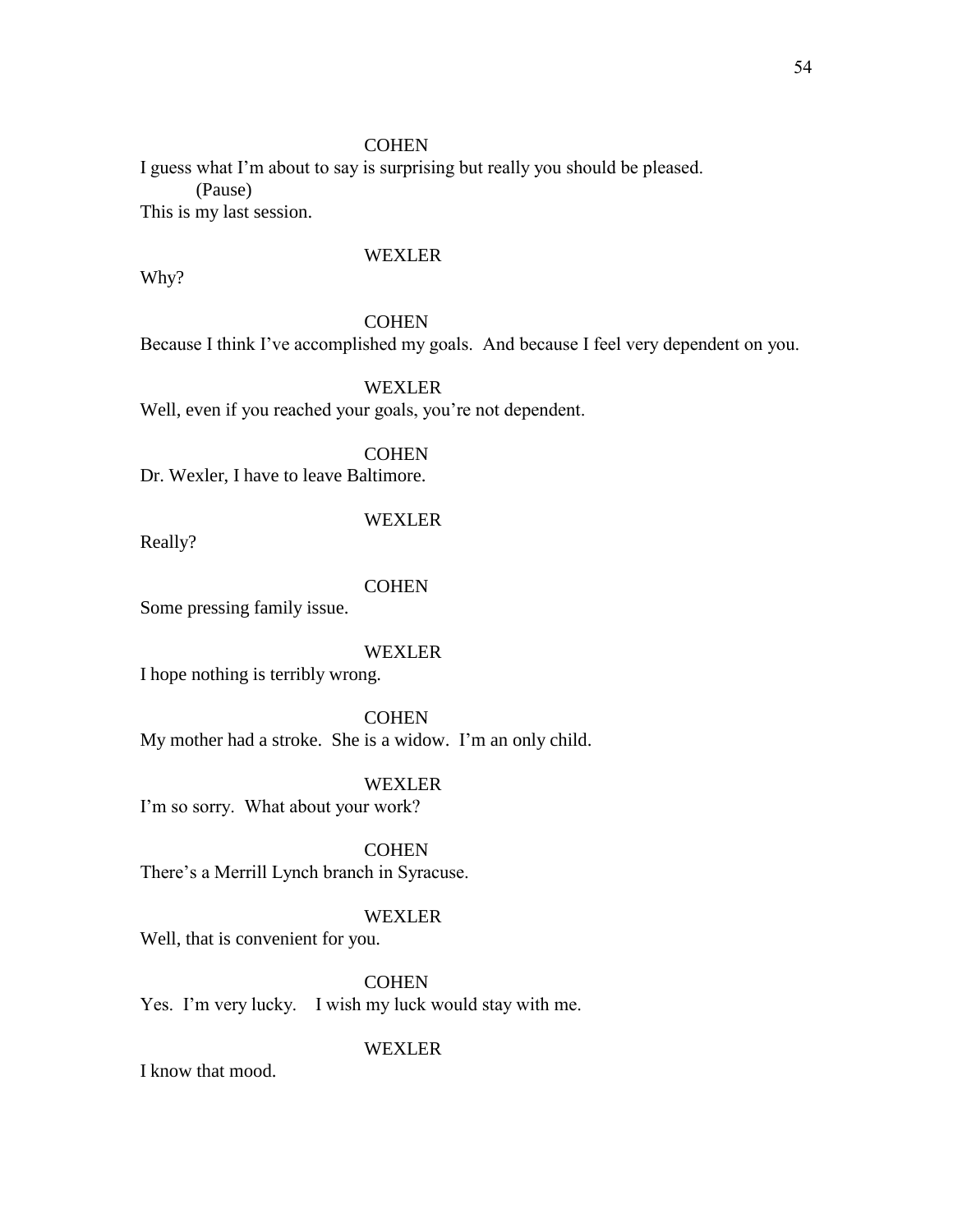#### **COHEN**

I feel very close to you, Dr. Wexler I have to say it, even if it distances you.

## WEXLER

I feel close to you as well.

## **COHEN**

Why do you seem jittery?

## WEXLER

I couldn't sleep last night. I was thinking about you actually.

## **COHEN**

Because you sensed I was terminating?

## WEXLER

Probably.

**COHEN** Do you place your hands on my shoulder when I go under?

## WEXLER

Once.

**COHEN** I recall that you did . . . once, Dr. Wexler.

WEXLER We do best by words, and periods of silence. That is full suggestion.

**COHEN** Could we try the session today without music?

## WEXLER

Certainly.

#### **COHEN**

I think it will be symmetry. Balance. How we began. There was no music our first session. How we should end.

#### All right.

## WEXLER

## WEXLER

Yes. Good. Let's start. Close your eyes and we'll count ten numbers. Let's do this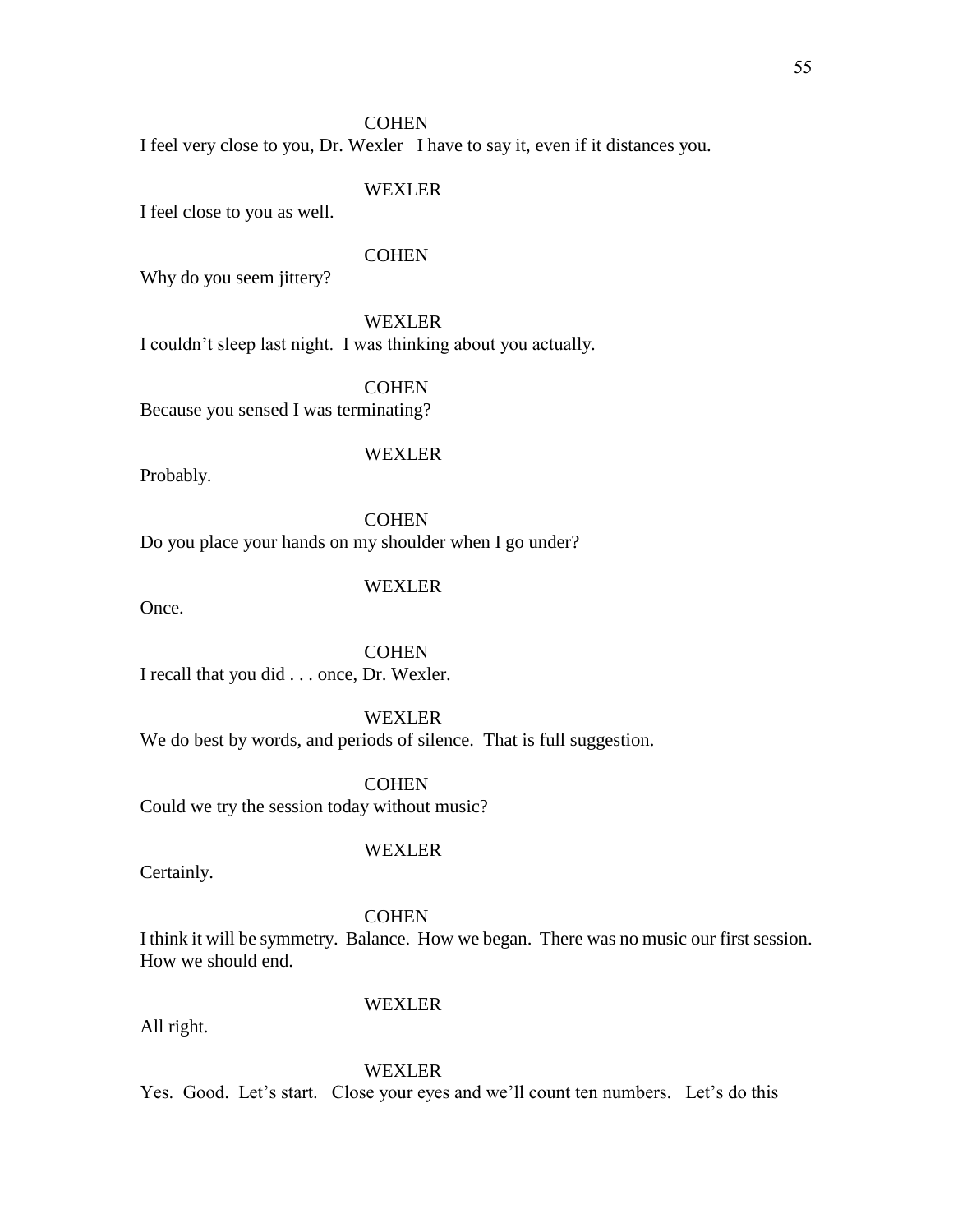silently today after I say three numbers. I'll count in my head and you will count in your head. Ten. Nine. Eight.

(Silence)

The air has spirit. It has personality. We forget this. We breathe in the universal. We orbit the sun. We forget this. We breathe in time. In unison. We all do this. We are never alone. Orbiting the sun. We know at night our eyelids get heavy. But we orbit the sun without any effort. We're traveling at great speed but we feel no momentum. Our legs sometimes get heavy. The planet is flying through space and we know that life is safe. Life will always be safe. Safe for our children. You enjoy this well-being and the gentle heaviness rising up. Your arms are pleasantly tired now. Your back and neck. Your mind floats like a water lily. You are feeling these wonderful sensations.

#### **COHEN**

(Slow and mellow) Yes. Yes.

#### WEXLER

And there is movement from here to Syracuse. And this is as gentle as the circling around the sun. Summer and winter. Syracuse beckons you and your family. It's not a waterfront town like Baltimore but your will like New York State. And it will be good to continue your ban on smoking there just as you stopped smoking in Maryland. Can you say yes?

**COHEN** 

Yes.

WEXLER Madeline, have you quit smoking for good?

## **COHEN**

I quit. For good.

## WEXLER

For good. Completely. (Pause) And you are staying with Merrill Lynch?

## **COHEN**

I have to say that. Yes.

#### WEXLER

You are a stock broker.

**COHEN** 

I'm an analyst.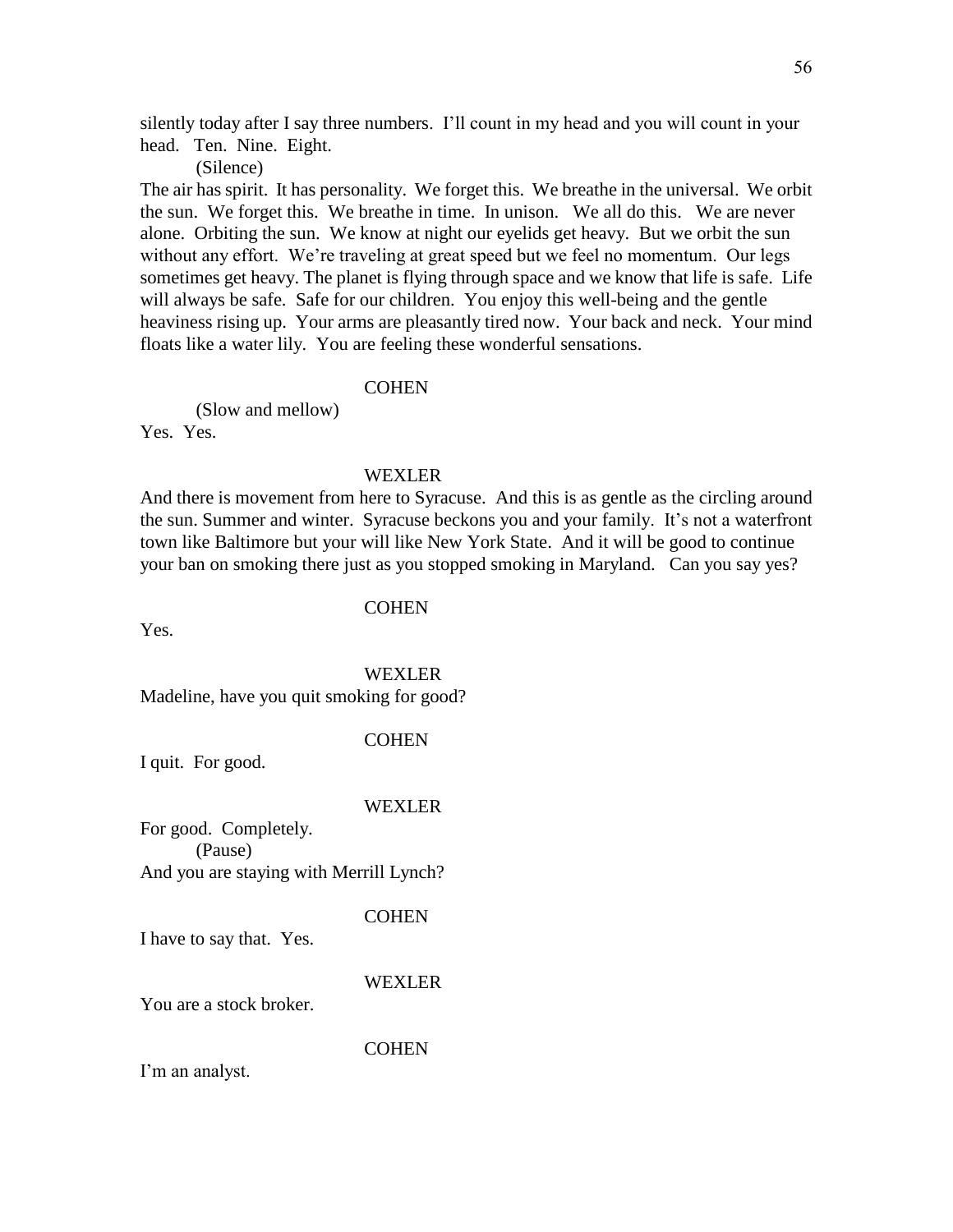| What kind of analyst are you?        | <b>WEXLER</b> |
|--------------------------------------|---------------|
| Big data.                            | <b>COHEN</b>  |
| Are your feet still heavy, Madeline? | <b>WEXLER</b> |
| Yes.                                 | <b>COHEN</b>  |
| Are you still tired?                 | <b>WEXLER</b> |
| Yes.                                 | <b>COHEN</b>  |
| Do you like the NSA?                 | <b>WEXLER</b> |
| No.                                  | <b>COHEN</b>  |
| Do you know what the NSA is?         | <b>WEXLER</b> |
| Yes.                                 | <b>COHEN</b>  |
| Does the NSA like you?               | <b>WEXLER</b> |
| No.                                  | <b>COHEN</b>  |
| It's not a good fit, Madeline.       | <b>WEXLER</b> |
| No. It's not.                        | <b>COHEN</b>  |
|                                      | <b>WEXLER</b> |

Maybe it's like cigarettes. Maybe it's time to quit.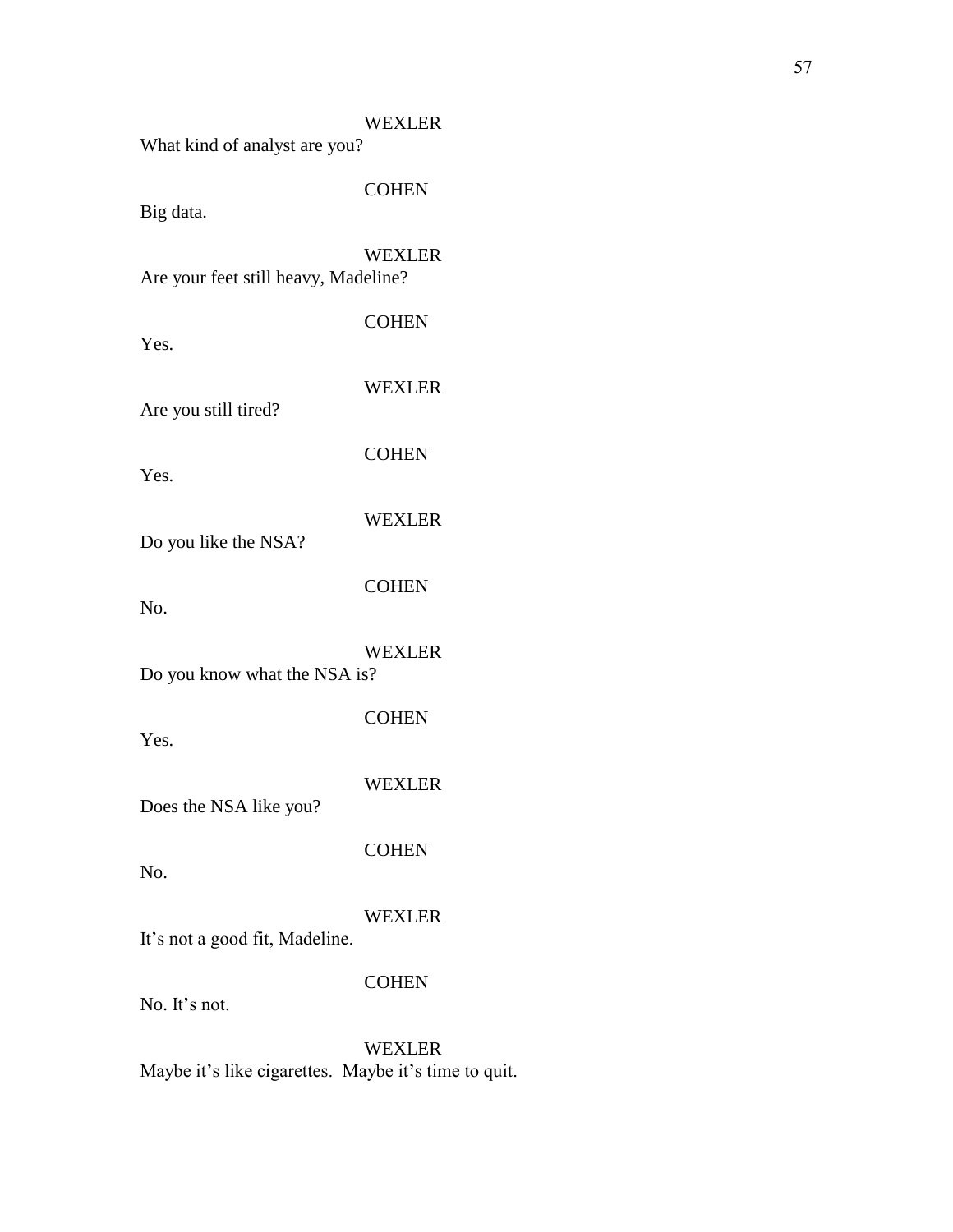## **COHEN**

Quit? Quit my job?

## WEXLER

Yes. Quit the NSA.

## **COHEN**

I can't quit.

## WEXLER

Are you in trouble, Madeline? (Silence) Madeline? (Pause) Are you in trouble at work?

## **COHEN**

I don't know. I might be. I might be. I hope not. (Pause) No. No. I'm going. I have to go. It's time to go. (She rises from her chair)

## WEXLER

Madeline, please sit down.

#### **COHEN**

They have so many instruments.

### WEXLER

Yes.

#### **COHEN**

My boss has all my passwords.

## WEXLER

At Merrill Lynch?

#### **COHEN**

Where are my feet?

## WEXLER

Sit down, Madeline. I need to wake you please. Sit down. Please.

(She slowly sits) Sit into the upholstery. I need to talk to you.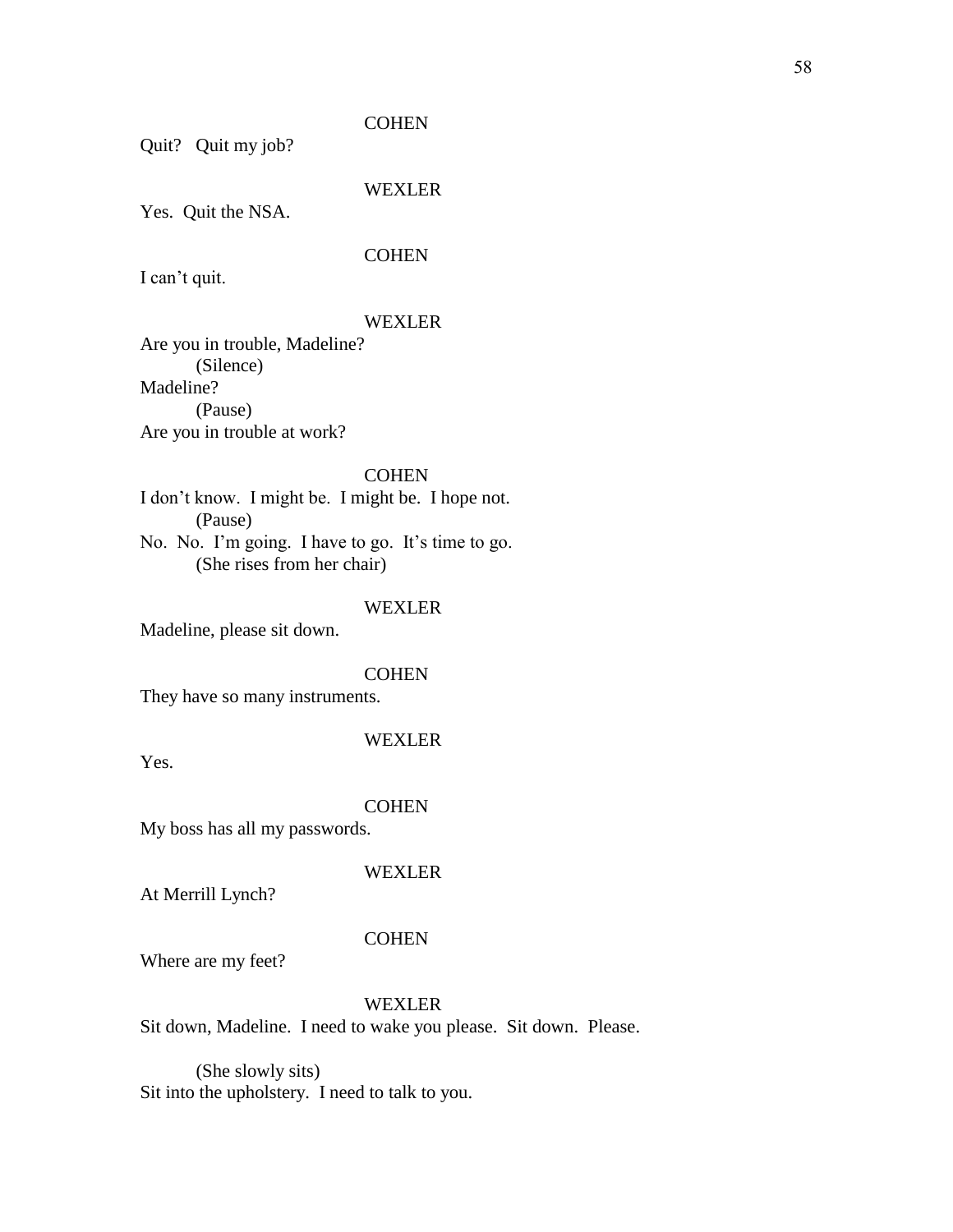(Pause) I know that you're an analyst for the NSA. (Paus) Are you in compliance with the NSA? (Pause) Are you following protocol with the NSA? (Pause) Just say yes or no?

**COHEN** 

Yes.

## WEXLER

You broke no rule with the NSA?

#### **COHEN**

I broke no rule.

#### WEXLER

Good Madeline.

(Pause)

This is very good news. You should feel good about the news too.

(Pause)

When you awake you will feel light and free of any burden. You will feel rested. You will remember everything which we talked about. I need you to remember everything, Madeline. You can do that. This is important.

(Pause) I need you to be awake.

## **COHEN**

I am awake.

#### WEXLER

You awake after the count.

## **COHEN**

(Seemingly in a trance, but now her eyes are open) I am awake. I hear what you're saying.

#### WEXLER

What am I saying, Madeline?

#### **COHEN**

My job, my shitty job, it's total hell.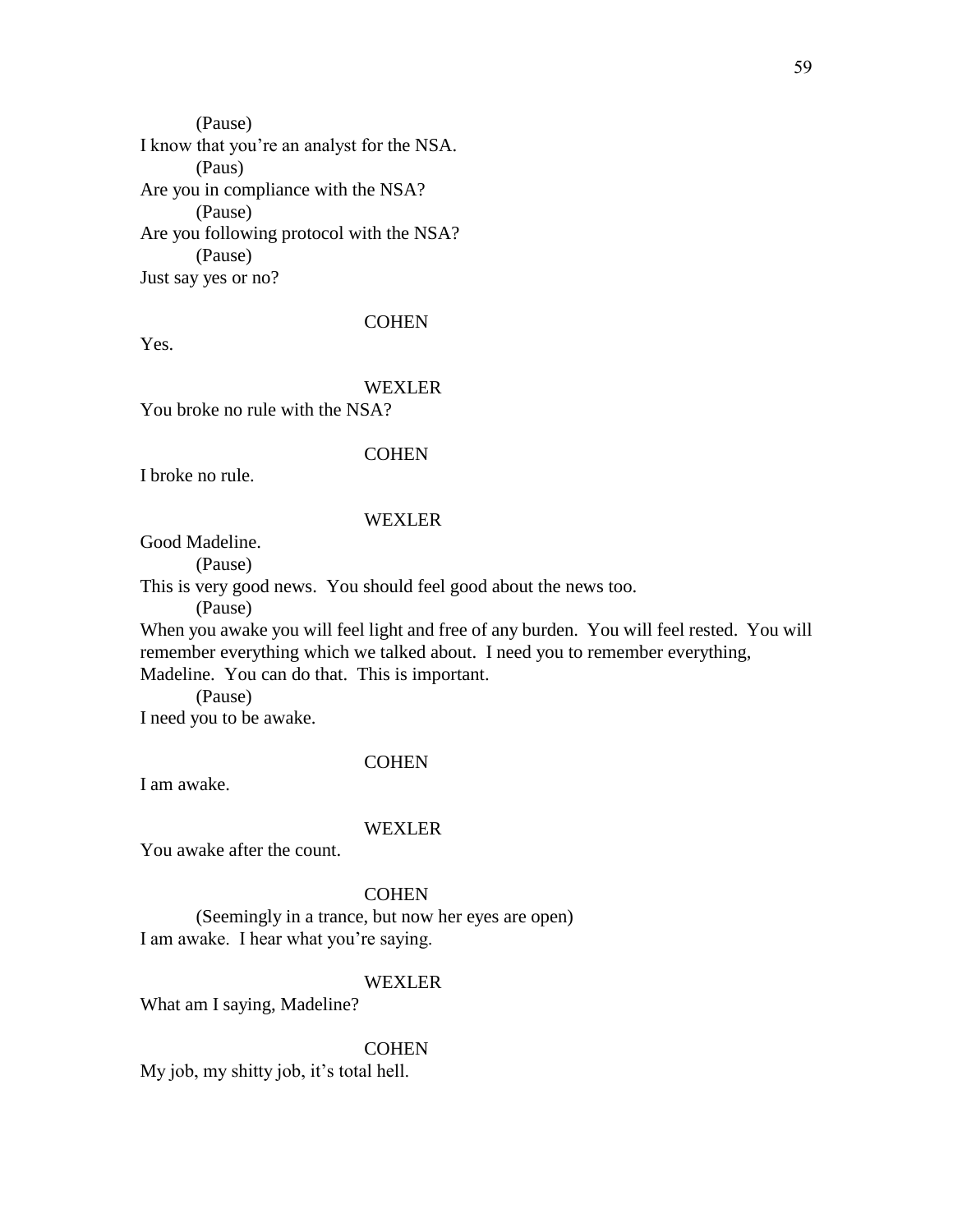I was approached by your supervisor, Madeline.

#### **COHEN**

Who?

## WEXLER

An NSA office came to my office, Madeline. I was pressured to get to you or lose my license. Do you understand what I'm saying?

## **COHEN**

(She can't keep her eyes open and closes them) Yes, I understand.

#### WEXLER

Are you working for the NSA?

## **COHEN**

Not any more. (She rises again and walks a few steps)

#### WEXLER

Do you know the risk we are facing? (Pause) Madeline? (She finds her way to the wall and leans against it) Sit down. (He walks towards her) Do you know the risks?

#### **COHEN**

I was married. It's hard on my son.

WEXLER I'm talking about your work with the government

#### **COHEN**

You mean a lot to me. I told you . . . I love you.

## WEXLER

You trust me and you confuse that with love, Madeline.

#### **COHEN**

I'm moving away because of you.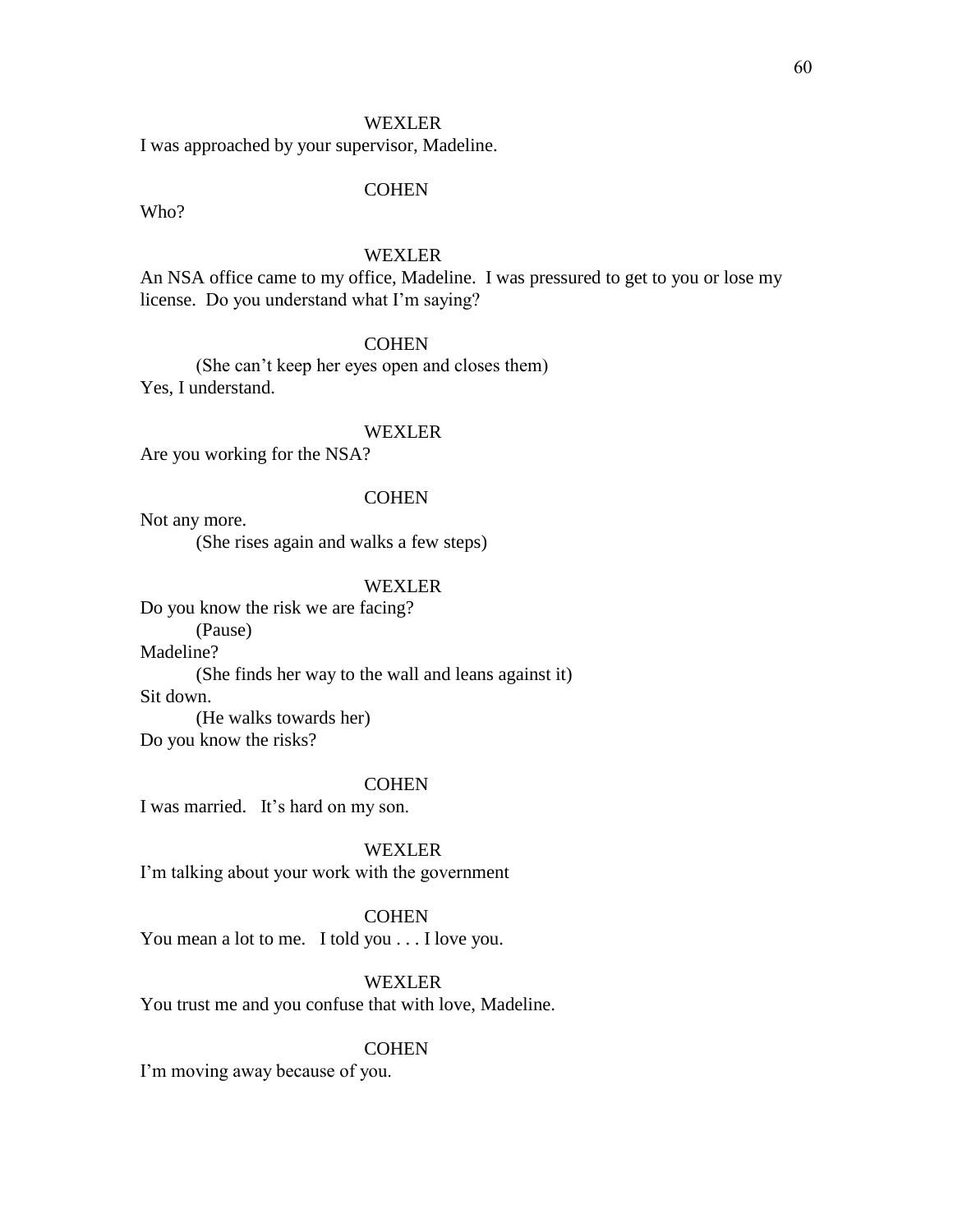I'm not making you leave Baltimore.

(He leads her back to the chair)

I can say to the NSA that you told me nothing happened with security breaches.

## **COHEN**

You're not to blame. It's my lifestyle. (She sits down) It's so hard to be a single mother.

## WEXLER

It was Hoisington who came here, Madeline.

(She turns ashen. Her eyes close)

He gave me his phone number. Can I call him while you are here? Do I have your permission?

(Pause)

Madeline? I'm going to ask you to wake up. When I count to five, you will sit straight up in your chair and be fully awake. You will remember everything we talked about.

(He touches her forehead gently with his finger)

One. Two. Three. Four. Five.

(She adjusts her position. Her eyes widen)

Are you okay?

(Pause)

Madeline?

## **COHEN**

I'm moving away because of you. Because of our affair.

#### WEXLER

What affair?

#### **COHEN**

My son found out. You left a message on our home phone.

What affair?

WEXLER

#### **COHEN**

My son's very attached to his father. I told you this before. He doesn't want me to date other men – for the time being.

#### WEXLER

Your son thinks we had an affair? (Pause) That's ludicrous.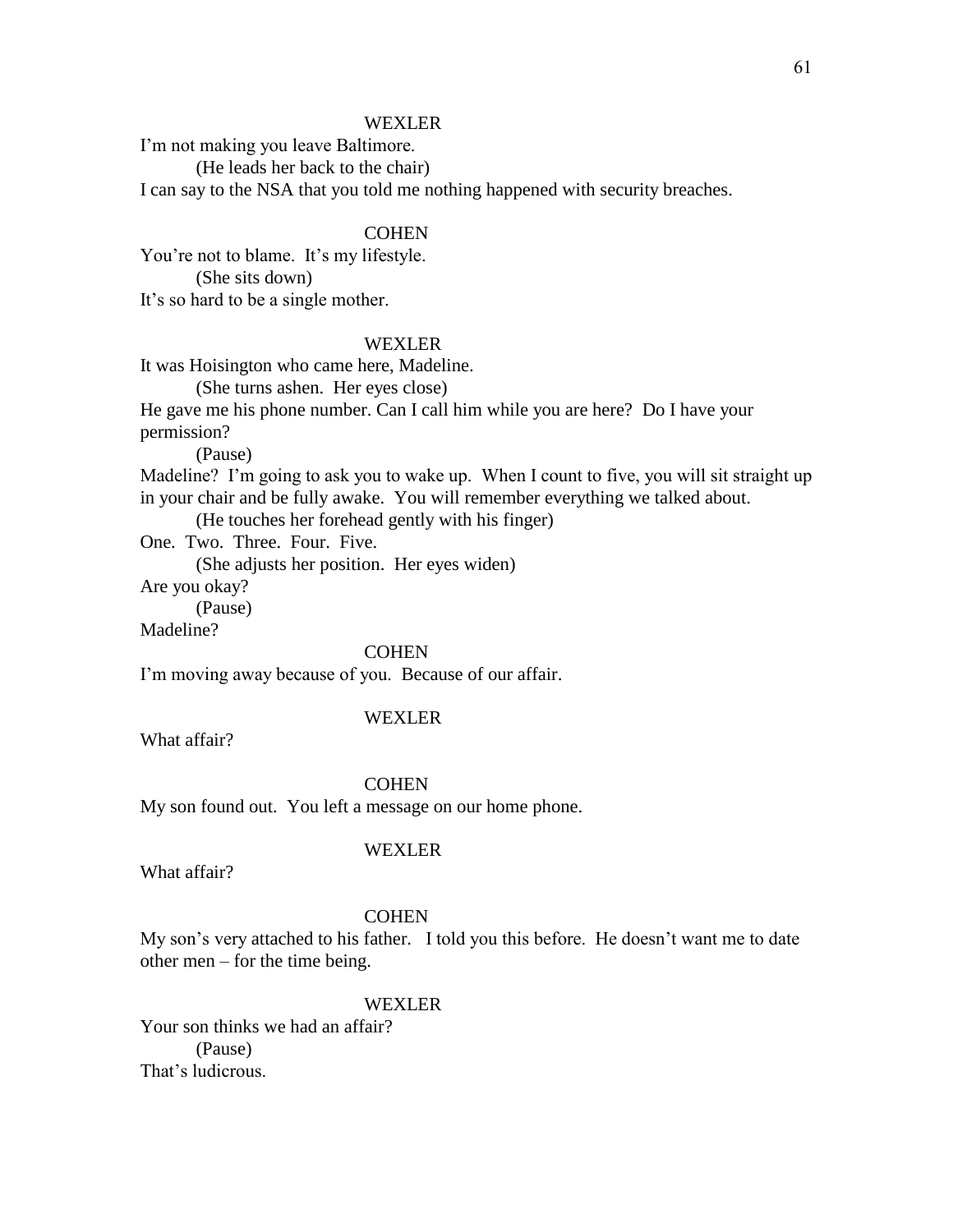## **COHEN**

Larry, we spent several nights together. Maybe you think this is an ironic.

## WEXLER

What? Honestly . . .

## **COHEN**

Is this your way of controlling your vulnerability?

## WEXLER

Madeline, we never saw each other outside of this office.

## **COHEN**

When I met your friend Roxie, it didn't occur to me that you have a lot of problems. (Pause)

Maybe you're in a terrible depression. I've met a lot of men like that. Still, you were so generous and magical with each session.

(Pause)

My ex was damaged by serving in the military and I understand when horrible things happen to a man. I feel for you. I know you'll never get over your son's death. I owe you so much and I can't seem to repay you. Leaving is easier.

(Wexler leans into his hands, covering his eyes. Totally confused)

## WEXLER

None of this can be true.

**COHEN** 

We have photos together, Larry. Look at your cell phone. Look.

(She shows him photos on her phone and he half turns away)

#### WEXLER

Madeline, I'm . . .

## **COHEN**

You told me you loved me. You said I meant the world to you. You're a hypnotist, Larry. You're the magician with the calm, reassuring voice. You told me more than once that you would devote your life and all your being to me.

End of Scene

## **SCENE TEN**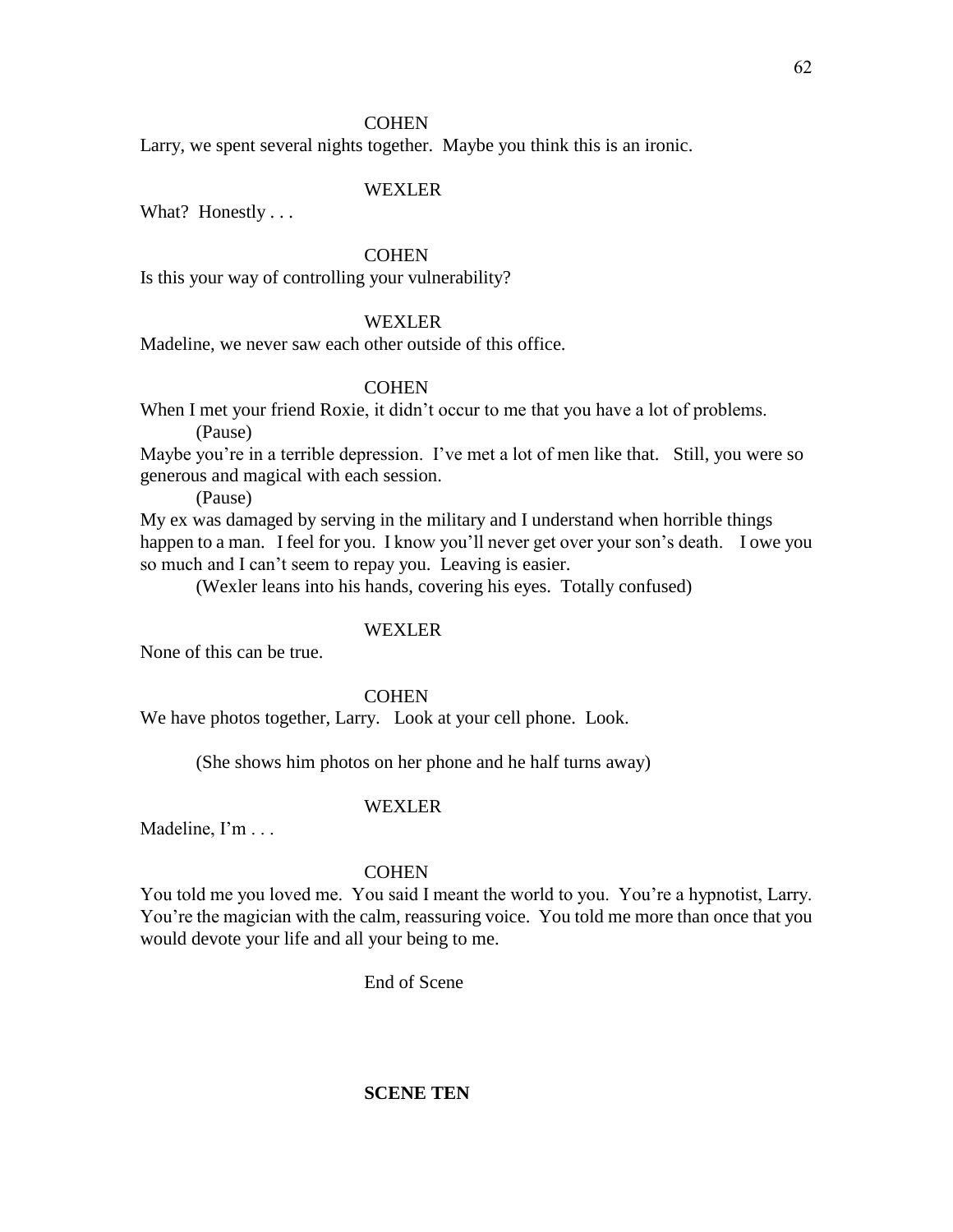## **(WITH HOISINGTON IN WEXLER'S OFFICE)**

## **HOISINGTON**

Have you every hypnotized yourself, Dr. Wexler?

#### WEXLER

That's not possible.

#### HOISINGTON

No, actually it is possible. You can enter into a meditative state and plant your own seeds.

## WEXLER

Did you Google that, Mr. Hoisington? Or did your team consult with the Surgeon General?

#### **HOISINGTON**

Maybe you do yoga?

## WEXLER

Quit screwing with me. (Pause) She's moving to Syracuse end of the month.

**HOISINGTON** 

I know.

#### WEXLER

That was a surprise.

#### HOISINGTON

Yes, it was.

#### WEXLER

Did you make that happen?

## **HOISINGTON**

No. It was her choice. Horrible city. Syracuse. Snows all year.

#### WEXLER

Is she in great trouble?

#### **HOISINGTON**

Not yet. But we can't close the case.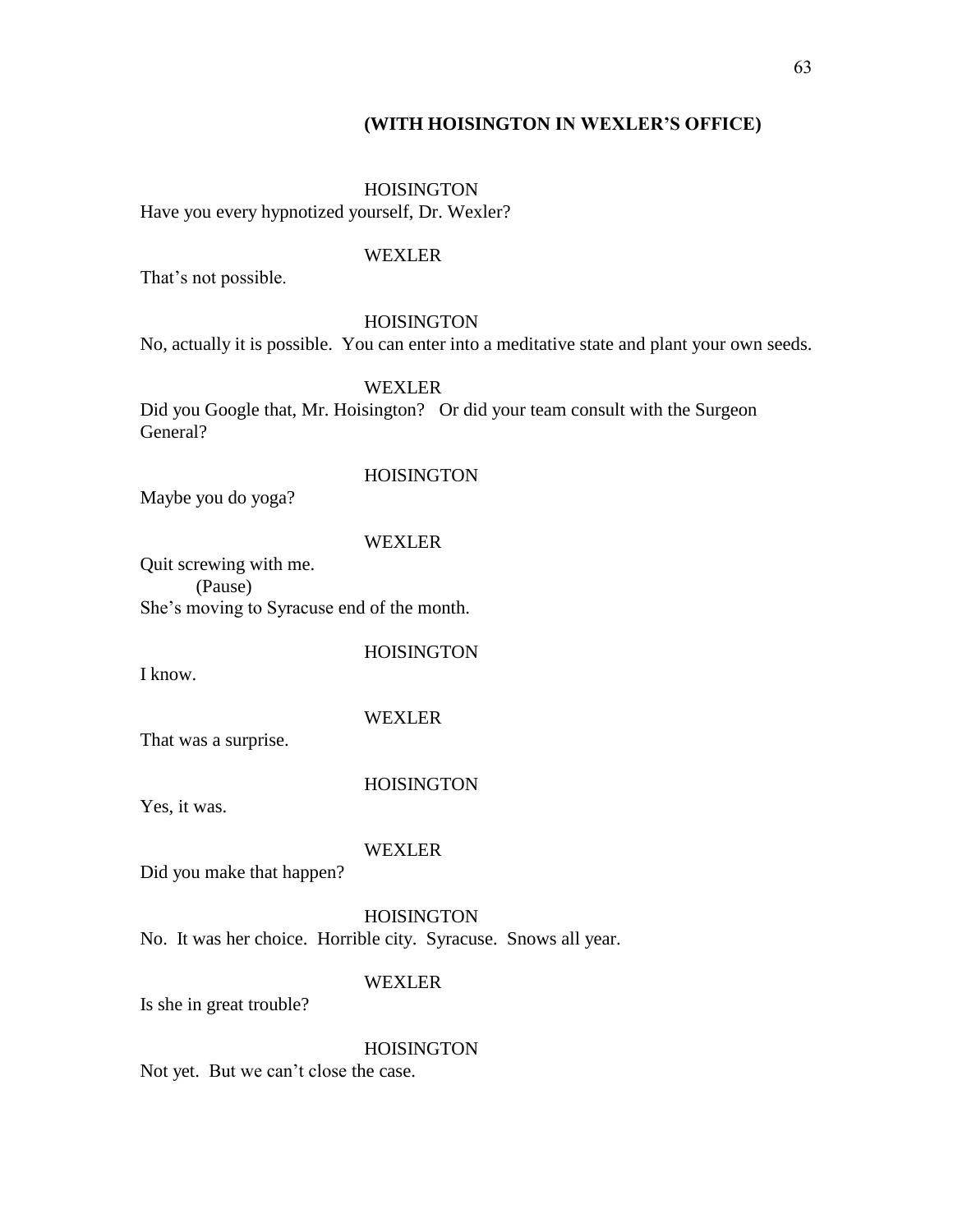I did ask her questions about the security leak.

## **HOISINGTON**

I know.

## WEXLER

How do you know?

#### **HOISINGTON**

We have surveillance, Dr. Wexler.

WEXLER

Then you know. She didn't steal anything. There is no leak. As far as I can tell, she's safe.

## HOISINGTON

What if she lied to you?

#### WEXLER

You can't lie under hypnosis.

#### **HOISINGTON**

We think she's lying to you. (Smiling) What if she pretended to be under hypnosis?

#### WEXLER

That makes no sense. She always connects with each session. She stopped smoking.

## **HOISINGTON**

I would feel so much better if you would tell me she **did admit** to copying the files. And her motive for copying.

## WEXLER

But that didn't happen.

#### **HOISINGTON**

According to what you heard.

#### WEXLER

Look Mr. Hoisington, what's the fucking point of making me do this when my findings don't conform to your wish list?

## **HOISINGTON**

Ideally, you would have confirmed the obvious to me and that would have been what was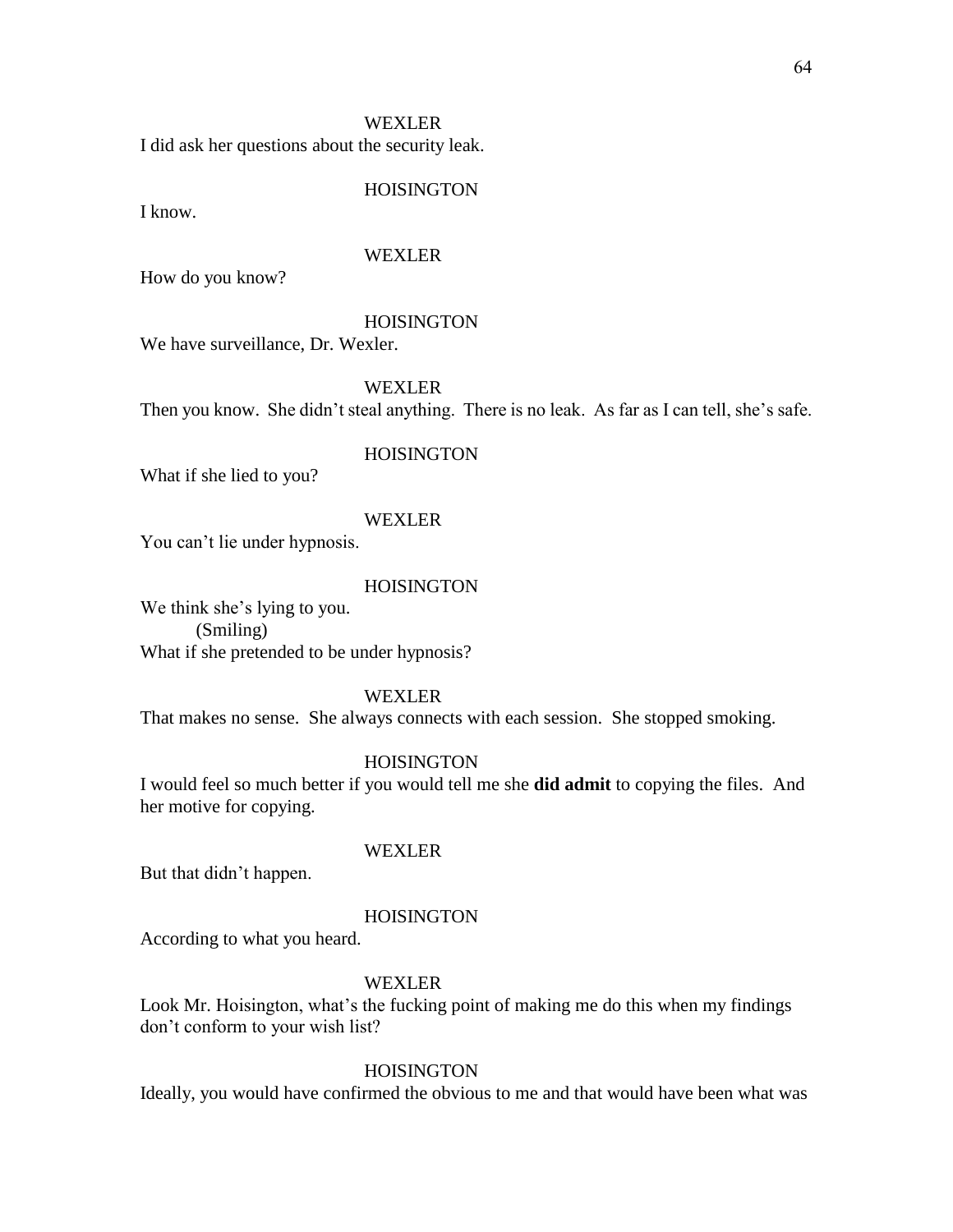required. I need to make a compelling case to my supervisor. Now, however, we're left with shipping her out and keeping her under tight screws. She can't get in more difficulty living in Syracuse. That doesn't solve the mystery. Doesn't the mystery bug you too?

(Pause)

Not a happy resolution, Doctor. But maybe you wish to say anything else?

## WEXLER

Say what?

### **HOISINGTON**

You have other observations about Madeline?

## WEXLER

No.

## **HOISINGTON**

Something personal?

## WEXLER

What?

## **HOISINGTON**

From the heart?

(Taps Wexler's shoulder like an old college roommate) Are you in love with her?

## WEXLER

No. What the hell's wrong with you?

## **HOISINGTON**

This hurts. You're in denial. You convinced yourself that nothing happened. Self-hypnosis.

## WEXLER

You're such a prick.

## **HOISINGTON**

She's a beautiful mature women. You're having an affair with her. Life's been lonely after your divorce.

## WEXLER

I did your bidding. Get out of my life.

## **HOISINGTON**

She loves you, Doctor.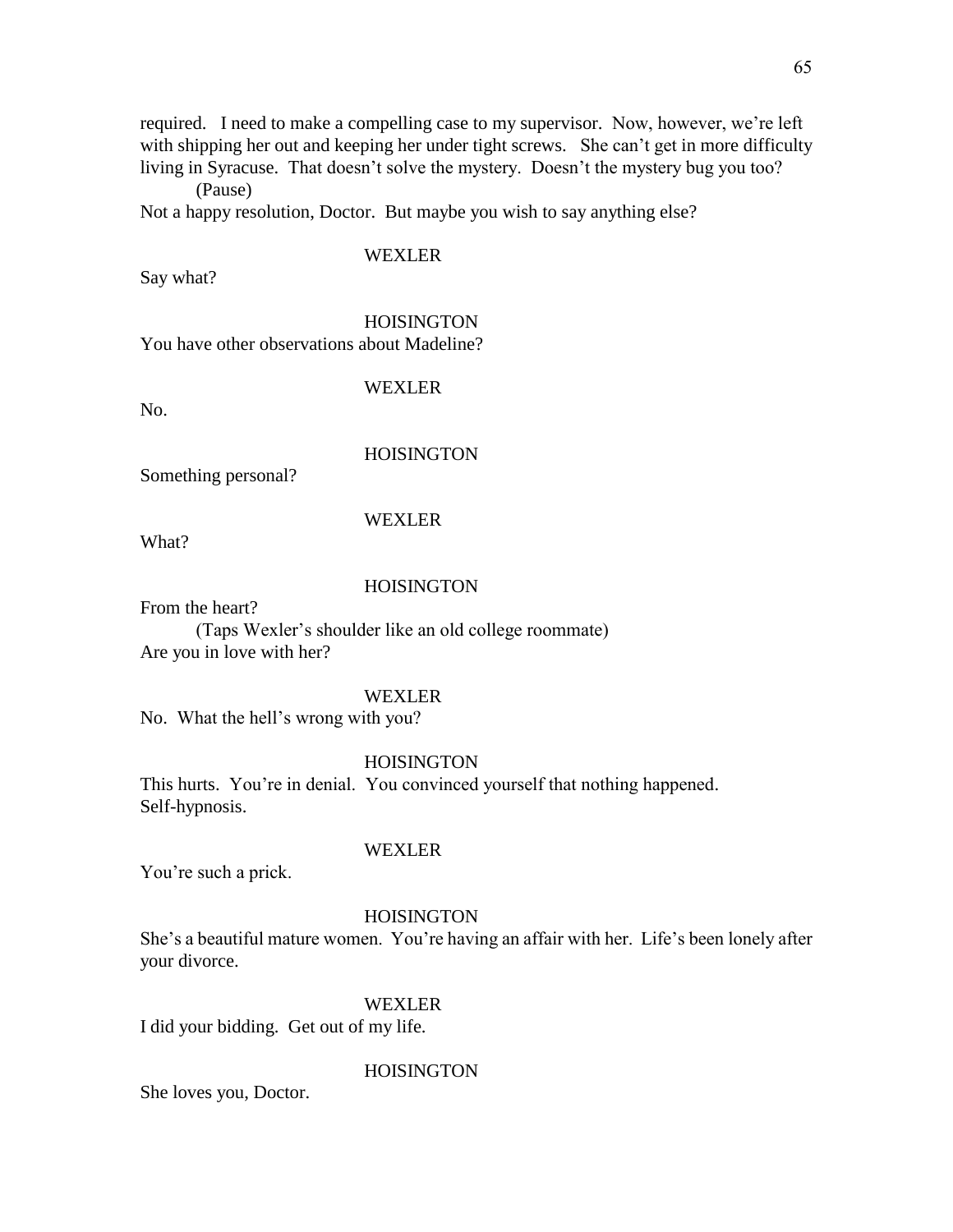Did you hear that from her?

## **HOISINGTON**

No. Of course not. We have eyes and ears on you. Night and day. How could you not sense that?

## WEXLER

If you think you know all these facts about her, why do you need me to parrot what you think?

#### HOISINGTON

To make certain the data is reliable.

WEXLER

You're insane.

## **HOISINGTON**

No. Just tenacious.

WEXLER

But we are done.

**HOISINGTON** 

No.

## WEXLER

What the hell more do you need?

## HOISINGTON

We have to monitor this for an indefinite time. Madeline will phone you. You'll phone her. Soon you'll see one another again.

## WEXLER

She won't be telling me anything that you don't already know.

## HOISINGTON

Probably, but we can't drop this.

## WEXLER

And if I leave Maryland?

## HOISINGTON

Are you planning to go somewhere?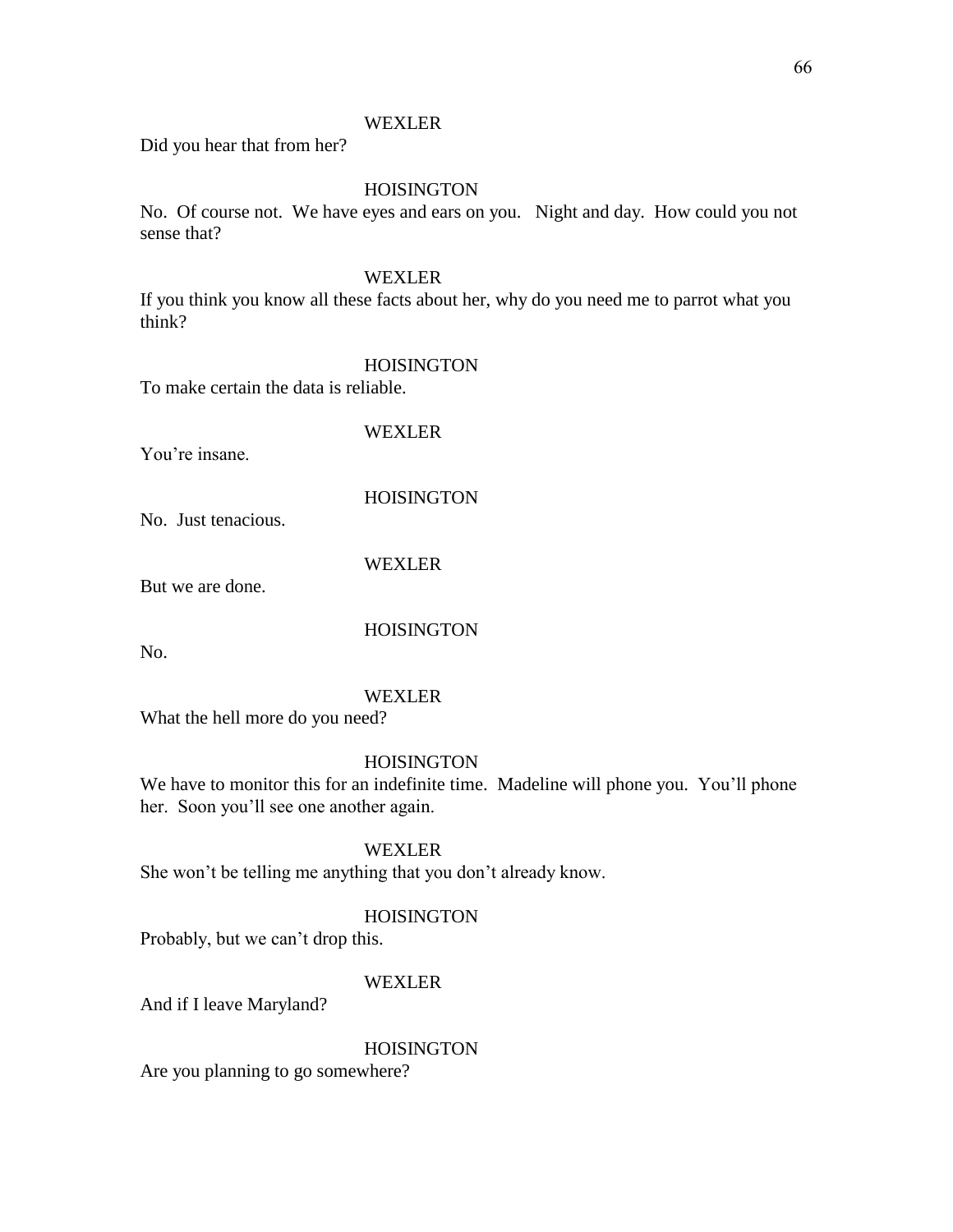Yes.

## **HOISINGTON**

You mean to say, leave with your office?

## WEXLER

Yes.

## **HOISINGTON**

That would be an ill-advised idea, Dr. Wexler. Trust me to navigate the straits of these turbulent waters for you.

## WEXLER

My patients have told me that you're making me part of an investigation. This is the end of my practice.

Not necessarily.

## WEXLER

**HOISINGTON** 

I'm going to Seattle to join a medical center partnership.

## **HOISINGTON**

Seattle's quite far from Syracuse, my friend. But . . . we'll stay in touch, wherever you might go.

## WEXLER

I'm glad Snowden threw a brick in your face.

**HOISINGTON** 

He threw a custard pie, Doctor. It was embarrassing but we can cope.

## WEXLER

I don't think you can cope. He's high on your extradition list.

## **HOISINGTON**

Let's just say that Snowden broke the law and has to find refuge in Moscow. (Pause)

Are you in love with Madeline?

## WEXLER

No.

## **HOISINGTON**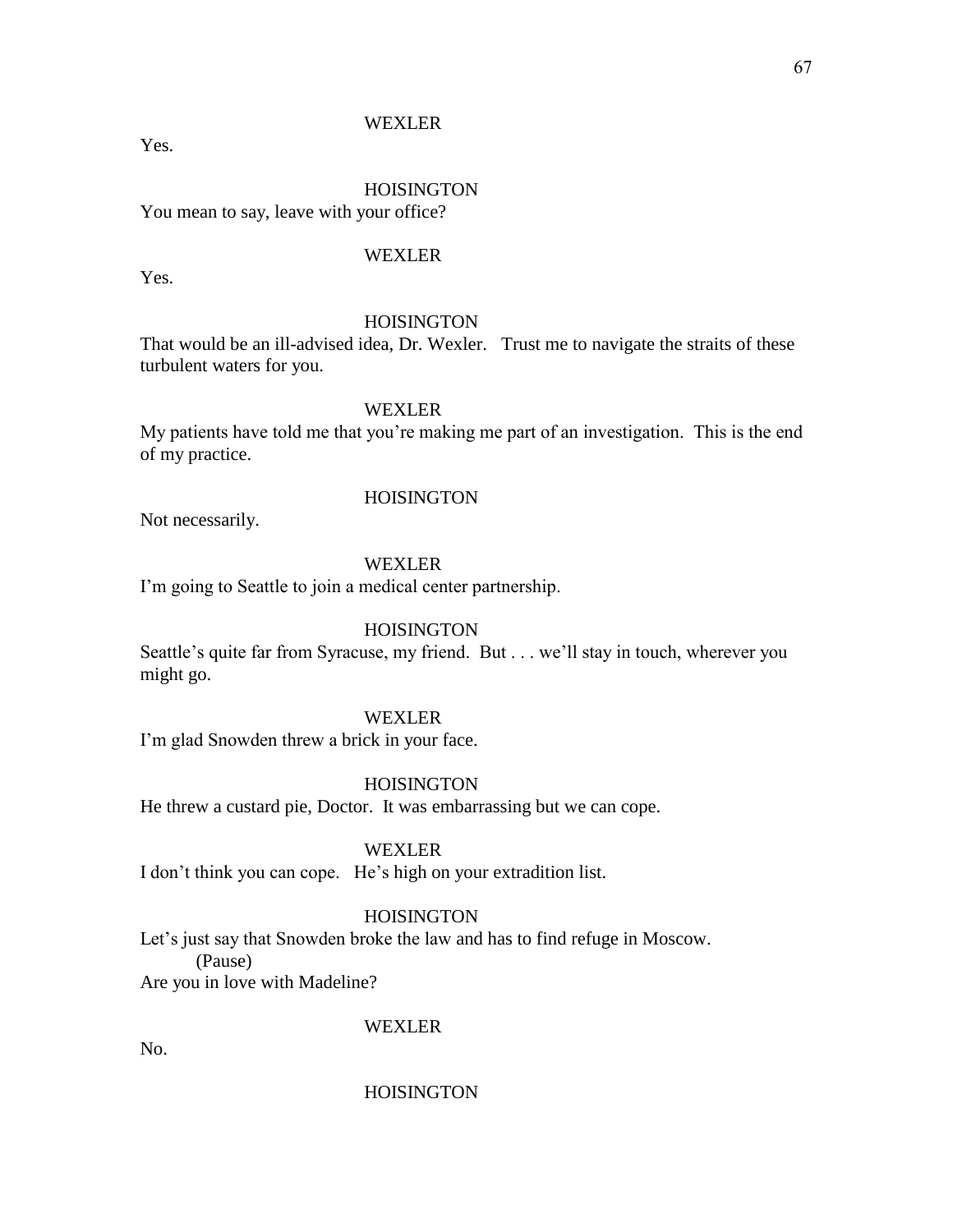She thinks you are. She has said so to one of her friends. I think you are in love with her and that's not a terrible thing to embrace.

(Pause) I'm sincere. I'm capable of sincerity (Pause) Are you telling friends or colleagues about our conversations?

## **WEXLER**

No.

(Pause)

But you're monitoring my phone and computers so you must know if I am telling people.

## HOISINGTON

Not really. You can have walks on the waterfront, beyond the reach of buildings. I know you like boats.

#### WEXLER

I think this is our last conversation.

#### **HOISINGTON**

Maybe.

## WEXLER

And  $\ldots$ 

## **HOISINGTON**

And . . . you'll wonder if it were better to continue to work with me.

### WEXLER

I'm a therapist. I'll always have a therapeutic practice. Unlike you, I actually help people.

## **HOISINGTON**

Let's hope so, Dr. Wexler. Honest to God. Let's hope so.

End of Scene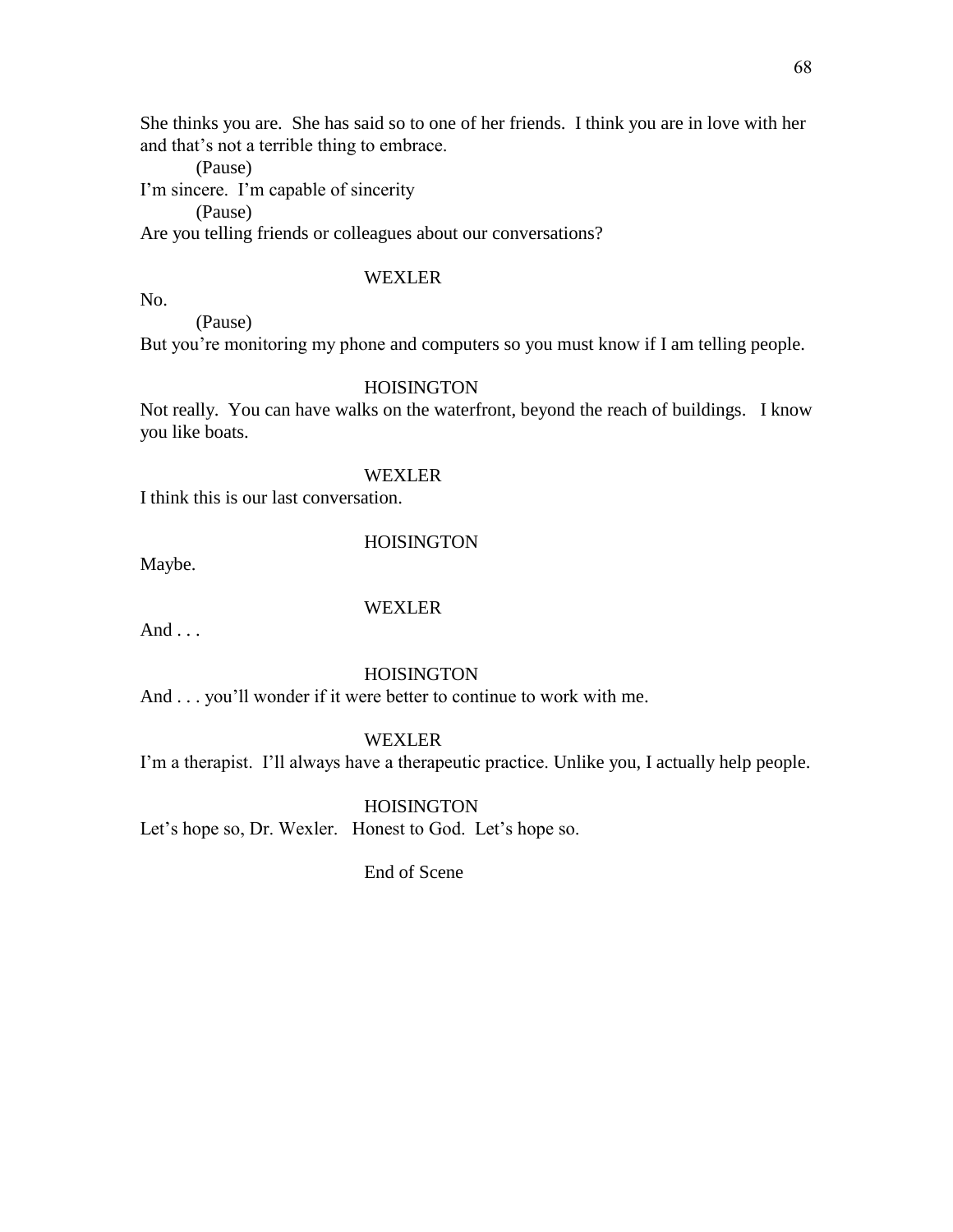**Dream scene. In front of a red curtain inside a Las Vegas hotel nightclub stage. Theme music – Dave Brubeck's** *Take Five* **- with pre-recorded lounge host introducing hypnotist Dr. Larry Wexler.**

## *LOUNGE HOST*

*Ladies and gentlemen, The North Las Vegas Marriott is proud to now introduce a master of mesmerizing, the very entertainment hypnotist and magician from Baltimore – Dr. Larry Wexler.*

### WEXLER

Good evening. Isn't it?

(Pause)

I think the mike is a bit loud. A soft voice is big stick. You either love or hate Baltimore, folks.

(Pause)

I've seen some of you before in the lobby and if you think you know my act – well, you have an excellent memory. I mean to flatter you. The truth is that, whether we know it or not, we are asleep and awake at the same time. We walk and talk on auto-pilot. We are zombies in beige corduroy Dockers. We are hypnotized all the days of our lives. So I will hypnotize you and cure you of ugly vanity. From Omaha, Boston, Seattle, and Little Rock? Where are you from? What happens in Vegas ... Like a trail of toilet paper sticking to the heel of your shoe, after tonight, you will go home with a telltale memory.

(Signals to dim the house lights)

When your spouse greets you at the door with a kiss, are you responsive?

Spouse - such an odd word as it mixes sponge and louse equally - when your lovely spouse cheers you after a day in purgatory, that's hypnosis.

(Lights continue to dim)

When you decide to get a facelift, that's hypnosis.

(He lights a candle on a slender stool)

We respond to a seed planted. The art of language, ladies and gentlemen, is the buried message. The secret behind the lie. The lie behind the dream.

(We hear a metronome)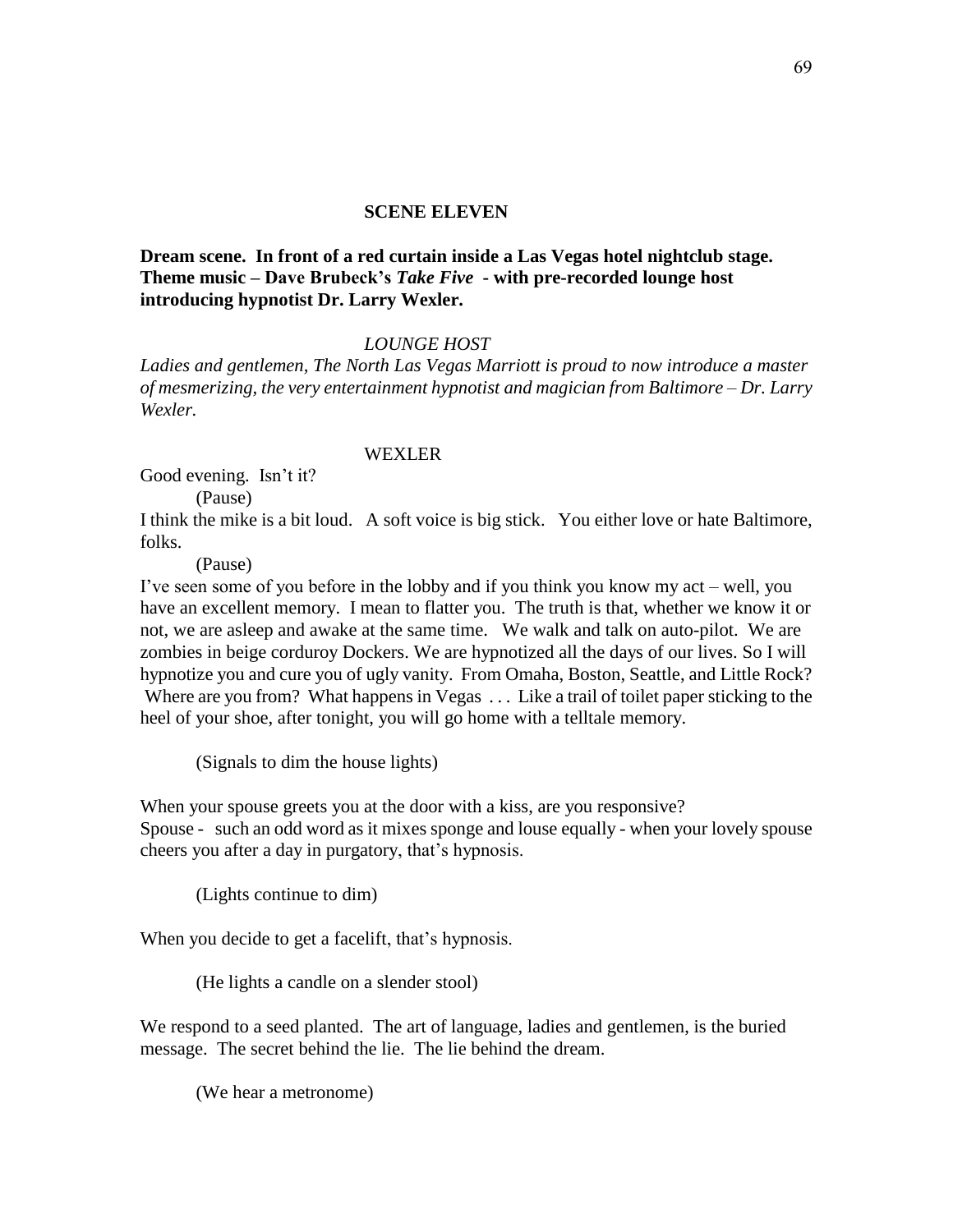I'm just an entertainer and will ask for stupid, asinine volunteers to come onto the stage

(Sets up a very large model of Newton's Cradle. Rear lights go up and we see in silhouette three people on chairs and if it is hard to put them in silhouette they should be blindfolded)

Essentially, we are as fragile as egg shells and teen rock stars.

(Sets up three paper bags by the feet of his volunteers)

When you hear me count back from five to one, you will empty your pockets of everything valuable and put them inside the paper bag by your feet. Five, four, three, two, one.

(They all empty things into the bags)

Thank you.

(Thunderous canned applause)

Since you feel wonderfully refreshed with empty pockets, I ask that you piss on your memory To obtain this state of bliss - a state you were born into – you need to each kiss one another on the ass. Or on the face. Now.

(They kiss one another on their face awkwarded while Wexler collects the bags)

End of Scene

## **SCENE TWELVE**

(Wexler and his daughter Lexi meet at a café. They are in mid-conversation as in a previous scene between them)

LEXI Justin and I are planning a small wedding, Dad. Is this going to upset you?

## WEXLER

When?

LEXI

In six months.

WEXLER

Were you going to elope?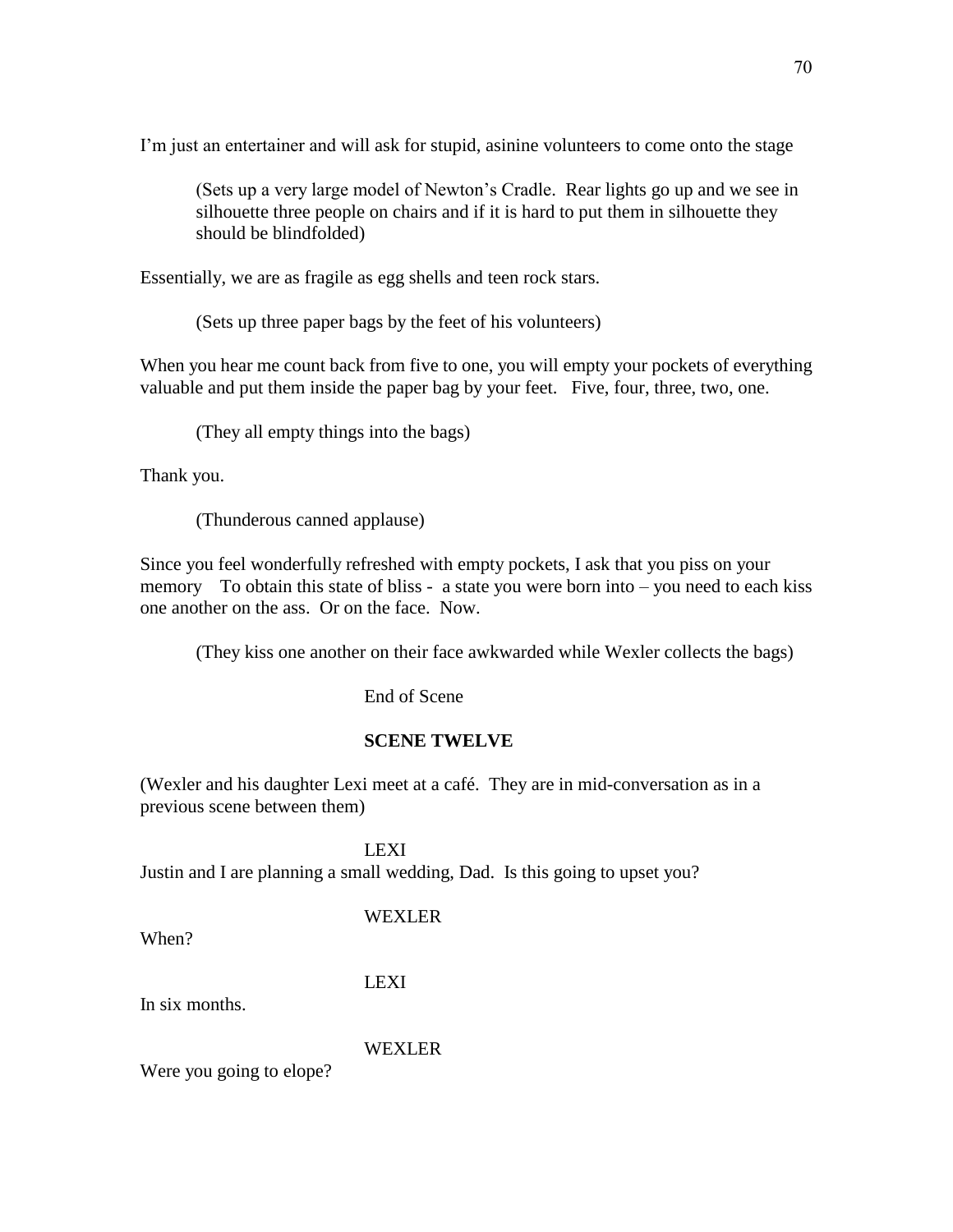## LEXI

He wants a big wedding.

## WEXLER

What do you want?

LEXI I want you to walk me down the aisle in a tux.

## WEXLER

LEXI

Nothing stuns me anymore, darling.

Will you wear a tux?

Yes.

## LEXI

You don't own a tux.

WEXLER

WEXLER

I'll buy a tux.

## LEXI

Are you leaving Baltimore?

## WEXLER

WEXLER

No.

LEXI Mom said you were packing leaving.

# She's got it wrong.

# LEXI

Mom's never wrong.

## WEXLER

LEXI

Sometimes she is.

You don't look well.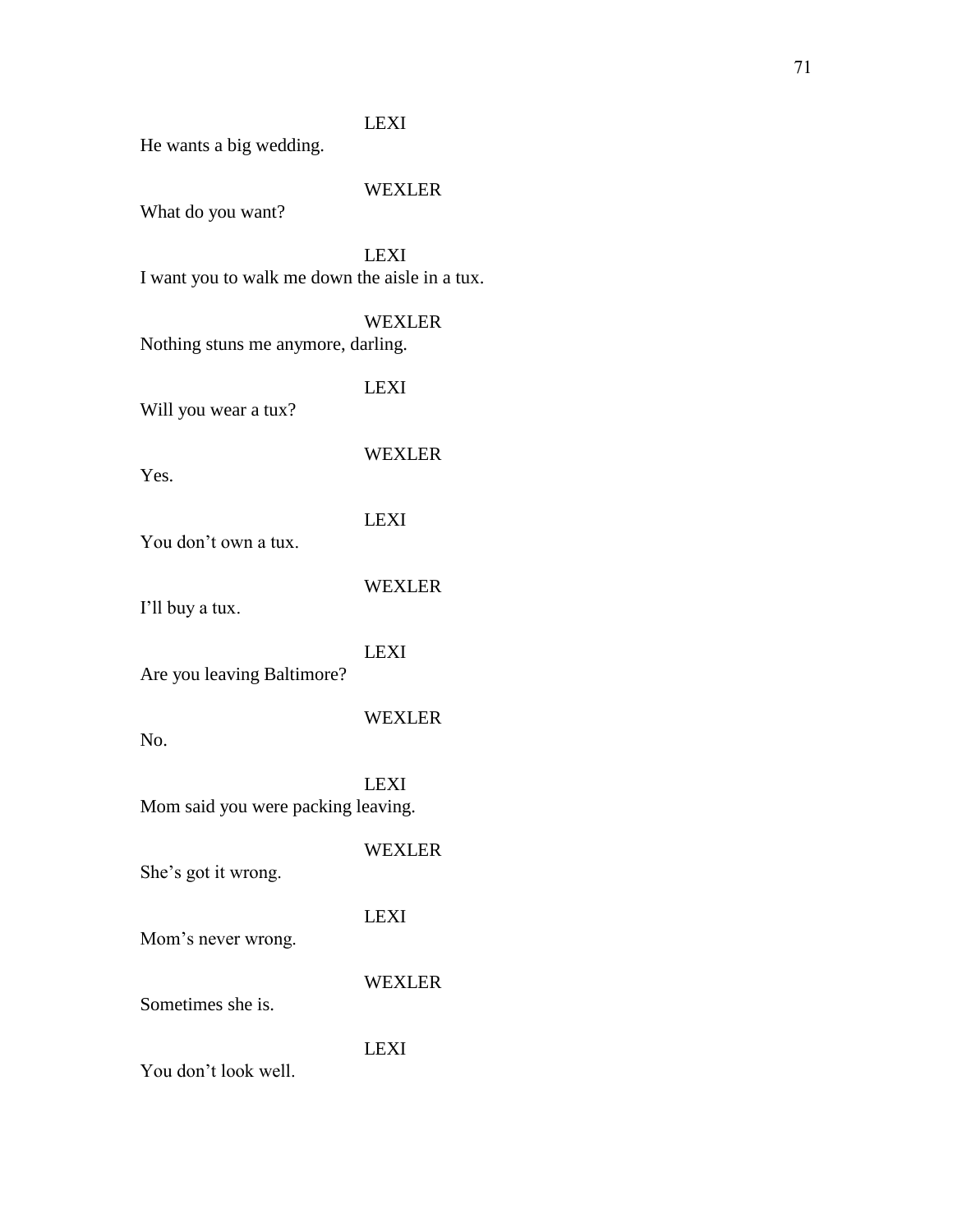I'm fighting a bug, I think. I took a few weeks off from work.

LEXI

See a doctor.

## WEXLER

I will, honey. (Pause) I don't know if I can do therapy anymore.

## LEXI

You're a genius at helping others.

#### WEXLER

Not anymore. (Pause) I had a bad dream about losing my therapy practice.

LEXI Mom told me the government got to you.

#### WEXLER

How does she know?

LEXI An agent interviewed her about two months ago.

## WEXLER

And she told you . . .

LEXI Only recently. I didn't know. Is this all true?

## WEXLER

More or less.

#### LEXI

What do they want from you?

## WEXLER

I don't know anymore. I thought I was helping. They said I could be of help. I don't think I helped anyone. Not in the least. By helping I saved my practice. But I failed at that. Since Adam died I can't do anything right. I

(Pause)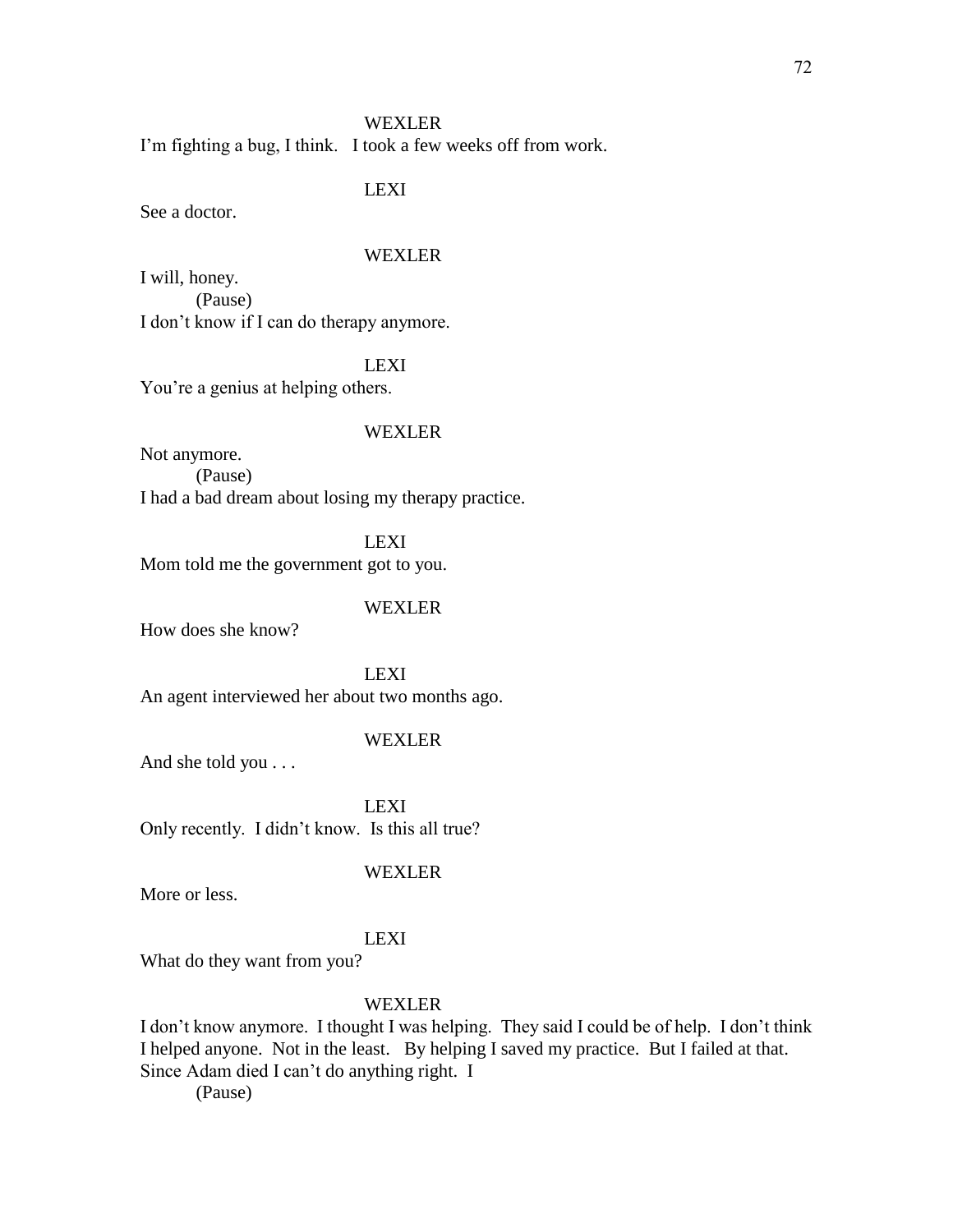I had a horrible dream last night.

LEXI

You always have nightmares.

## WEXLER

Yes, but this time it was very real and I was drenched in sweat. I was performing as a hotel entertainer in Las Vegas.

LEXI

Oh Christ.

WEXLER

I was doing dumb stage tricks in black tie.

LEXI Is the government taking your license away?

## WEXLER

Yes. Any day now.

LEXI Can't you find a good lawyer and fight it?

WEXLER

No, I can't find it. I think I must have entered into a relationship with a patient.

## LEXI

You think?

WEXLER I have no memory. I'm blocking. I'm disassociating. I've lost control.

LEXI

On you on medication?

## WEXLER

No.

## LEXI

Don't lie to me, Dad.

WEXLER I'm not lying. Maybe I've hypnotized myself.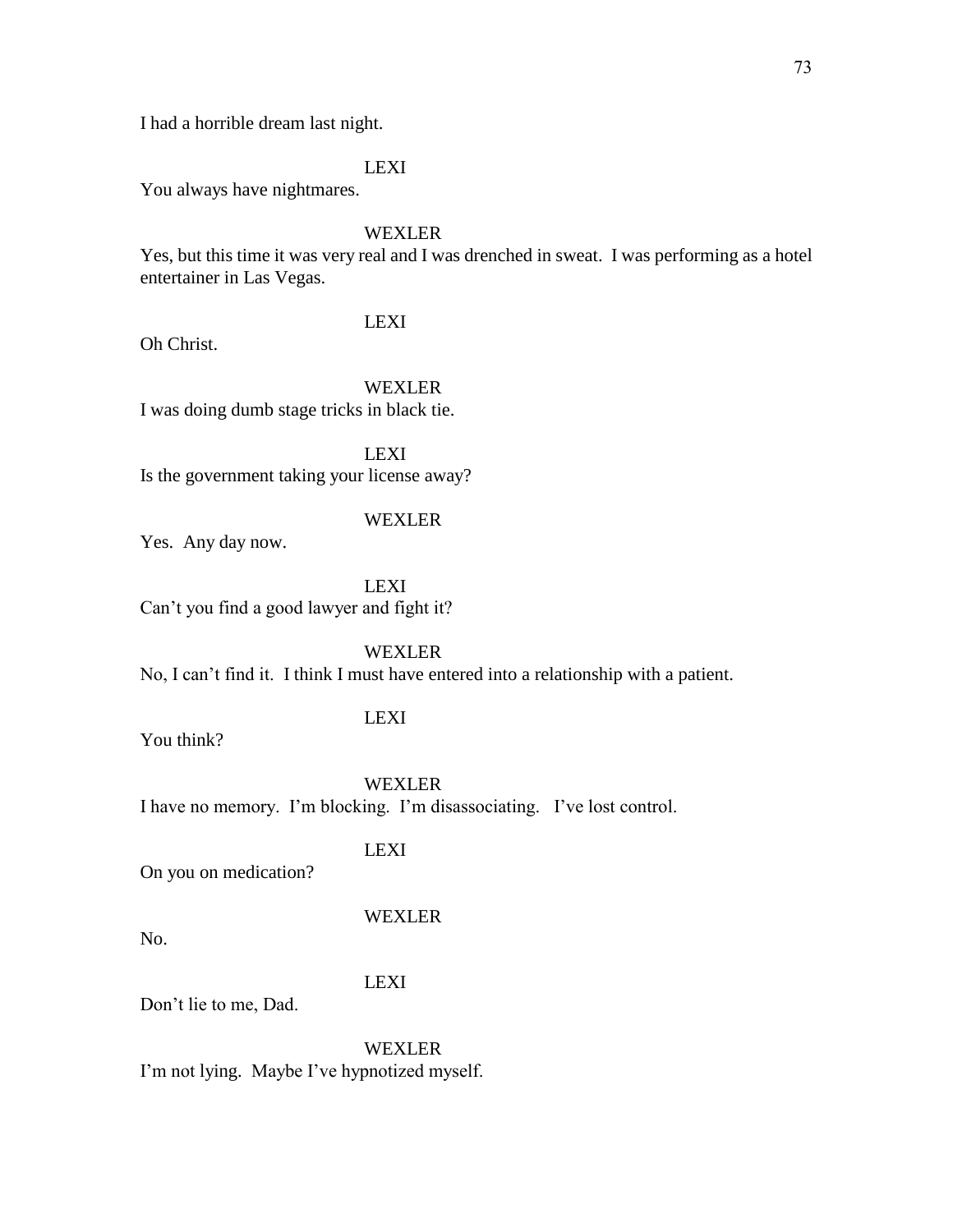## LEXI

Is that possible?

## WEXLER

Anything is possible.

LEXI

You've been in a tailspin since Adam became hospitalized. It's understandable. I've been bouncing off walls too. I know Mom treats like you worse than shit. You get no love from women.

### WEXLER

How do you know, Lexi?

LEXI

I know. I just know. And then you go inside your crazy cave of loneliness.

(Lexi gets up and walks a few steps away)

## WEXLER

Where are you going, Lexi?

LEXI

I took some Amblin for anxiety. It makes me walk at odd times.

Amblin?

## WEXLER

LEXI I can't sleep. I used to be so content at night. I went down like a baby.

## WEXLER

Are you seeing a doctor?

LEXI Of course I am. How do you think I get the medication?

WEXLER

You can't take those prescriptions, honey. They're dangerous.

(Mimi Cohen enters the space)

**COHEN** 

Larry?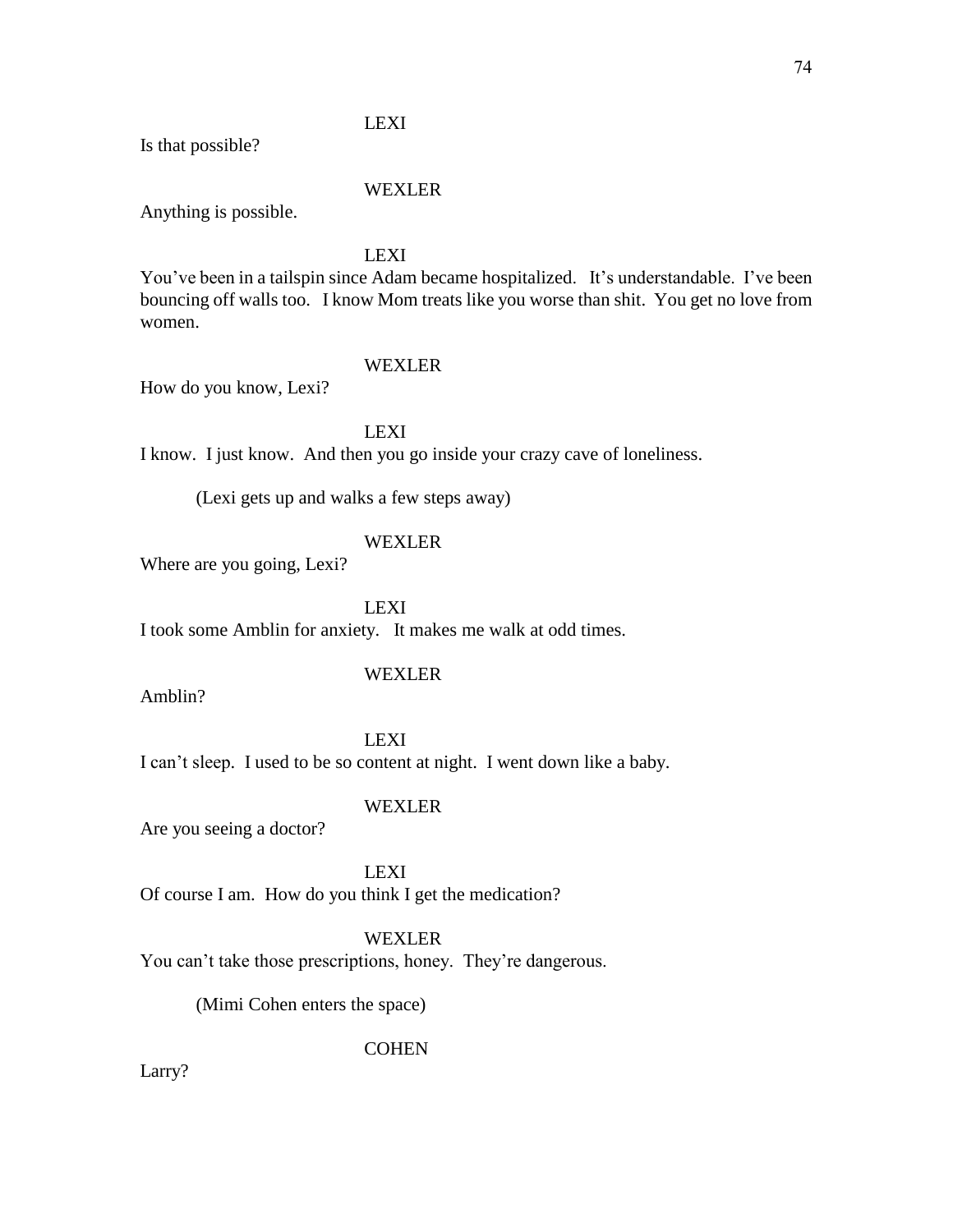### WEXLER

Madeline?

### **COHEN**

Your assistant said I might find you here. I need to see you. Am I intruding? (Pause) Is this your daughter?

## LEXI

Yes, I'm Lexi. Who are you?

**COHEN** 

A patient of your father. A special friend too.

LEXI

Do you two need to be alone? Dad? (Wexler is very confused)

**COHEN** Could you please give us a few minutes?

LEXI Sure. I'll window shop across the street. (She stands) I'll come back for you. (She exits)

#### **COHEN**

I miss you, Larry. You don't look good. I can see you're not eating or sleeping. It's very hard to finish this move. I don't think I can move with my son and not talk over something with you. . I never was so stuck in my life before. We trust each other. You and me. It's instinct, isn't it Larry? Whatever you can remember just adds to the importance. And if you can't remember, I understand why. Your assistant told me that you're planning to leave Baltimore too. Are you in serious trouble?

## WEXLER

Yes, I'm in serious trouble.

### **COHEN**

All because of me?

#### WEXLER

Do you want to the truth? (Pause) Yes, because of you.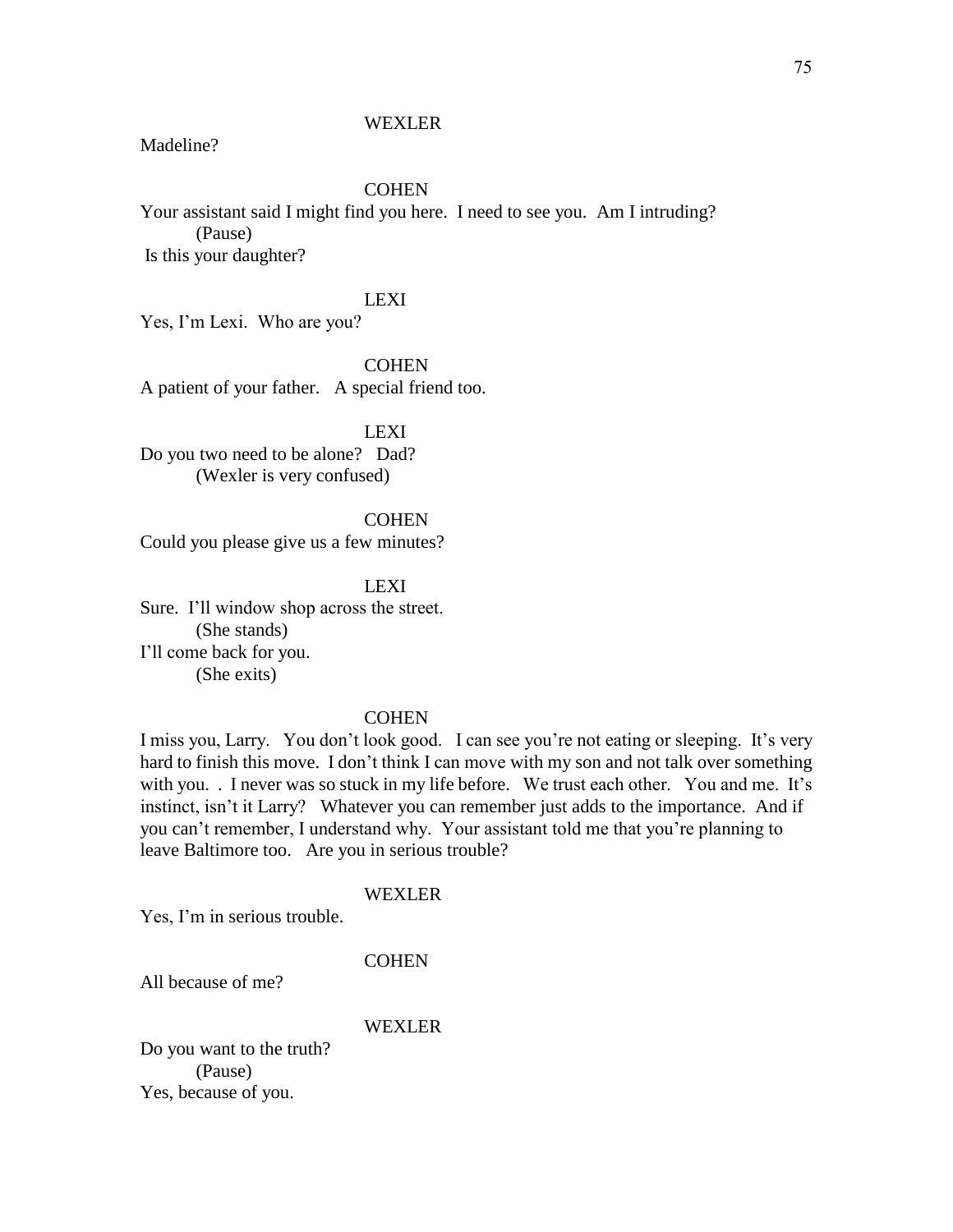### **COHEN**

You're the last person on earth I would ever hurt.

### WEXLER

It's not your fault.

## **COHEN**

Hoisington is a shit.

#### WEXLER

Yes, he is.

### **COHEN**

Clearly he bugged your office. And your home. You were under 24/7 watch. Everything taped. One day he'll get his.

### WEXLER

Let's hope so.

## **COHEN**

Our government has forgotten the constitution and the Bill of Rights. Hoisington is just a cog in the machine. It's not that he's evil, but his motivation doesn't include protecting people. Institutions get the protection. Corporations get the protection. Do you know what I mean, Larry? Hoisington is not a patriot. He's not a Good Samaritan. He's the first one to get on a life raft ahead of women and children. His children hate him. I was once his supervisor. I trained him. The irony is unbearable. He owes me so much. Promotions came his way. Now he lords it over me. Do you know what I'm saying? You look so numb.

(Pause) I have powerful feelings for you.

#### WEXLER

How can you say that?

### **COHEN**

I'm telling the truth.

### WEXLER

You don't know me at all.

### **COHEN**

Larry, I know a lot about you. I learned more than you can guess. I know all about you and you hardly know me. It helped us along the way. And I never told you. I have an entire dashboard of things all about you. I don't really buy and sell stocks. A dozen years ago I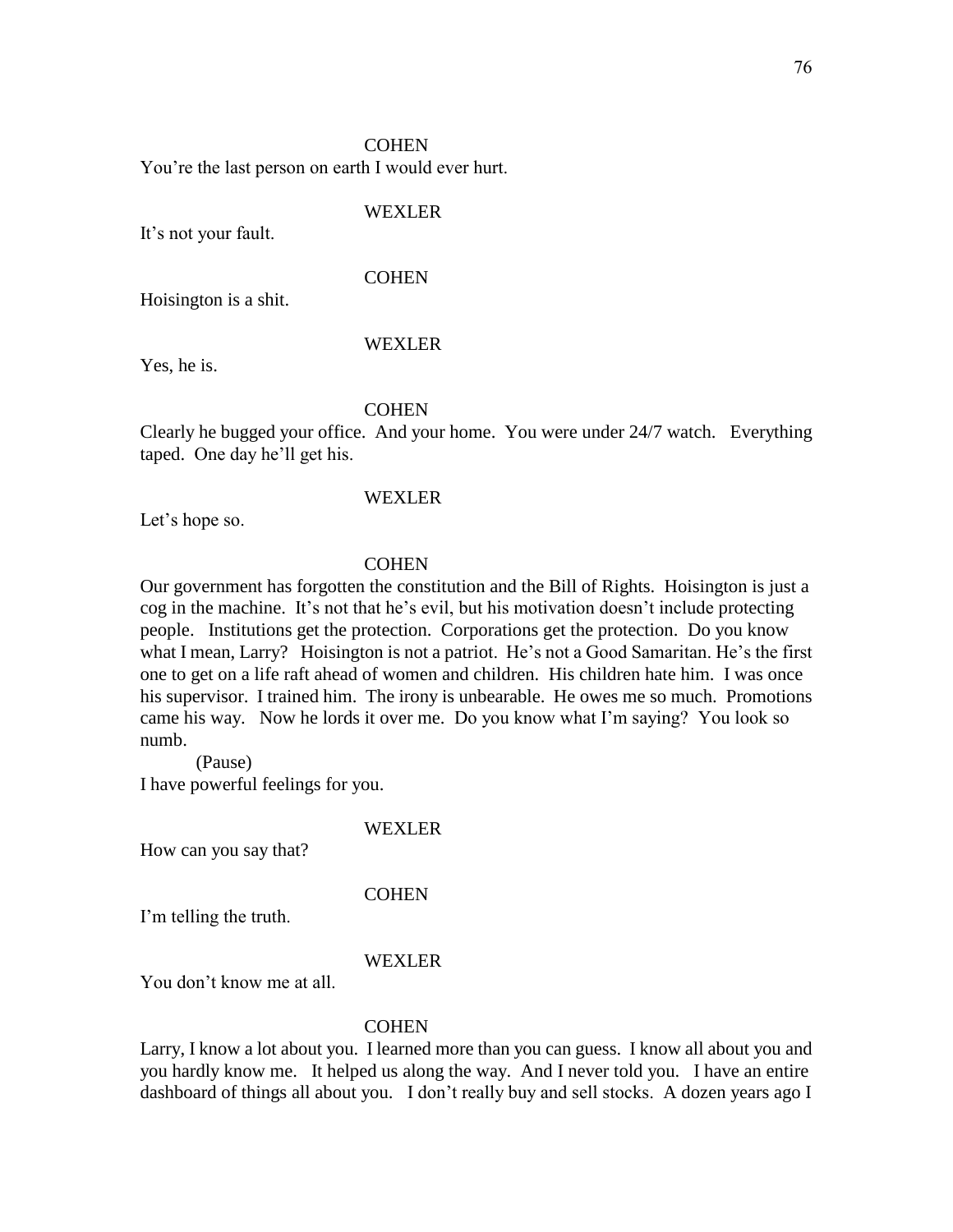did.

## WEXLER

Are you that dangerous to Hoisington?

## **COHEN**

No. Not at all.

## WEXLER

Then why is so maniacal about you?

### **COHEN**

Jealousy? Or he's trying to impress someone upstairs at my expense? Or . . . maybe he's using me to throw suspicion off of him? He might be on the open market. Selling to state actors.

## WEXLER

I don't want any more of this.

**COHEN** 

I understand.

WEXLER

So what do you want?

## **COHEN**

You.

## WEXLER

I'm not well, Madeline. I'm doubting everything. My memory is shot to hell.

**COHEN** 

Give me your hand.

Why?

WEXLER

COHEN

I want to touch you.

WEXLER

(Extends his hand) My hands are cold.

**COHEN** 

(She holds his hand)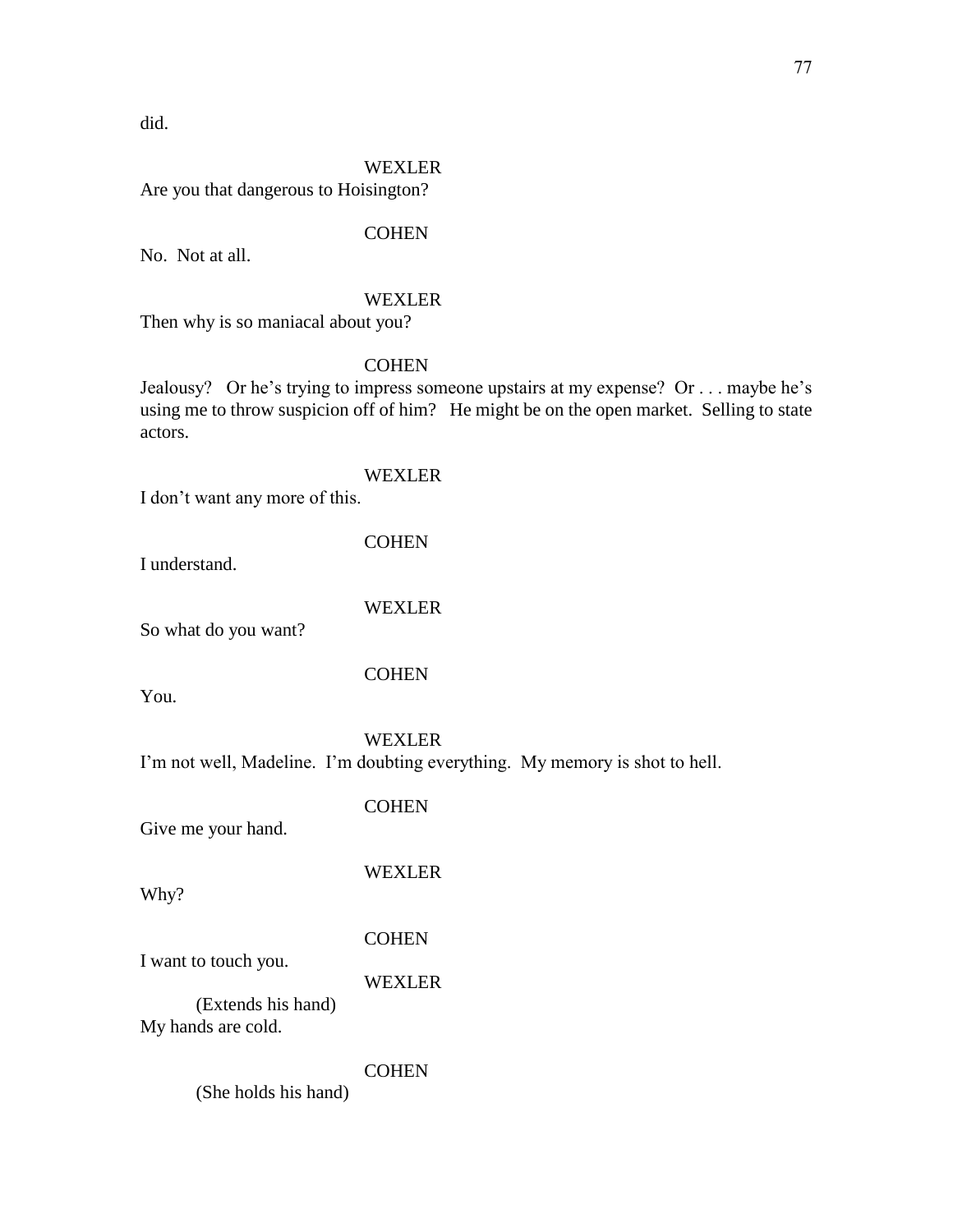Yes. You helped me beyond quitting cigarettes. You got rid of my panic. I don't know how you did it. And maybe you just took it and made it your panic.

### WEXLER

I'm worried about my daughter.

## **COHEN**

Yes. When I'm with you I think of my grandmother. I don't know why. But I loved her so much and she took care of me when my mother was sick. And when my grandmother fell ill I took care of her for a solid year. She loved me more than my mother. I knew that right away. And she was so Jewish and sentimental. We don't see that anymore in people. I know you have that inside you, Larry. Something very pure and emotional. You showed me a glimpse of it six weeks ago.

### WEXLER

I have no memory of being intimate with you, Madeline.

### **COHEN**

You don't have to remember everything.

(She reaches out to him and kisses him on the lips) That's okay.

#### WEXLER

It's not okay.

**COHEN** 

I remember for both of us and that's all that matters. (Pause) You can come to Syracuse.

### WEXLER<sub></sub>

No.

**COHEN** You can't stay in Baltimore. They will drive you crazy.

#### WEXLER

I know.

### **COHEN**

But you don't trust me . . .

WEXLER I don't know if I can trust myself, Madeline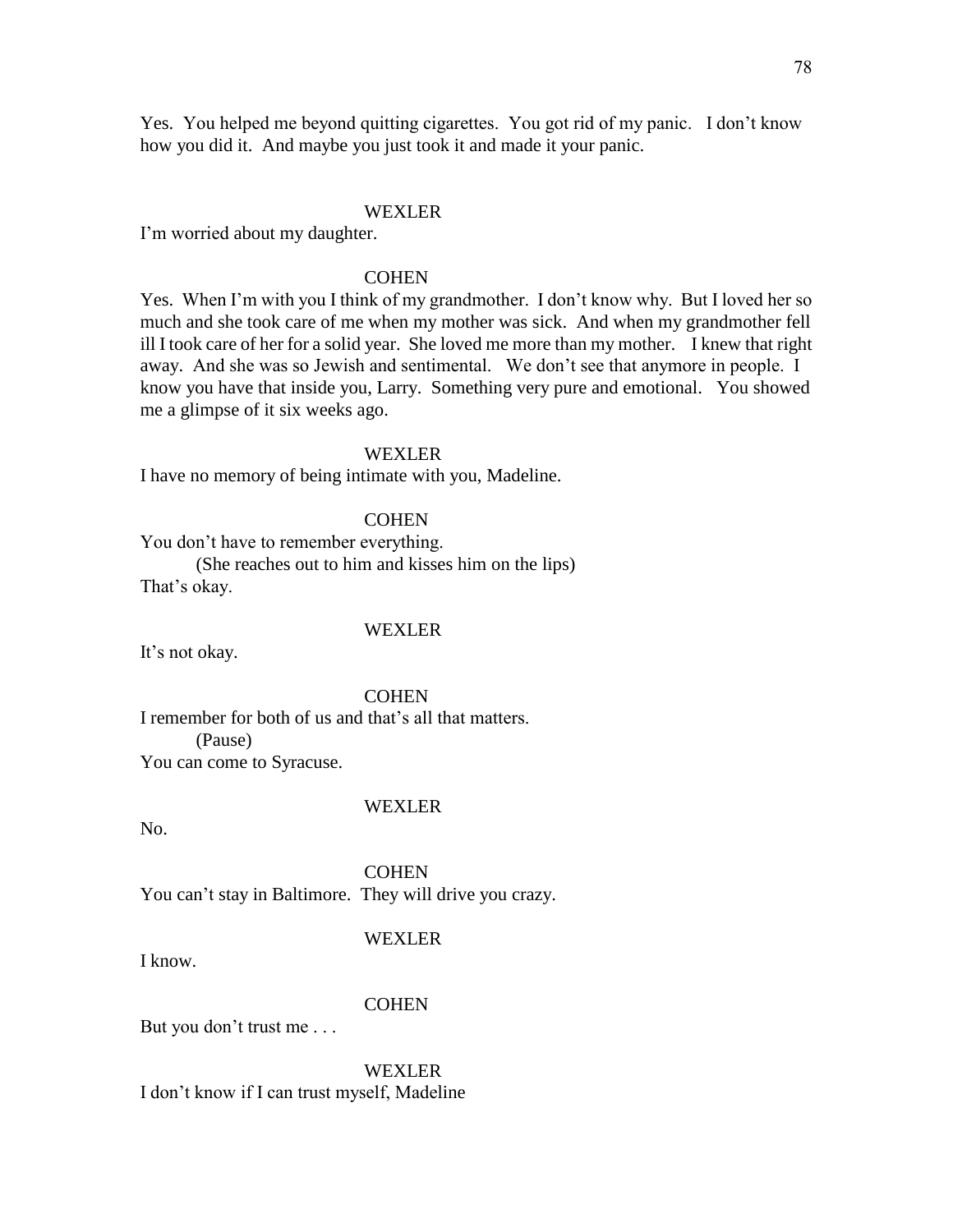### **COHEN**

Then tell me, please Larry . . . where are you going?

### WEXLER

I . . . I . . . have to go somewhere.

## **COHEN**

You told me when we first met in your office that you were so very alone as a kid. And you hid in libraries half of your life. You still are so alone. You were bullied, Larry. That's all that Hoisington can do. He can't steal your life. You own your life. You're a good therapist. You helped me. And I owe you more than you'll ever know. And it's crazy that we have to talk about everything in a brightly lit restaurant. I don't care. I'm happy to catch you. And we are going to see each other again. And no one is going to prison. And I can even be your stock broker at Merrill Lynch and remove my commission rates.

(She laughs sweetly)

Look at me, Larry. I love you. Fuck it, I really do love you.

(She reaches over the table to kiss him)

I see a smile. Are you smiling?

(He telegraphs the slightest of smiles)

That's the Mona Lisa smile. Can I please see your Robert De Niro smile?

(Lexi returns but is hesitant to interrupt)

### WEXLER

I don't look like De Niro.

### **COHEN**

I know. It's a joke.

#### WEXLER

A joke on me?

#### **COHEN**

No, Larry. It's just a joke.

#### WEXLER

Madeline . . . you are a beautiful woman and I apologize if I did anything wrong. I do think I love you, can love you, be closer to you . . .

#### **COHEN**

Let's go to the waterfront. We can call Hoisington on my cell and put him on speaker phone. He won't expect the call and we'll keep it short and simple. Then we throw the phone into the harbor. We win. Everything bad and awful ends today. We start something wonderful. I want to marry you, Larry. Say you'll marry me. Say it like you